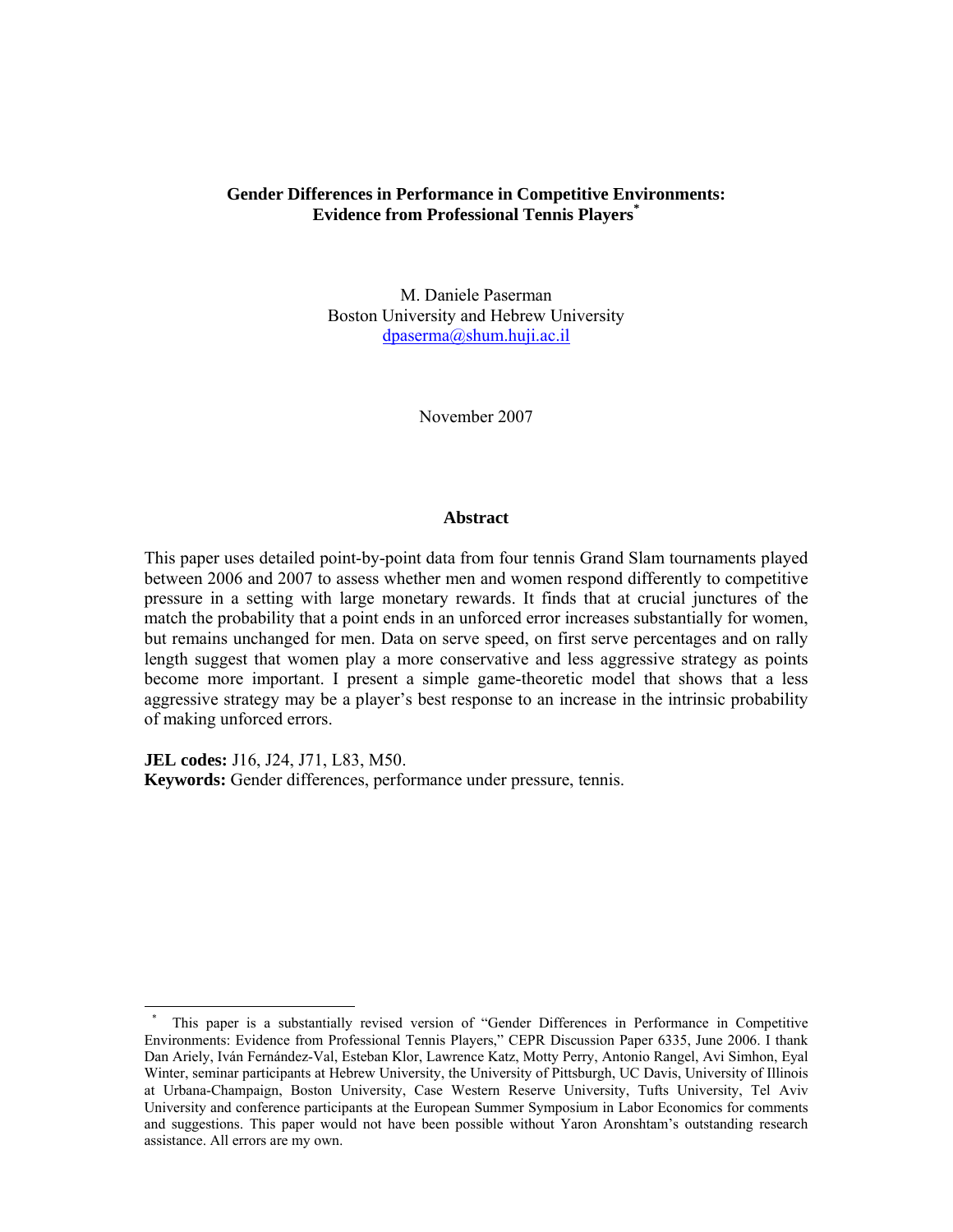Recent decades have seen a dramatic increase in female labor force participation rates, and a considerable narrowing of the gender gap. Yet, despite these advances, the gender gap in wages is still substantial, even if one looks at men and women with the same amount of experience and education. At the very high end of the wage distribution, women have found it particularly hard to break the glass ceiling and to make inroads into the upper echelons of management, academia and prestigious professions. Bertrand and Hallock (2001) report that among the highest paid executives at top corporate firms, only 2.5 percent are women.<sup>1</sup>

 Several explanations have been put forth for this phenomenon, ranging from discrimination to differences in preferences, each of which can then lead to differential investments in human capital and on-the-job training. Former Harvard University President Lawrence Summers (2005) sparked a large controversy when he remarked that one of the reasons for the small number of women in science, engineering and at the forefront of academic research may lie in the difference in the distribution of "talent" between the two sexes. Even small gender differences in the standard deviation of talent can lead to very large differences in the number of men and women at the very high end of the distribution, where one is likely to find top corporate managers, leaders of the professions, or outstanding scientific researchers.

 In a recent paper, Gneezy, Niederle and Rustichini (2003) have put forward an intriguing hypothesis for the large under-representation of women in high-powered jobs: women may be less effective than men in competitive environments, even if they are able to perform similarly in a non-competitive environment. Using experimental evidence, they revealed the existence of a significant gender gap in performance in a tournament setting where wages were based on a winner-takes-all principle, while no such gap existed when players were paid according to a piece rate. The reason for this gap is that men's performance

 $\overline{a}$ 

<sup>&</sup>lt;sup>1</sup> A similar underrepresentation of women is also found among CEOs at Fortune 500 companies (http://money.cnn.com/magazines/fortune/fortune500/womenceos), tenured faculty at leading research institutions (MIT, 1999), conductors of philharmonic orchestras in the U.S. institutions (MIT, 1999), conductors of philharmonic orchestras in the U.S. (http://www.infoplease.com/ipea/A0106174.html,) , or top surgeons in New York City according to *New York*  magazine (http://nymag.com/bestdoctors/). All these websites were last visited on May 14, 2007.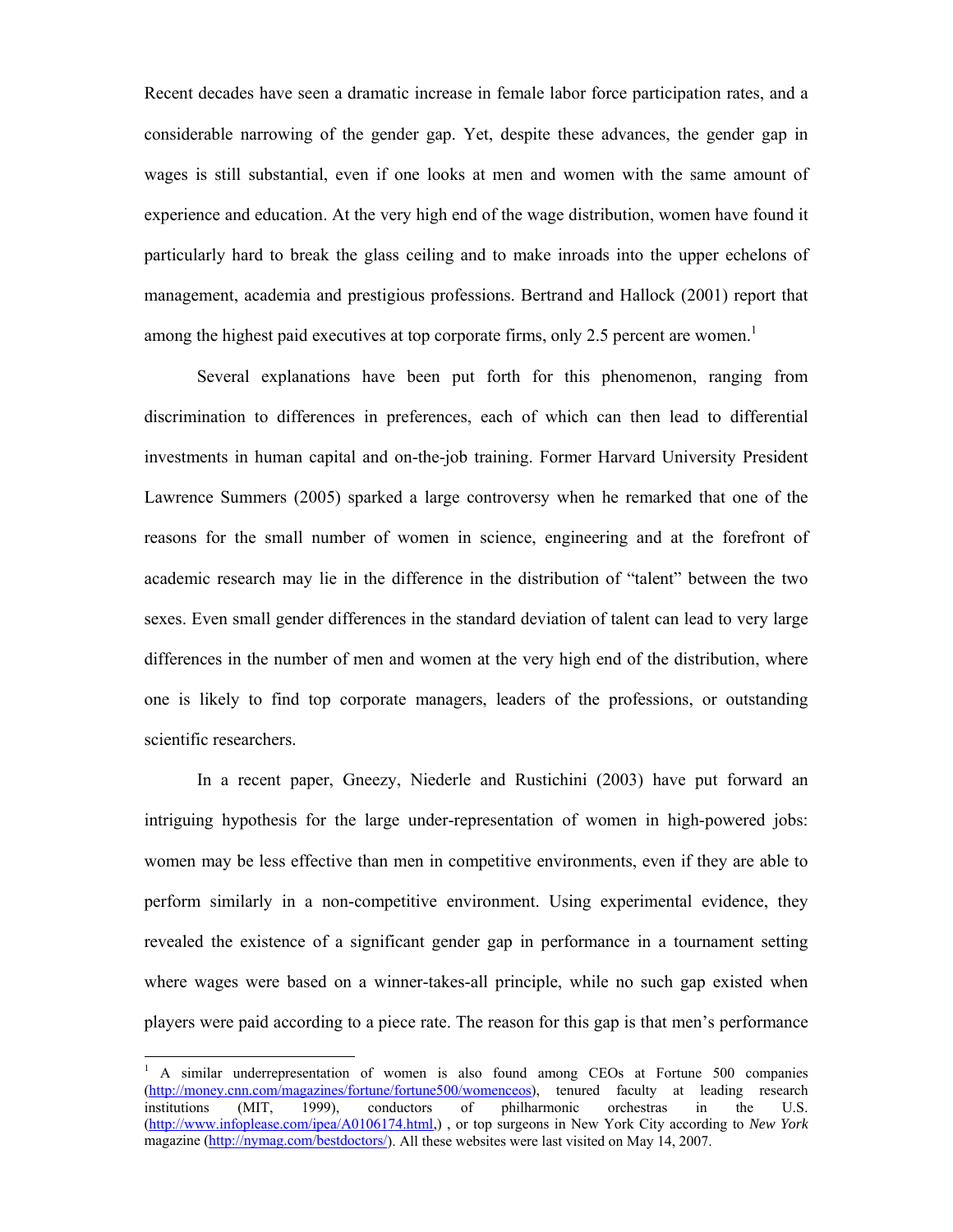increases significantly with the competitiveness of the environment, while women's performance does not. Similar findings were also obtained by Gneezy and Rustichini (2004), who analyzed the performance of young boys and girls in a race over a short distance. Niederle and Vesterlund (2007), on the other hand, found no gender differences in performance on an arithmetic task under either a non-competitive piece rate compensation scheme, or a competitive tournament scheme. However, they found that men were significantly more likely than women to select into the competitive compensation scheme when given the choice, and that such a choice could not be explained by performance either before or after the entry decision. A similar behavior was also found by Dohmen and Falk (2006), who attributed part of the gender difference in preferences for the competitive environment to differences in the degree of risk aversion. In a non-experimental setting, Lavy (2004) found that the gender gap in test scores (which favors girls) on "blind" high school matriculation exams (i.e., exams that are graded by an external committee) is smaller than the gender gap in scores on exams graded internally. In contrast, Goldin and Rouse (2000) found that female orchestra musicians were more likely to advance through the stages of the hiring process if gender-blind auditions were in place. Both papers attribute these findings to discrimination, but one cannot rule out that women underperform when they face increased pressure, (which can take the form of the blind exam for high-school students, or performance in front of a predominantly male selection committee in the case of musicians).

This paper is also linked to the vast literature in social psychology on the phenomenon of "choking under pressure," i.e., suboptimal performance despite a high degree of achievement motivation (Baumeister, 1984).<sup>2</sup> Recently, Ariely et al. (2005) find evidence that high reward levels can have detrimental effects on performance. When they test specifically for gender differences in performance under pressure, however, they do not find any evidence

 $\overline{a}$ 

 $2$  Previous research has highlighted a number of possible sources of pressure that may induce decreased performance: competitive conditions, or the magnitude of the stakes or rewards to be achieved (Baumeister, 1984), the importance of achieving a success (Kleine, Sampedro, and Lopes, 1988), or the expectations of outside observers (Baumeister et al., 1985). The presence of a supportive audience (Butler and Baumeister, 1998), or the mere presence of others might also create pressure and induce individuals to choke (Zajonc, 1965).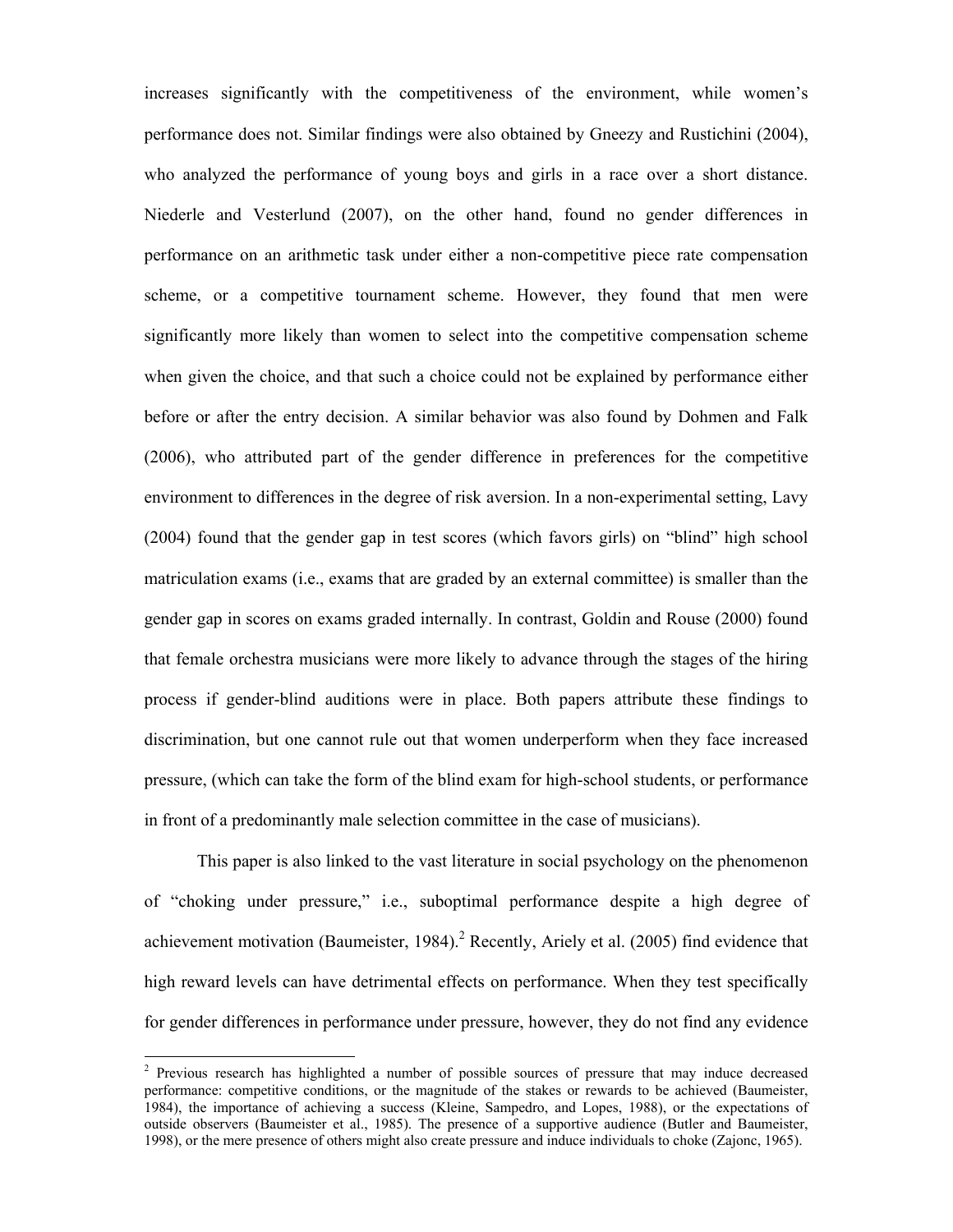that women do relatively worse when they have to perform a task while being observed by others. Dohmen (2006) presents field evidence from male professional soccer players, and finds that performance is not affected by the degree of competitive pressure, but is negatively affected by the presence of a supportive audience.

In this paper, I complement the existing literature by examining whether men and women respond differently to competitive pressure in a setting with large monetary rewards. Specifically, I focus on professional tennis players in four Grand Slam tournaments played between 2006 and 2007. One of the advantages of using sports data is that it is possible to observe detailed measures of productivity or performance. For tennis, a natural measure of performance is the incidence of *unforced errors*, which, by definition, are errors that cannot be attributed to any factor other than poor judgment and execution by the player. In addition, data on serve speed and the length of rallies can shed light also on the strategies used by tennis players during the match. To the best of my knowledge, this information is a substantial improvement over previous research on tennis data, which limited itself to information on the number of games or sets won by the players (Sunde, 2003, Weinberg et al., 1981).

The paper uses detailed point-by-point data for a subset of matches played at the 2006 French Open, Wimbledon, and US Open, and the 2007 Australian Open. One of the key features of the analysis is the construction of a refined measure of the decisiveness of each point. Following Klaassen and Magnus (2001), I define the *importance* of each point as the difference in the probability of winning the entire match as a result of winning or losing the current point. Importance evolves very non-linearly over the course of a match, generating an abundance of useful variation that can be used for estimation.

I find that there are important gender differences in the way the game is played as points become more important. About 30 percent of men's points end in unforced errors, regardless of their placement in the distribution of the importance variable. For women, on the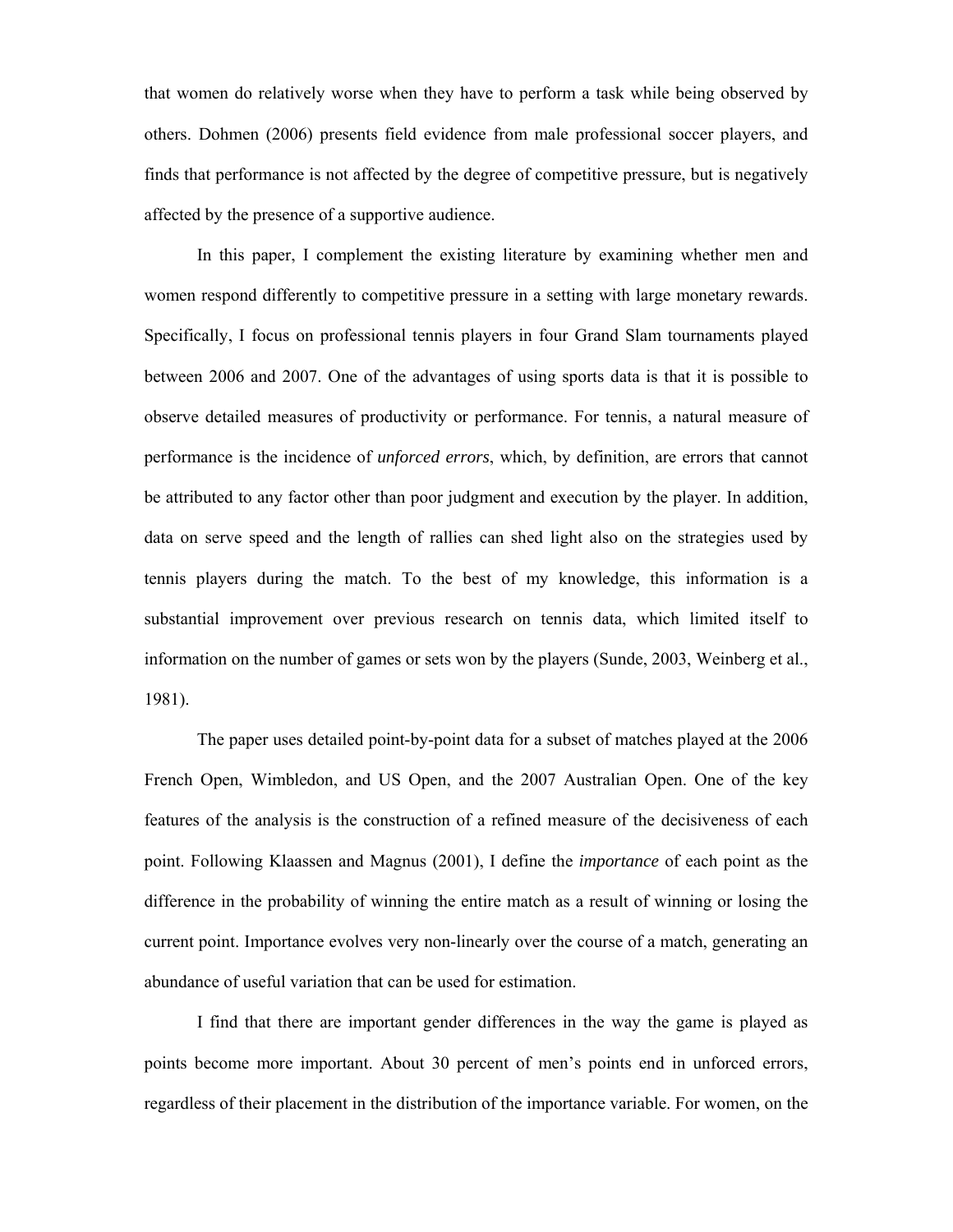other hand, about 36 percent of points in the bottom quartile of the importance distribution end in unforced errors, but the percentage of unforced errors rises to nearly 40 percent for points in the top quartile of the importance distribution. These differences persist and are statistically significant even in a multinomial logit model that controls for players' ability, tournament, set number, and individual match fixed effects. They are also robust to different definitions of the importance measure, and to different sample definitions.

Additional data shows that on important points women hit slower first and second serves; have a higher first serve percentage, which, however, does not translate into a higher percentage of points won by the server; and play longer rallies. I also examine whether the differential reaction in performance in response to increases in the stakes can be explained by physical differences between men and women, but the evidence is inconclusive.

Overall, the results suggest that women play a more conservative and less aggressive strategy as points become more important. Playing a safe strategy implies a lower probability of hitting outright winners as well as unforced errors: consequently, the percentage of points ending in unforced errors rises.

What then can explain this behavior? One may naturally be inclined to attribute these differences to the well documented gender differences in risk attitudes (Croson and Gneezy, 2004). This explanation, however, should be promptly dismissed. Tennis is a zero-sum game, and as such, there is no tradeoff between mean and variance. If a player has to choose between playing an aggressive stroke that will make her win the point with a 55% probability and make an error with a 45% probability, or playing a safe stroke which will prolong the rally and result in a 50% probability of winning the point, it is clearly optimal to choose the former.

Instead, I argue using a simple game-theoretic model that a shift from an aggressive to a less aggressive strategy may arise as an optimal response to a decrease in the intrinsic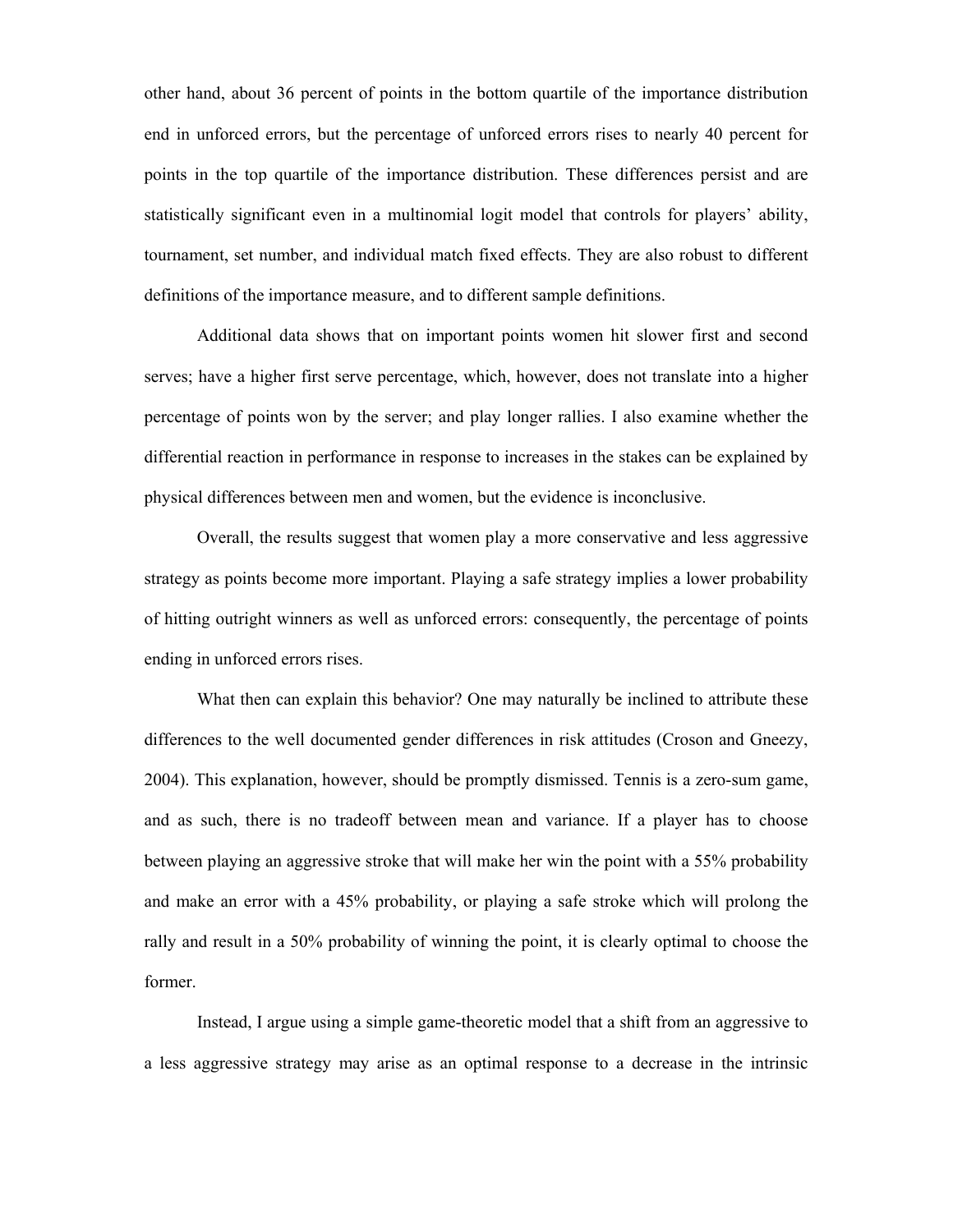probability of making unforced errors. Simply put, if players know that on certain points they are more likely to make unforced errors, they will revert to a safer playing strategy.

While these empirical findings are certainly intriguing, one should be cautious before drawing from them broad generalizations about the operation of the labor market. In fact, some specific features of tennis, such as different patterns of selection between elite male and female professional players, the fact that tasks involving motor skills (as opposed to tasks involving cognitive skills) may generate different responses to increases in competitive pressure, and the nature of the high pressure situations faced by tennis players (accurate decision-making and execution is needed in a matter of split seconds), should make us even more aware of the dangers of extrapolation. Nevertheless, the fact that we find such a robust gender difference in performance under pressure even in the extreme right tail of the talent distribution is without a doubt a novel finding that should stimulate further investigation.

The rest of the paper is structured as follows. The next section introduces some basic terminology and concepts in the game of tennis. Section 2 presents a simple game-theoretic model that clarifies the relationship between performance and observable variables. Section 3 introduces the data, and describes the construction of the key variable in our analysis, the importance variable. Section 4 presents the basic results of the point-by-point analysis on the link between unforced errors and importance, while Section 5 looks at the link between importance and aggressive play. Section 6 investigates whether the gender differences uncovered in the previous analysis are really attributable to gender per se, or whether they rather reflect differences in physical characteristics between men women. Section 7 presents a simulation that illustrates how even small differences in performance at crucial stages of the game can have quite dramatic effects on the overall probability of winning the game. Section 8 discusses the results and concludes.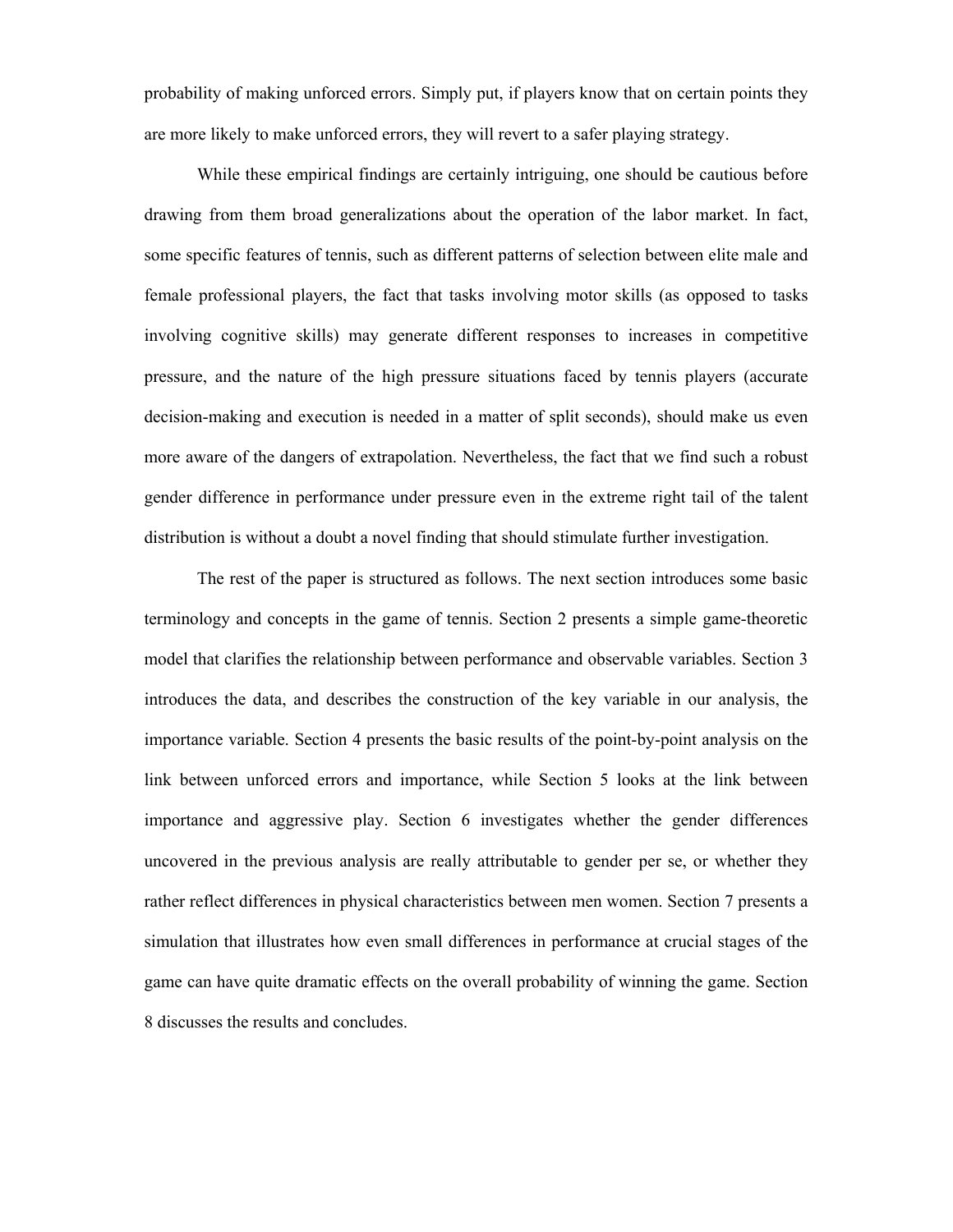## **1. Tennis: basic concepts**

 $\overline{a}$ 

**Rules.** Tennis is a game played by two players who stand on opposite sides of a net and strike a ball in turns with a stringed racket. Their objective is to score *points* by striking the ball within a delimited field of play (the *court*) and out of the reach of the opponent. The scoring system in tennis is highly non-linear. A tennis *match* comprises an odd number of *sets* (three or five). A *set* consists of a number of *games* (a sequence of points played with the same player serving), and games, in turn, consist of *points*. The match winner is the player who wins more than half of the sets. Typically, a player wins a set when he wins at least six games and at least two games more than his opponent.<sup>3</sup> A game is won by the first player to have won at least four points and at least two points more than his opponent.

**Typology of points.** A point is lost when one of the players fails to make a legal return of the ball. This can happen in a number of ways: a *winner* is a forcing shot that cannot be reached by the opponent and wins the point; a *forced error* is an error in a return shot that was forced by the opponent; an *unforced error* is an error in a service or return shot that cannot be attributed to any factor other than poor judgment and execution by the player. The definition of unforced errors is critical for the purposes of this paper. Statistician Leo Levin of IDS Sports, who has compiled statistics for all the major tennis tournaments, argues that the idea behind unforced errors is to place the blame for an error on one of the two players. He defines an unforced error as a situation when a player has time to prepare and position himself to get the ball back in play and makes an error.<sup>4</sup> In practice, the classification of points into the three categories is made by courtside statistics-keepers (usually amateur tennis players with a substantial amount of experience in both playing and watching tennis matches) who are recruited and trained specifically in advance of the tournament.<sup>5</sup>

 $3$  If the score in games is tied at 6-6, players usually play "tie-break", which is won by the player who first reaches seven points, with a margin of at least two points over his opponent.

<sup>4</sup> From *http://www.tennis.com/yourgame/asktheeditors/asktheeditors.aspx?id=1432*, last viewed on April 26, 2007.

 $<sup>5</sup>$  I do not have information on the identity of the stat-keepers, so a priori one cannot rule out the possibility that</sup> the observed gender difference in performance is simply the result of gender bias on their part. Note however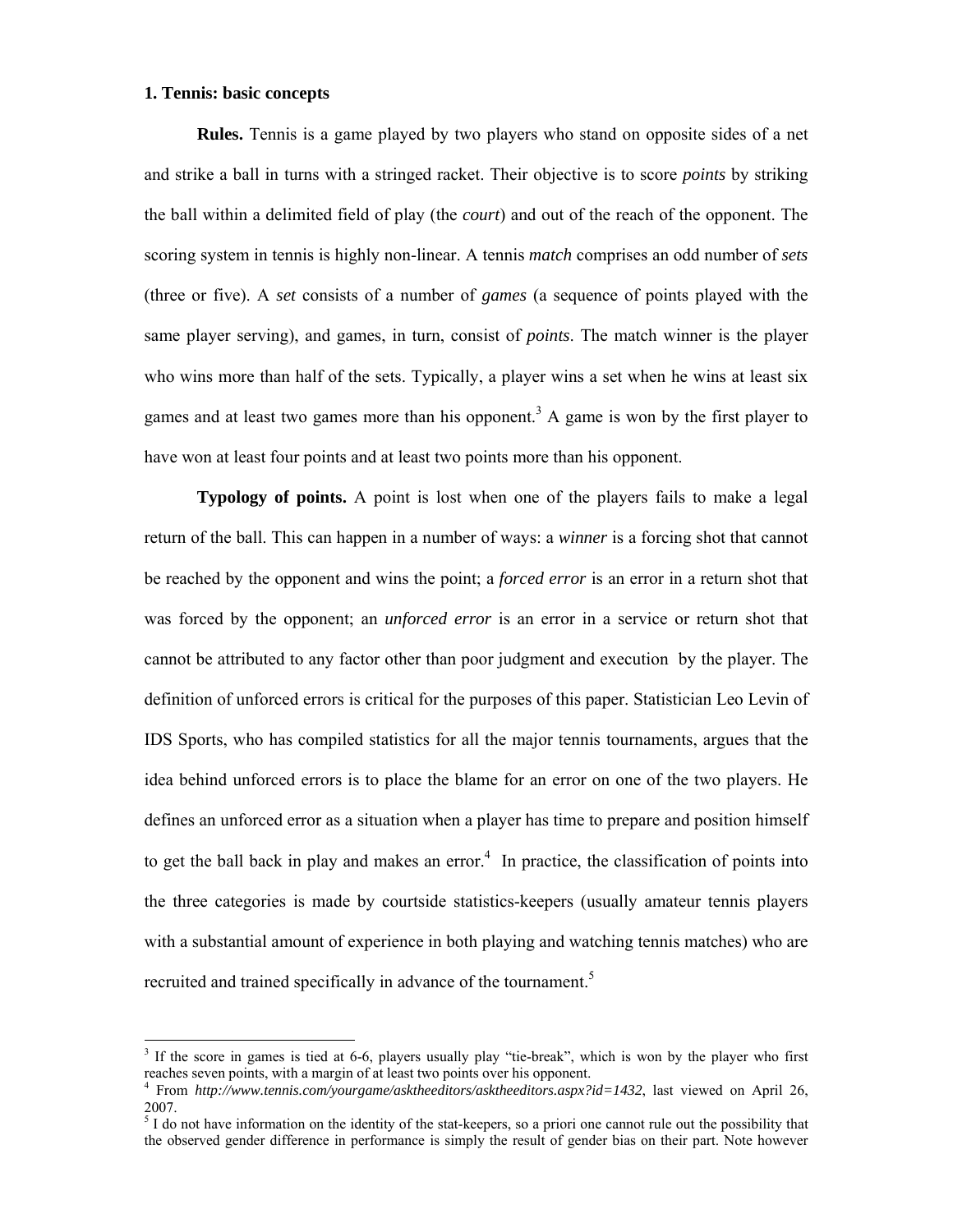## **2. A Simple Model of Tennis Points**

I present here a simple model of tennis points that will help to clarify the relationship between the quantities observed in the data and performance. In particular, it will help us to understand whether changes in the outcomes of tennis points and in strategies can be interpreted as changes in the underlying performance parameters. We must recognize that tennis is a game that involves strategic interactions: it is possible that at different stages of the match players choose different equilibrium strategies, which are not necessarily suboptimal.

#### *The model*

 I model here the strategic interaction for a single tennis point between two players, A and B, whose objective is to maximize the probability of winning the point. I abstract here from dynamic considerations, whereby winning one point may affect the probabilities of winning subsequent points in the match. Player 1 makes the first move (hits the first stroke of the rally),  $\delta$  and can choose one of two actions, to play "soft" (action 0) or to play "aggressive" (action 1). Player A's stroke will result in any one of three outcomes: 1) the player hits a winner (or induces a forced error by the opponent) and wins the point; 2) the player hits an unforced error and loses the point; and 3) the ball is put in play, and the opponent has the chance to hit a stroke back. The opponent (Player B) in turn chooses between playing softly or aggressively, and his/her stroke results in either a winner, an unforced error, or the ball returning to Player A. The two players continue exchanging strokes sequentially until one of the two players hits a winner or commits an unforced error.

 The probability of hitting a winner or an unforced error is a function of the player's aggressiveness. Specifically, let  $w_{0i}$  be the probability that player  $j$  ( $j = A$ , B) hits a winner

that the argument in this paper is based not only on the average level of performance, but on how performance varies with the importance of the point. Therefore, for our results to be just an artifact of the stat-keepers' perceptions, it would be necessary that they are more likely to classify women's errors as unforced only when these errors occur at crucial stages of the match.

<sup>&</sup>lt;sup>6</sup> For simplicity I abstract from service shots, which involve a different dynamic.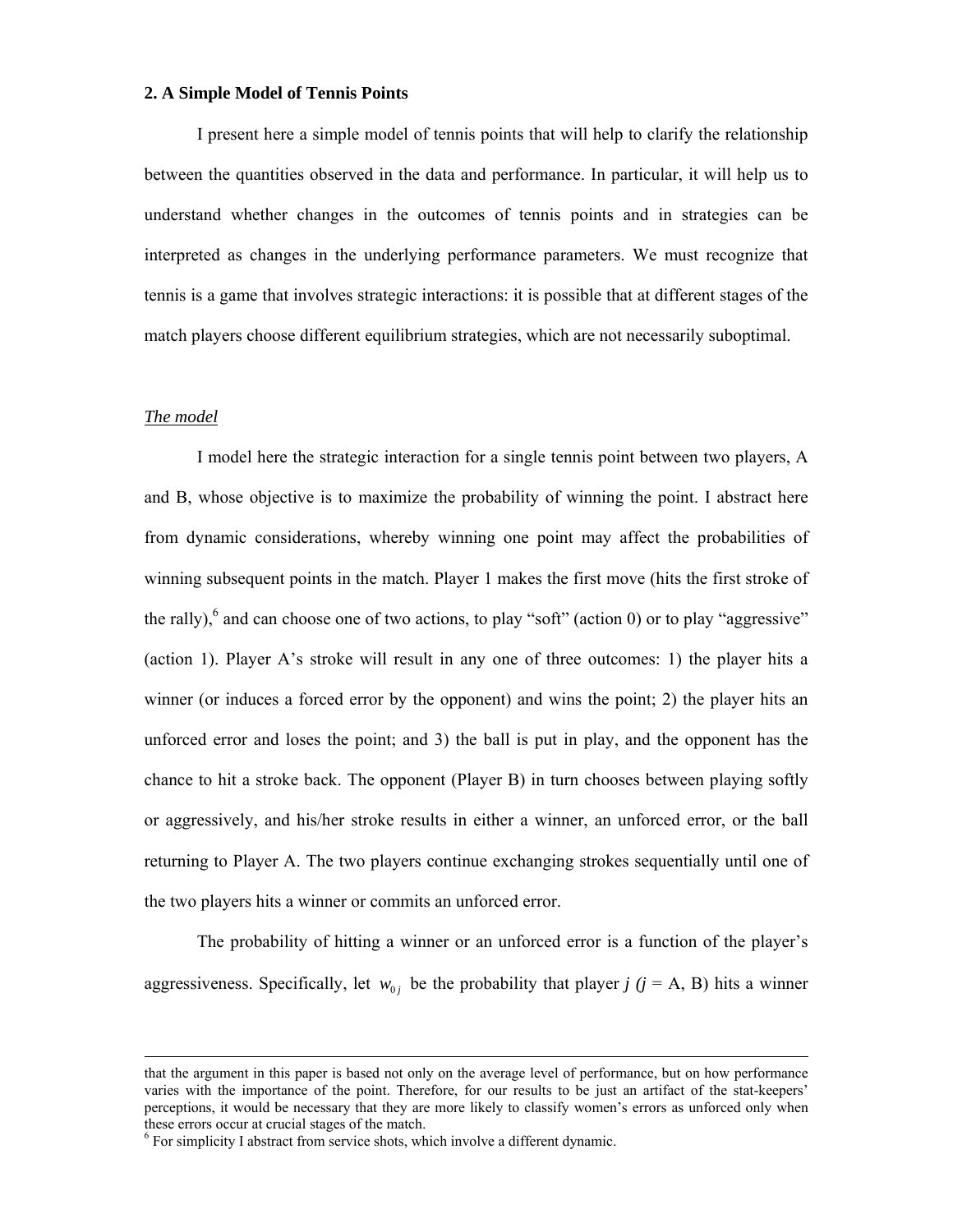when he/she plays soft, and let  $w_{1i}$  be the probability of hitting a winner when playing aggressively. Similarly, let  $u_{0j}$  be the probability that player *j* (*j* = A, B) makes an unforced error when he/she plays soft, and let  $u_{1j}$  be the probability of making an unforced error when playing aggressively. I also define  $p_{0j} = 1 - u_{0j} - w_{0j}$  and  $p_{1j} = 1 - u_{1j} - w_{1j}$  as the probabilities of hitting the ball in play and allowing the opponent to make a stroke. I make the following assumption about the basic probabilities:

**Assumption 1.** a)  $w_{1j} > w_{0j}$ , for  $j = A$ , B; b)  $u_{1j} > u_{0j}$ , for  $j = A$ , B; c)

 $w_{1j}$ ,  $w_{0j}$ ,  $u_{1j}$ , and  $u_{0j}$  are constant over the course of the rally.

Part a) states that the probability of hitting a winner is higher when playing aggressively than when playing softly – this is almost by definition the meaning of playing aggressively. Part b) states that the probability of making unforced errors is also higher when playing aggressively. This too is an extremely natural assumption: when playing more aggressively, there is a higher risk of losing control of the ball and making mistakes. The final assumption states that the probabilities of hitting winners and unforced errors do not depend on the history of the rally up to that point. In other words, I rule out fatigue effects and strategic buildups of points (e.g., making the opponent run from one side of the court to the other, in order to increase the chances of hitting a winner on the following stroke). While this assumption is probably unrealistic, it greatly simplifies the model, allowing us to concentrate on the salient aspects of the game that we are interested in.

 Assumption c) implies that the game is stationary: the decision problem of Player A on the third stroke of the rally is exactly identical to the decision problem on the first stroke of the rally. Therefore, I will restrict attention only to *stationary* strategies, i.e., strategies in which the player chooses the same action every time it is his or her turn to strike the ball. I will also restrict attention to subgame perfect equilibria, in which players never choose a suboptimal action off the equilibrium path.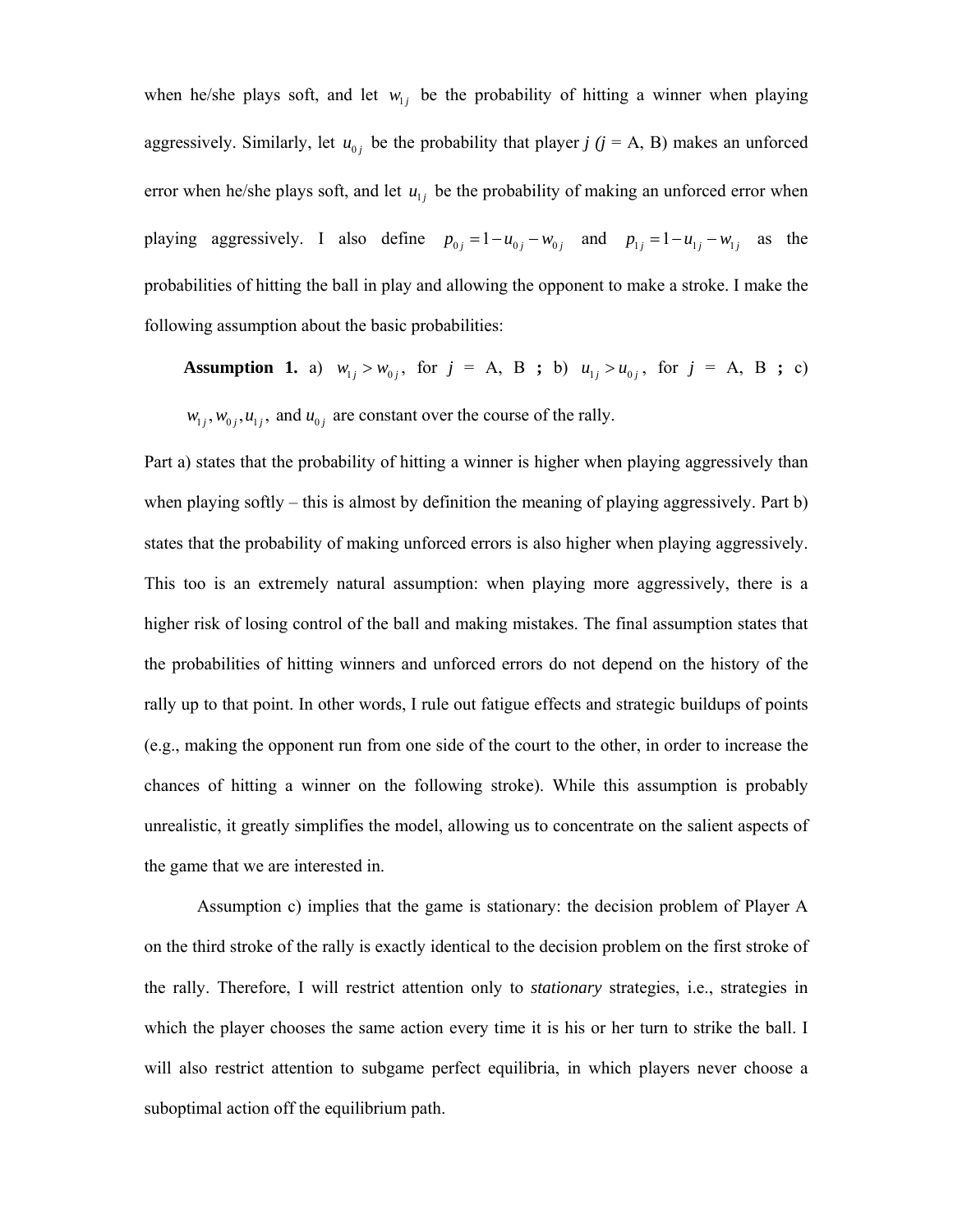I denote  $V^j(\sigma_A, \sigma_B)$  the value to player *j* when player A chooses  $\sigma_A$  at every stroke, and player B chooses action  $\sigma_B$  at every stroke. Denote instead by  $U^A(s, \sigma_B)$  the value to player A of choosing *s* the first time it is his or her turn to strike the ball, and then choosing the optimal stationary strategy at every subsequent stroke, when player B chooses action  $\sigma_B$ at every stroke.  $U^B(\sigma_A, s)$  is defined analogously. For example,

$$
U^A(0,0) = w_{0A} + p_{0A}u_{0B} + p_{0A}p_{0B} \max \{ V^A(0,0), V^A(1,0) \}.
$$

The above expression gives us the probability that player A wins the point when he or she chooses to play Soft on the first stroke, and then plays optimally at every subsequent stroke, when player B also plays Soft. With probability  $w_{0A}$  player A hits a winner and wins the point on the first stroke; with probability  $p_{0A}$  the ball reaches player B, who then commits an unforced error with probability  $u_{0B}$  – hence the probability of winning the point on the second stroke is  $p_{0A}u_{0B}$ ; finally, with probability  $p_{0A}p_{0B}$  the ball lands back to player A, who then chooses the optimal strategy between playing softly and aggressively, conditional on player B playing softly at every stroke. In any subgame perfect equilibrium, it must be that the action chosen by player A on the first stroke satisfies:

$$
\hat{s}^A(\sigma_B) = \arg \max \left\{ U^A(0, \sigma_B), U^A(1, \sigma_B) \right\},\
$$

and the action chosen by player B satisfies:

$$
\hat{s}^B(\sigma_A) = \arg \max \left\{ U^B(\sigma_A, 0), U^B(\sigma_A, 1) \right\}.
$$

 To further simplify the model, I make the additional assumption that the two players have identical abilities, hence  $w_{1A} = w_{1B} = w_1$ ;  $w_{0A} = w_{0B} = w_0$ ;  $u_{1A} = u_{1B} = u_1$ ;  $u_{0A} = u_{0B} = u_0$ . One can now state Proposition 1.

<sup>&</sup>lt;sup>7</sup> The main result of the Proposition, that multiple subgame perfect equilibria cannot arise, holds even in the case in which players have different abilities. Details available upon request.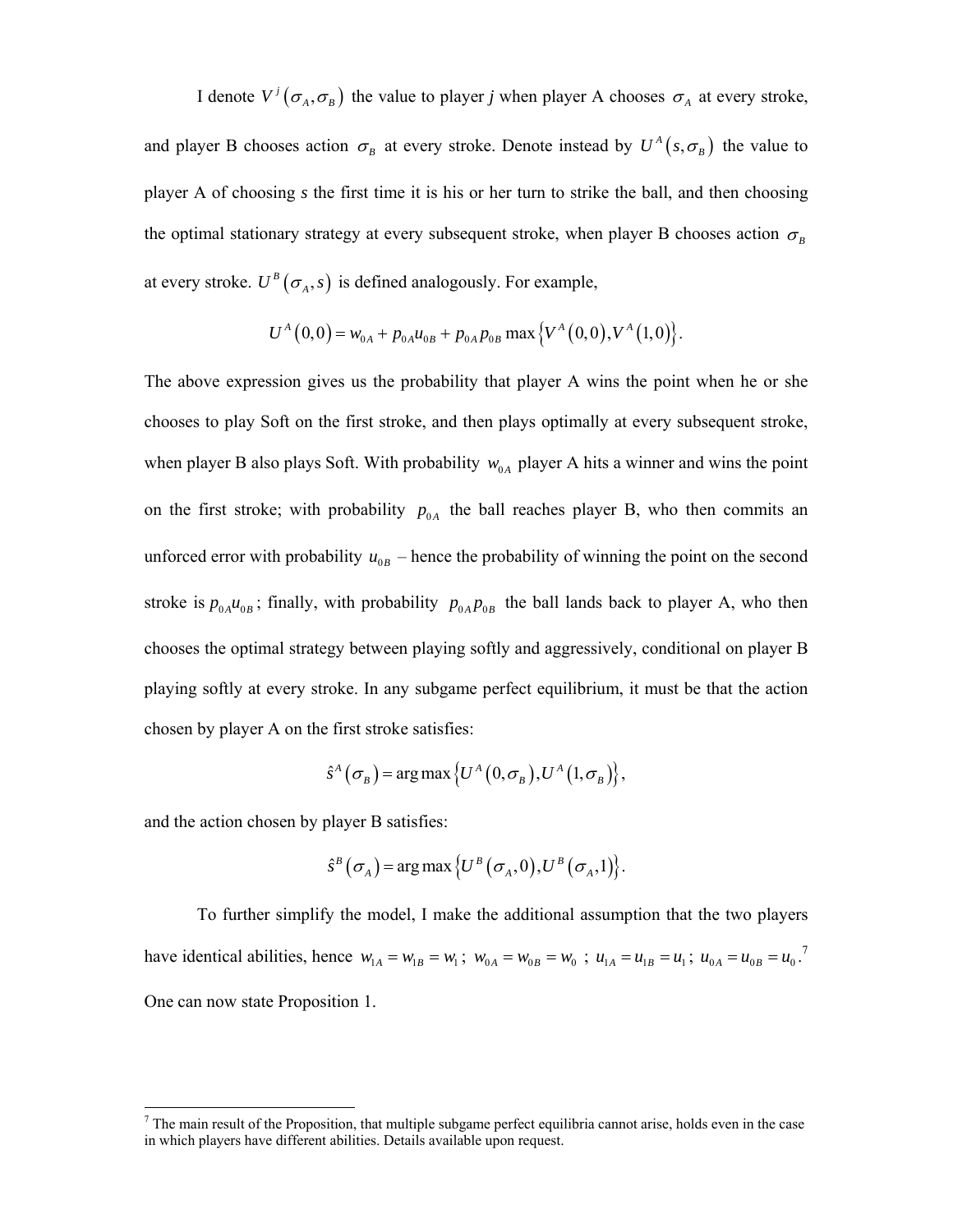**Proposition 1:** In the game described above, when players have identical abilities, only one of three outcomes is possible: a) a unique pure-strategy subgame perfect equilibrium in which both players play "soft"; b) a unique pure-strategy subgame perfect equilibrium in which both players play "aggressive"; c) a degenerate situation in which both players are always indifferent between playing "soft" and "aggressive", and therefore an infinite number of mixed-strategy subgame perfect equilibria may arise.

**Proof:** See Appendix.

The implication of Proposition 1 is clear: if different types of equilibria arise in different points of the match, it must be the case that the intrinsic probabilities of hitting winners or unforced errors (i.e., the basic parameters of the model –  $u_0$ ,  $u_1$ ,  $w_0$ , and  $w_1$ ) have changed. The proof of the proposition shows that the (Soft, Soft) equilibrium will arise if the following condition holds:

$$
C1: u_1 > \frac{u_0^2 + w_0 (w_1 - w_0) + (1 - u_0 - w_0) w_1 u_0}{u_0 + (1 - u_0 - w_0) w_0}.
$$

The inequality reflects the straightforward intuition that if the probability of committing unforced errors when playing aggressively rises, players are more likely to gravitate towards the (Soft, Soft) equilibrium. This same inequality can also be rewritten in terms of  $w_1$ , in which case we obtain that when the probability of hitting winners rises when playing aggressively, players will gravitate towards the (Aggressive, Aggressive) equilibrium.

The model also delivers predictions for some observable quantities of interest. These are summarized in Proposition 2.

**Proposition 2:** In the game described above, when players have identical abilities and  $u_*$  and  $w_*$  are the equilibrium probabilities of unforced errors and winners, respectively, then: a) the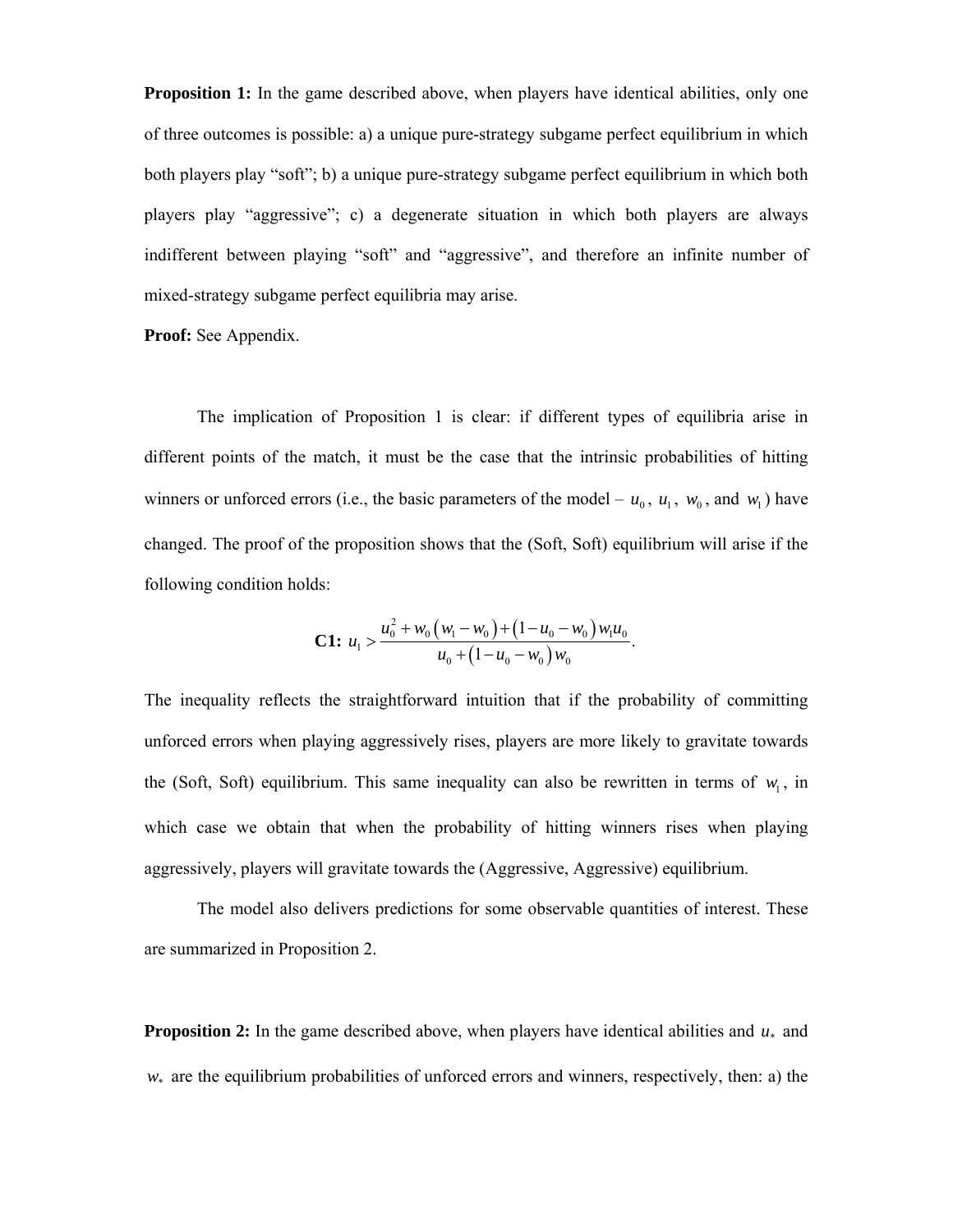probability that a point ends in an unforced error is  $u_* / (u_* + w_*)$ ; and b) the expected number of strokes in a rally is  $1 / (u_* + w_*)$ .

**Proof:** See Appendix.

Propositions 1 and 2 show that different intrinsic probabilities of unforced errors and winners will result in different playing strategies and in different outcomes of the rally. Table 1 illustrates these different outcomes for selected parameter values. The parameter values were chosen to roughly calibrate the percentage of points ending in unforced errors and the number of strokes per rally in women's matches. The first two rows describe the outcome of a point between two players of identical ability. The only difference between the two rows is that in the first row the players are slightly more likely to hit winners when playing Aggressive ( $w_1 = 0.12$  instead of 0.10). This small difference translates into a different equilibrium, a substantially higher probability that the point ends in an unforced error, and in a nearly 20% increase in the length of the rally. The third row presents the equilibrium strategies and outcomes when one of the players has  $w_1 = 0.12$ , and the other player has  $w_1 = 0.10$ . Under these probabilities, the equilibrium is still (Aggressive, Aggressive), while the probability of the rally ending in an unforced error and the expected length of the rally lie somewhere in between the outcomes observed in rows 1 and 2. Note that the probability better player wins the rally rises by more than two percentage points. We will see later that this can translate into substantially higher probabilities of winning the entire match.

#### **3. Data description and construction of the importance variable**

I collected detailed point-by-point data on four Grand Slam tournaments played between 2006 and 2007: the 2006 French Open, Wimbledon, and US Open, and the 2007 Australian Open. The four Grand Slam tournaments are the most important and prestigious tournaments on the professional tennis circuit. Each Grand Slam tournament has 128 entrants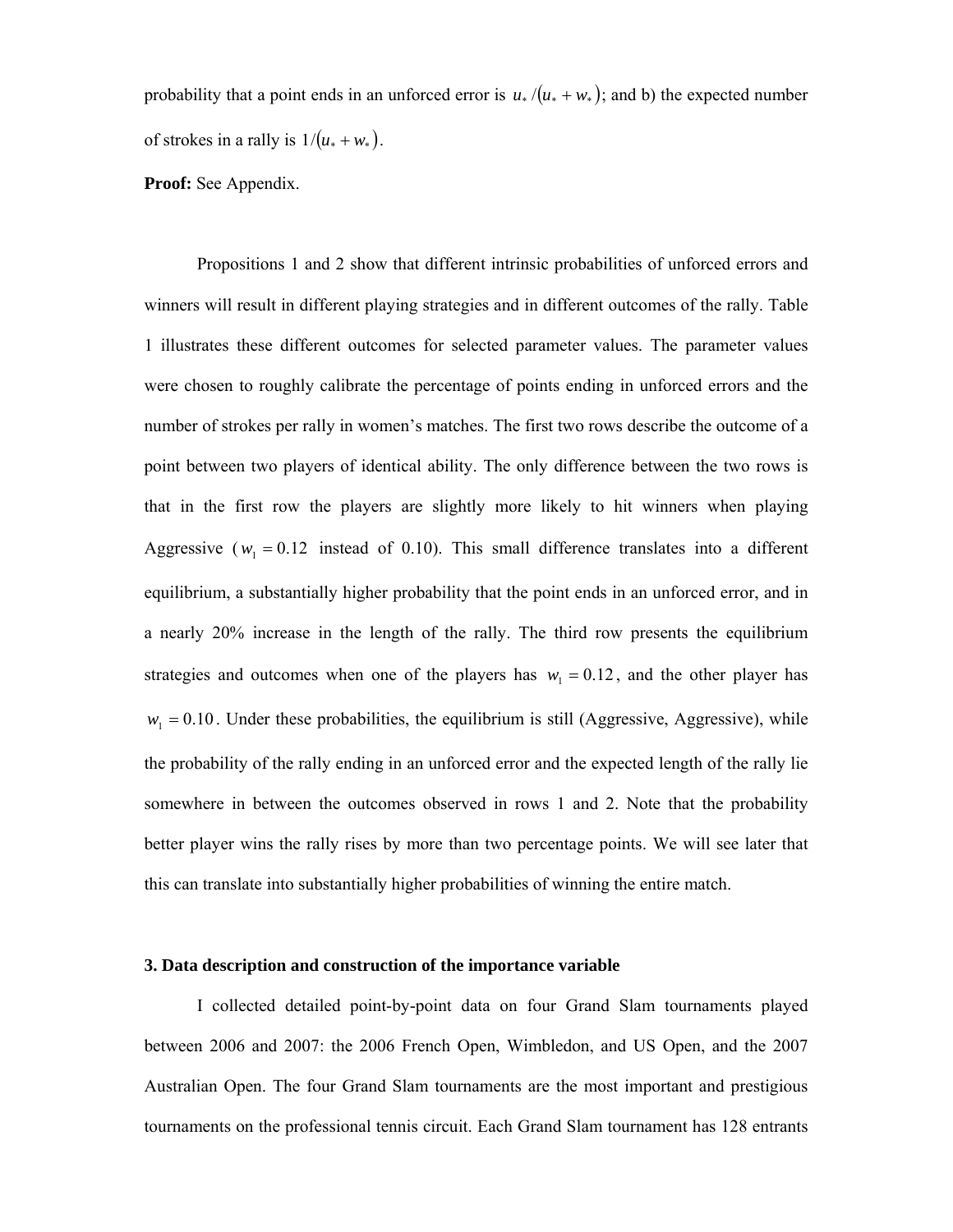per gender, organized in a predetermined draw of 64 matches: the winner of a match advances to the next round, while the loser exits the tournament. The data were collected between July 2006 and February 2007 from the official web sites of the tournaments. One advantage of focusing on the Grand Slam tournaments is the uniformity of the available statistics, kept by IBM.

The detailed point-by-point data is available for a selected number of matches that were played on the main championship courts and were covered by IBM's Point Tracker technology.<sup>8</sup> For every single point played in these matches, I recorded who won the point, whether the first serve was in, who hit the last shot, the way the point ended (winner, unforced error, forced error, ace, double fault), and the score of the match. This data is available for a total of 238 matches, 127 for men and 111 for women. Altogether, I have data for nearly 42,000 points that were played in these matches. In addition, I also collected aggregate setlevel data for *all* the matches played in the nine Grand Slam tournaments going from the 2005 Australian Open to the 2007 Australian Open, and the ranking information of each player at the beginning of the tournament.

One of the key objectives of the analysis using point-by-point data is to construct a measure of the importance of each point. Following Morris (1977), and Klaassen and Magnus (2001), I define the importance of a point as the probability that player 1 wins the match conditional on him or her winning the current point minus the probability that player 1 wins the match conditional on him or her losing the current point:

*Importance<sub>t</sub>* = Prob (player 1 wins match | player 1 wins point *t*) –

 $\overline{a}$ 

Prob (player 1 wins match | player 1 loses point *t*).

It is immediate to see that the importance of a point from the perspective of player 2 is exactly identical to the importance of a point from the perspective of player 1.

<sup>8</sup> See *http://www.rolandgarros.com/en\_FR/pointtracker/index.html* for a description of the Point Tracker technology at the 2007 French Open.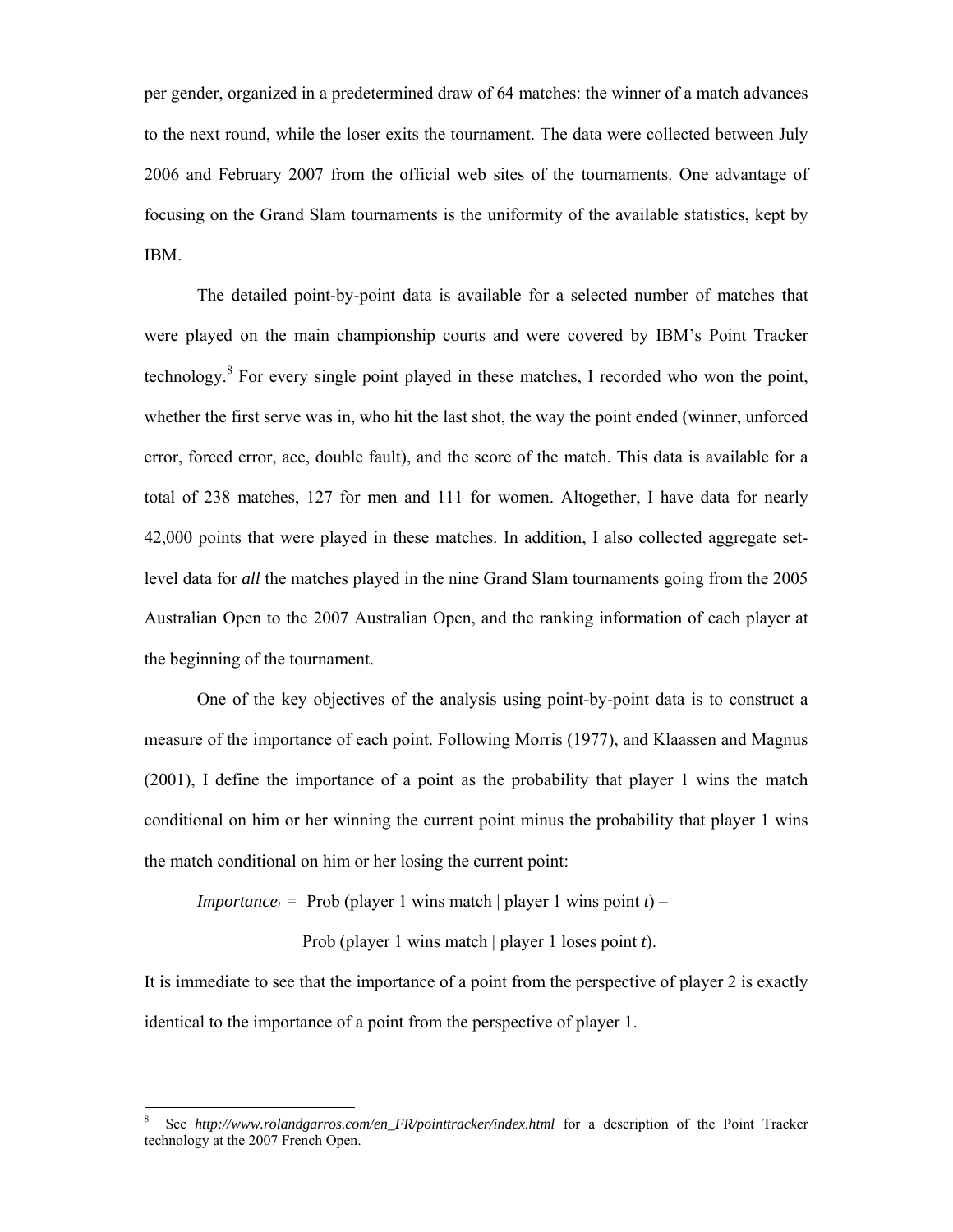To calculate the importance of each point, I assume that in every match there is an associated fixed probability of each player winning a point, which depends on the gender, the playing surface, the two players' ability ratings and the identity of the server. Specifically, I use the data from the 5 tournaments not covered in the point-by-point analysis to estimate the following regressions, separately be gender:

Proportion Points 
$$
\text{Won}_{ijST} = \alpha_{ST} + \beta_{1s} \text{Rating}_{iT} + \beta_{2s} \text{Rating}_{iT} + u_{ijST}
$$
,

where the dependent variable is the proportion of points won by player *i* against player *j*, given serving status *s* and tournament *T*, and *Rating*<sub>*IT*</sub> and *Rating*  $_{IT}$  are the *ability ratings* of players *i* and *j* respectively. The ability ratings are defined as *Rating* =  $8 - log_2(Rank)$ . Klaassen and Magnus justify the use of this variable as a smoothed version of the expected round to be reached by a player of a given rank: for example, the number 1 ranked player in the world is expected to win all matches, and therefore reach round 8 (i.e., will win the tournament). This variable has three additional advantages: first, the distribution of this variable is less skewed than the distribution of rank, and it explains about twice the variance in the percentage of points won than the simple rank; second, it captures the fact that the difference in ability between the number 1 and the number 2 ranked players is probably greater than the difference between players ranked 101 and 102; finally, it takes on higher values for better players, which makes it easier to interpret it as a measure of ability. The estimated coefficients from the above regression are presented in Table 2, and conform to expectations: men are more likely to win points on serve, the server's advantage is larger on fast playing surfaces, and the ability gradient is larger for women than for men.

These regression coefficients are then used to fit the probabilities of winning a point in our detailed point-by-point data. These probabilities are then fed into a dynamic programming algorithm that takes into account the structure of a match in a Grand Slam tournament, and calculates recursively, for every pairing of players, the probability of winning the match at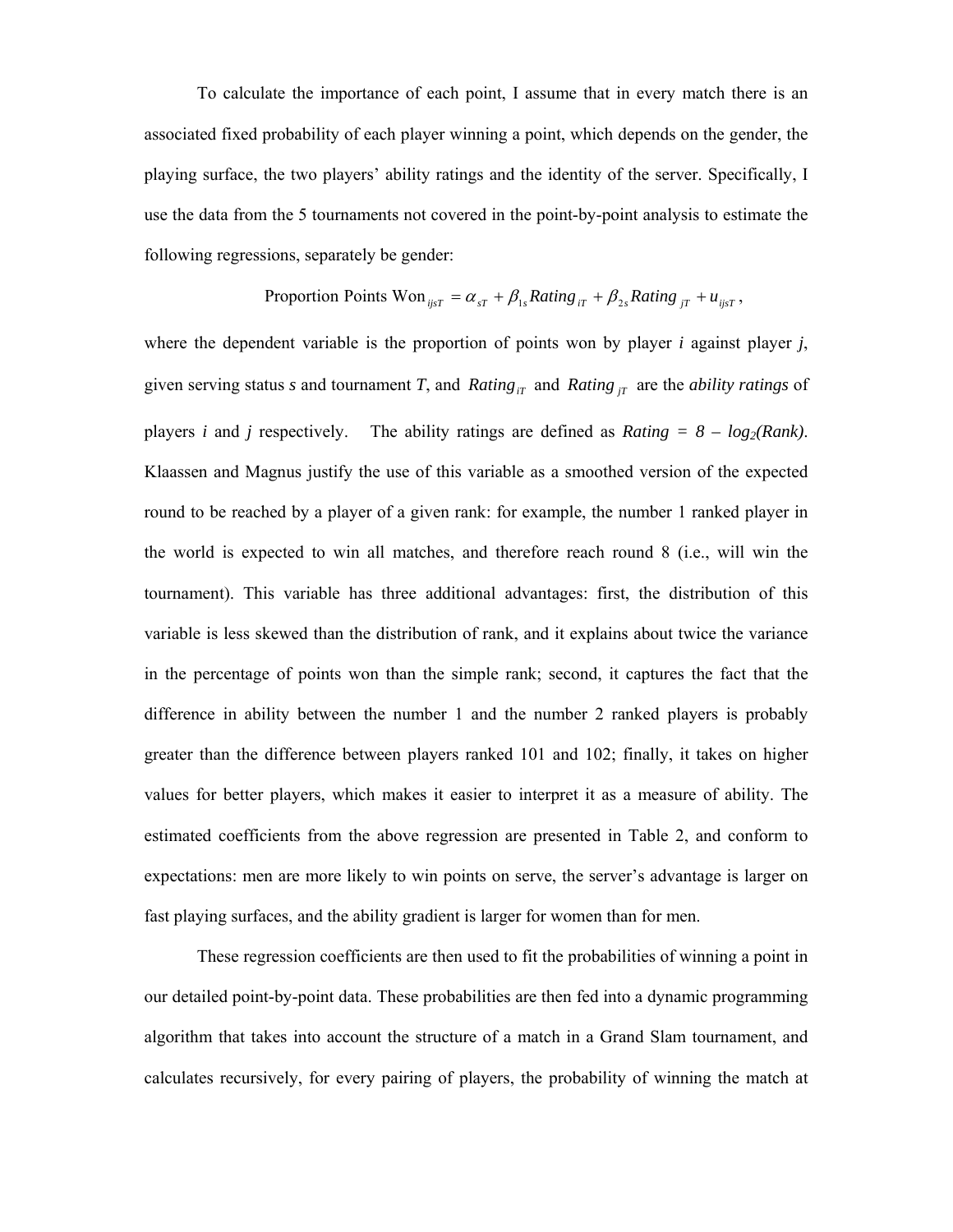every possible stage. From this procedure it is then possible to calculate the importance of each point.

Table 3 presents summary statistics for the importance variable, separately by tournament and gender. The mean of the importance variable is 0.0235 for men, and 0.0297 for women, reflecting the fact on average points in the women's game are more important, given that matches are played in the "best-of-three" sets format, rather than "best-of-five." The distribution of the importance variable is heavily skewed to the right, indicating that most points played in a tennis match have relatively little potential to significantly affect the fate of a match.

The importance variable is able to identify effectively the points which any casual observer would think are indeed crucial for the final outcome of the match. This is shown in Table 4, which presents the average of the importance variable by set, status in the set, and status in the game. For example, points in the  $5<sup>th</sup>$  set (average importance = 0.086) are on average about 5 times more important than points in the first set (average importance  $=$ 0.019). Importance also depends on whether the point is played at the early or late stages of the set, and on how evenly fought the sets are. The average of the importance variable when the score is 5-5 (in games) is  $0.0437$ , about twice as large as when the score is  $0-0.0216$ ), and more than 30 times as large as when the score is 5-0 (0.0014). There is also substantial variation within games: the average of the importance variable when the score is 40-0 is 0.0044, compared to 0.0520 when the score is 30-40.

By construction, importance is larger the smaller the difference in ability between the two players. This makes intuitive sense: if the top ranked player in the world faces a breakpoint against the second ranked player, that point is much more likely to have an important effect on the final outcome of the match than if the top ranked player were facing a much lower-ranked player. This is because in an unequal contest, the top ranked player is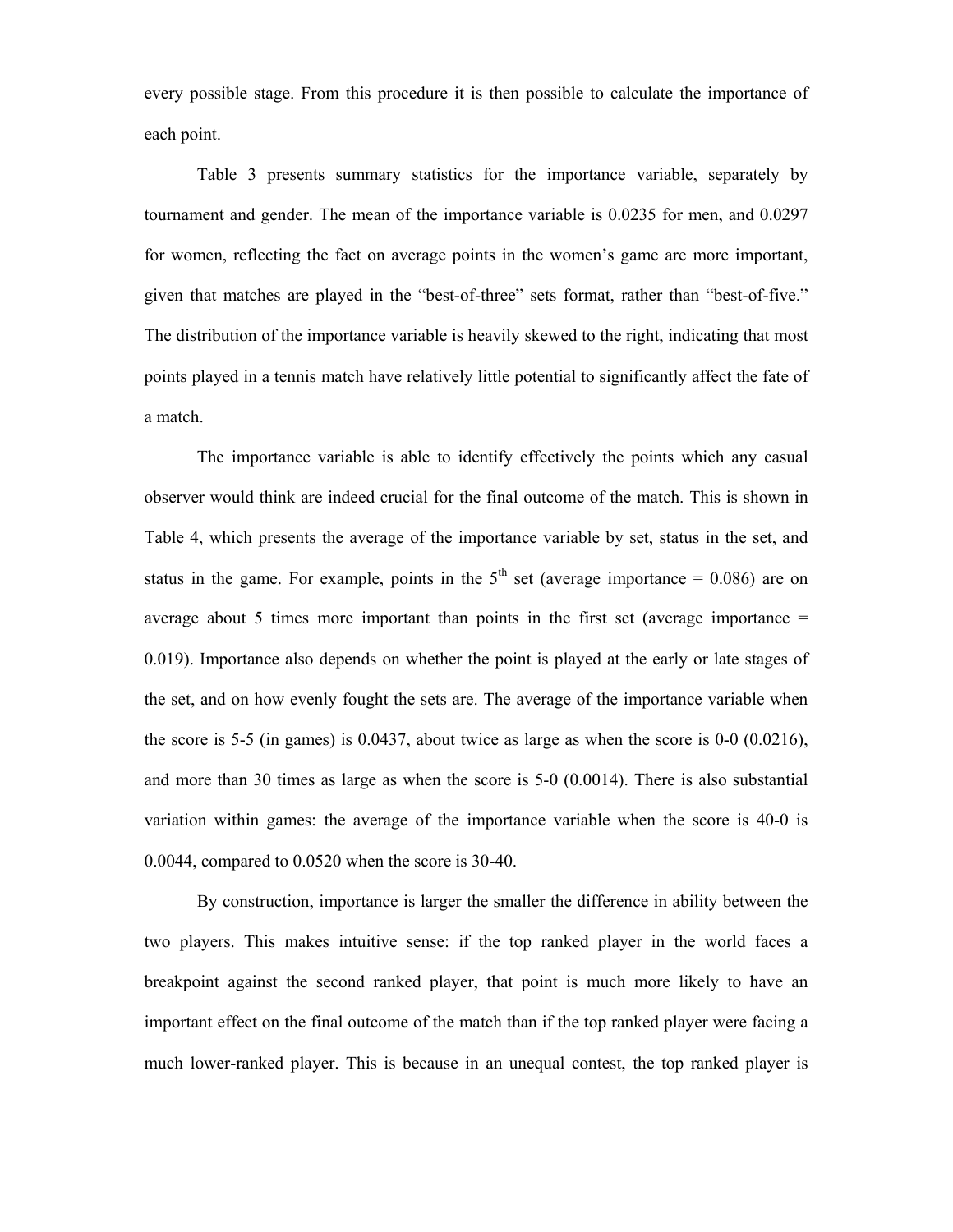expected to win a larger share of all subsequent points, and hence she will erase quickly the handicap of losing her service game.

The high nonlinearity of importance is also shown in Figures 1 and 2, which show the evolution of the importance variable over the course of the four finals played in the 2006 French Open and Wimbledon tournaments. Note how the importance variable evolves in a very nonlinear fashion: importance tends to rise towards the latter stages of each set, but only if the set is evenly fought. There are a number of clusters of high importance points even in the early sets and in the early stages of the late sets. Most of the spikes in importance are associated with break points. This is particularly true in the men's tournament at Wimbledon, where the fast playing surface means break points are relatively rare, and hence can change the direction of a match substantially.

 Summing up, there is substantial variation in the importance measure both across matches and within matches, which should allow to detect variation in performance that depends on the degree of competitive pressure.

## **4. Results**

Figure 3 presents the typology of points played by men and women, split by quartiles of the importance variable. The results are fairly striking. For men, there appears to be no systematic pattern in the typology of points by importance quartile: the percentage of points ending in unforced errors hovers between 30 and 31 percent, regardless of the importance of the point. On the other hand, the typology of points in women's matches is strongly affected by the importance variable. As the importance of the points grows, the percentage of points ending in unforced errors grows, while the percentage of points ending in winners and forced errors declines. In the top quartile of the importance distribution, the percentage of points ending in unforced errors reaches nearly 40 percent, more than three percentage points higher than what it was in the bottom quartile.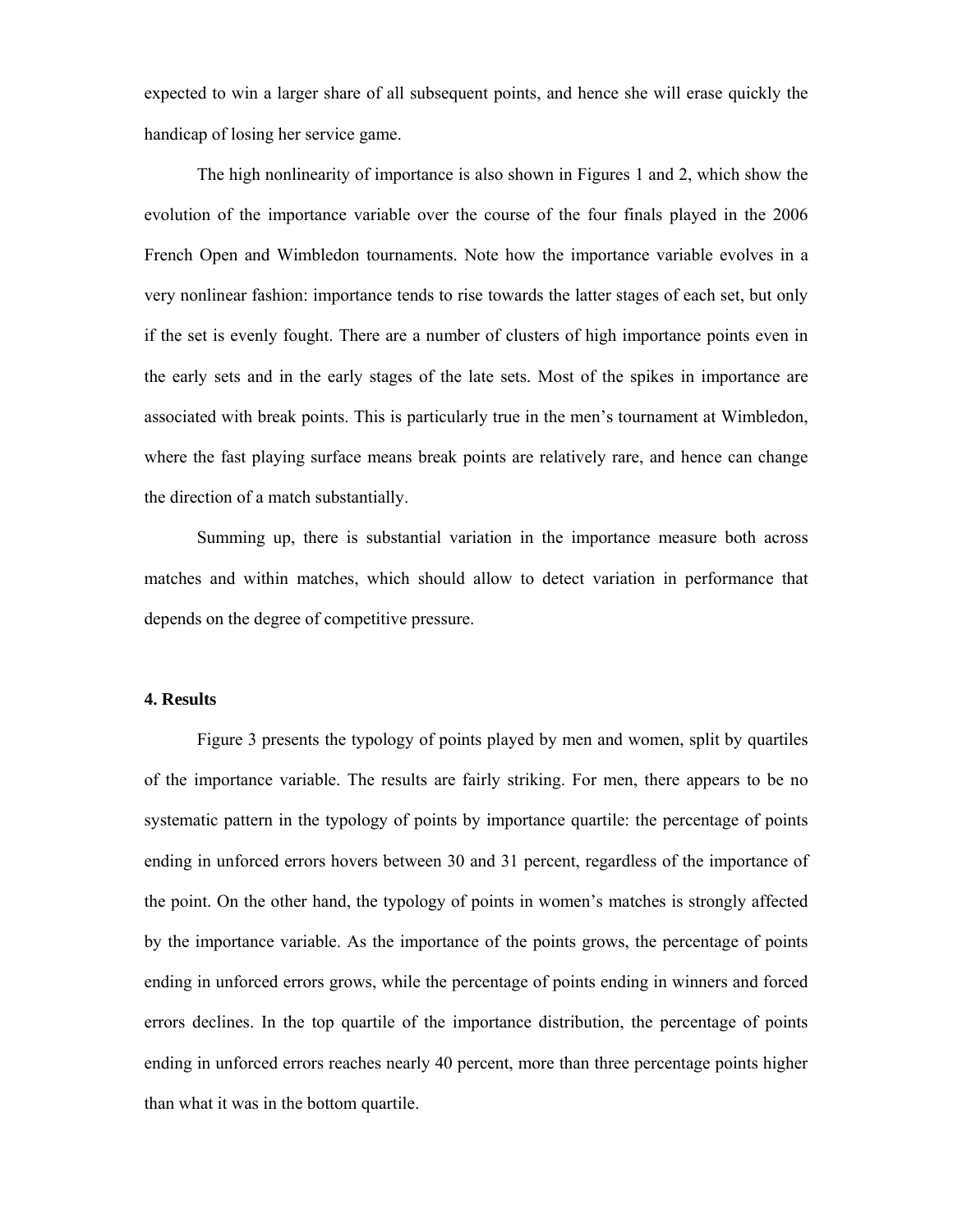Figure 4 presents average first and second serve speed by gender and importance quartile. We see that, for women, first serve speed decreases monotonically with importance, and second serve speed also tends to be lower in the high importance quartiles. For men, first serve speed does not seem to vary systematically with importance, while second serve speed does drop off considerably in the highest importance quartile.

 At a first glance, these results suggest that men and women react differently to increases in competitive pressure, with women exhibiting a lower level of performance as the stakes become higher. These results could of course be due to composition effects: maybe the more important points are disproportionately more likely to involve low-ranked players (who are more likely to commit unforced errors), or are more likely to be played at the French Open, where unforced errors are more frequent. To address these concerns, I proceed to a multinomial logit analysis for the typology of the point.

Specifically, define  $Y_{mt}$  as the outcome of point *t* in match *m*.  $Y_{mt}$  can take on three possible values:  $1$  – forced error,  $2$  – unforced error,  $3$  – winner. I estimate the following multinomial logit model:

$$
P(Y_{mt} = k) = \frac{\exp\left(\alpha_{k} + \beta_{k} I M P_{mt} + \gamma_{k}^{'} X_{mt} + c_{mk}\right)}{1 + \sum_{k'=2}^{3} \exp\left(\alpha_{k'} + \beta_{k'} I M P_{mt} + \gamma_{k'}^{'} X_{mt} + c_{mk}\right)}, \qquad k = 2, 3.
$$

The main coefficients of interest are the  $\beta$ 's, the coefficients on the importance variable, and in particular  $\beta_2$ , the effect of importance on the likelihood of a point ending in an unforced error. The set of control variables includes the server's ability rating, the receiver's ability rating, set dummies, the round of the tournament, the serial number of the point within the match to control for possible fatigue effects, a dummy indicating whether the match was played on the tournament's main court, and tournament dummies interacted with all of the preceding variables. The base category is forced errors: this implies that the  $\beta$ 's represent the increase in the log odds of unforced errors (or winners) relative to forced errors when the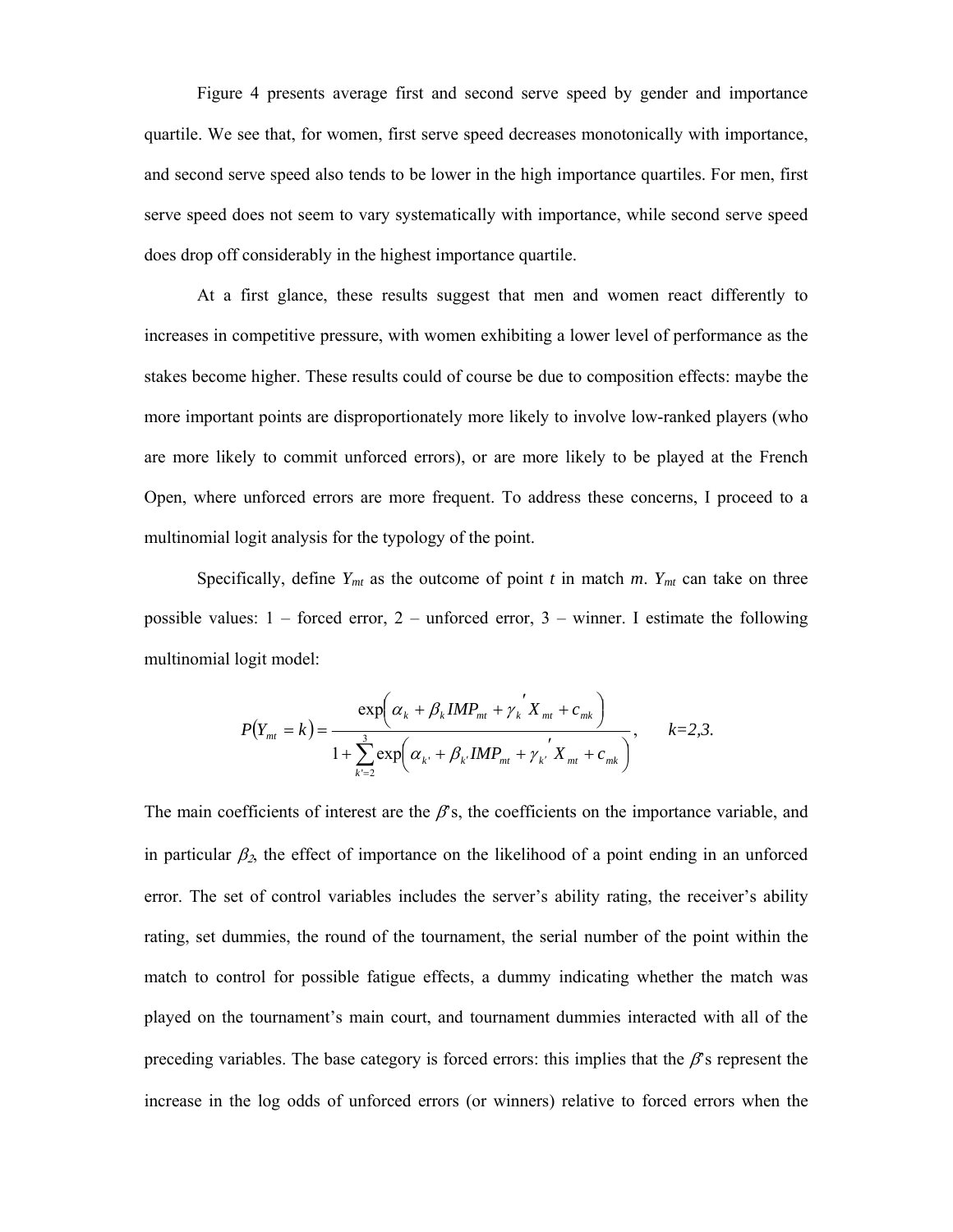importance variable increases by one unit. In addition to this basic specification, I also estimate a model in which the importance variable is included as a piecewise constant function, to detect potential nonlinearities in the effect of importance. The model is estimated with and without match fixed effects. In the model without match fixed effects, identification comes from variation in importance both between and within matches, while inclusion of fixed effects implies that the parameters of interest are identified solely off the variation in the importance variable within matches. Finally, standard errors are adjusted for clustering at the match level, to account for the fact that we have multiple observations coming from the same match.

 The results of the multinomial logit analysis are shown in Table 5. The model is estimated separately for men (columns 1 and 4) and for women (columns 2 and 5). Columns 3 and 6 (the "difference" columns) are obtained by estimating the model on the joint sample of men and women, and interacting all the explanatory variables with a gender dummy, so that the point estimate is exactly equal to the difference between the two columns that precede it. The top panel presents the coefficients on the importance variables in the two models (linear and piecewise constant) for the "unforced errors" equation, which are the main coefficients of interest, while the bottom panel presents the coefficient for the "winners" equation.

In the linear model, none of the coefficients on the importance variable are statistically significant, although the pattern of signs suggests that women's points are more likely to end in unforced errors as importance grows. The piecewise constant specification, however, reveals that there are some significant non-linearities in the effect of importance that are not captured in the linear specification. For men, all the coefficients on the importance quartile dummies are small and statistically insignificant in the no-fixed effects specification, and negative in the specification with match fixed effects. For women, on the other hand, the coefficients on the second and third importance quartile dummies are always positive and of moderate size, albeit not statistically different from zero. Strikingly, though, the coefficient on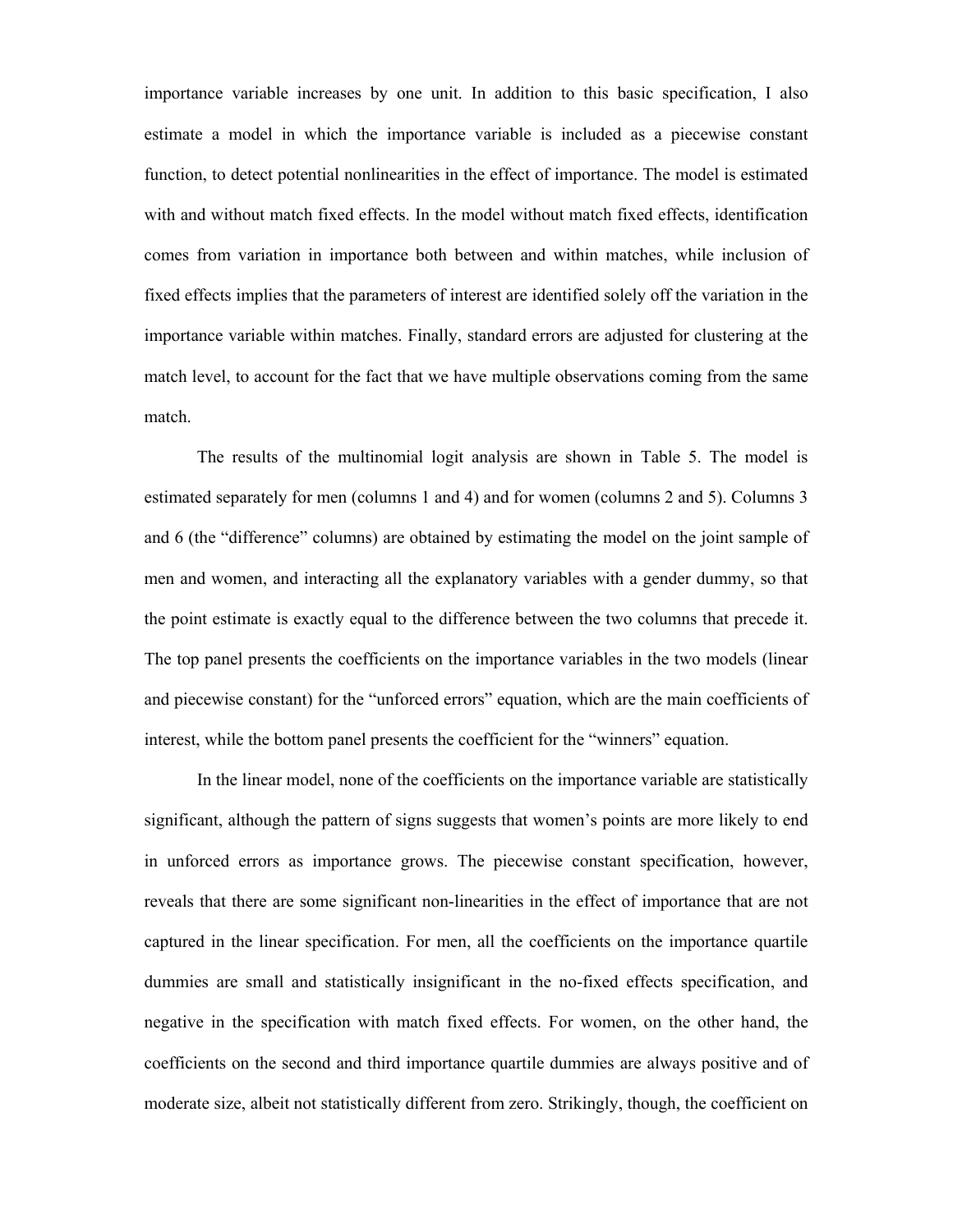the fourth importance quartile dummy is large and positive, indicating that women's points are significantly more likely to end in unforced errors at the very crucial stages of the match. As a result, the gender difference in the likelihood that a point ends in an unforced error in the top quartile of the importance distribution is also large and statistically different from zero. Women's points also appear to be more likely to end in winners in the highest importance quartile, but this finding is not robust to the inclusion of match fixed effects.

The size of the coefficient implies that the odds of a women's point ending in an unforced error (relative to forced errors) rise by 20-25 log points when moving from the bottom to the top quartile of the importance distribution. In terms of predicted probabilities, this implies that the probability of a point ending in an unforced error in the top quartile of the importance distribution rises by  $3.8 - 4.3$  percentage points.<sup>9</sup> To put this into perspective, the odds of a point ending in an unforced error rise by about 70-100 log points when moving from the fast courts of the US Open or Wimbledon to the slow clay courts of the French Open. Therefore, the impact of importance on women's propensity to end points with unforced errors is about one-fifth to one-third as large as the impact of the playing surface. Given the importance of the playing surface in determining tennis outcomes, this seems like a fairly large effect.

#### *Robustness checks*

In Table 6 I assess the robustness of the results to a variety of different specifications. The coefficients in the previous table, coming from a multinomial logit model, reflect the propensity of a point ending in an unforced error *relative* to a forced error. One may view this as a fairly unusual measure, and it may seem more appropriate to focus on the absolute propensity of a point ending in an unforced error, relative to any other type of shot. The top

<sup>&</sup>lt;sup>9</sup> The predicted probabilities are calculated for the  $65<sup>th</sup>$  point played in the first set of a fourth round match between players ranked 15 and 16, on the main court of the French Open. Given that the model includes a large number of dummy variables, it makes more sense to report the predicted probability for a representative point than to report the predicted probability at the average value of the explanatory variables.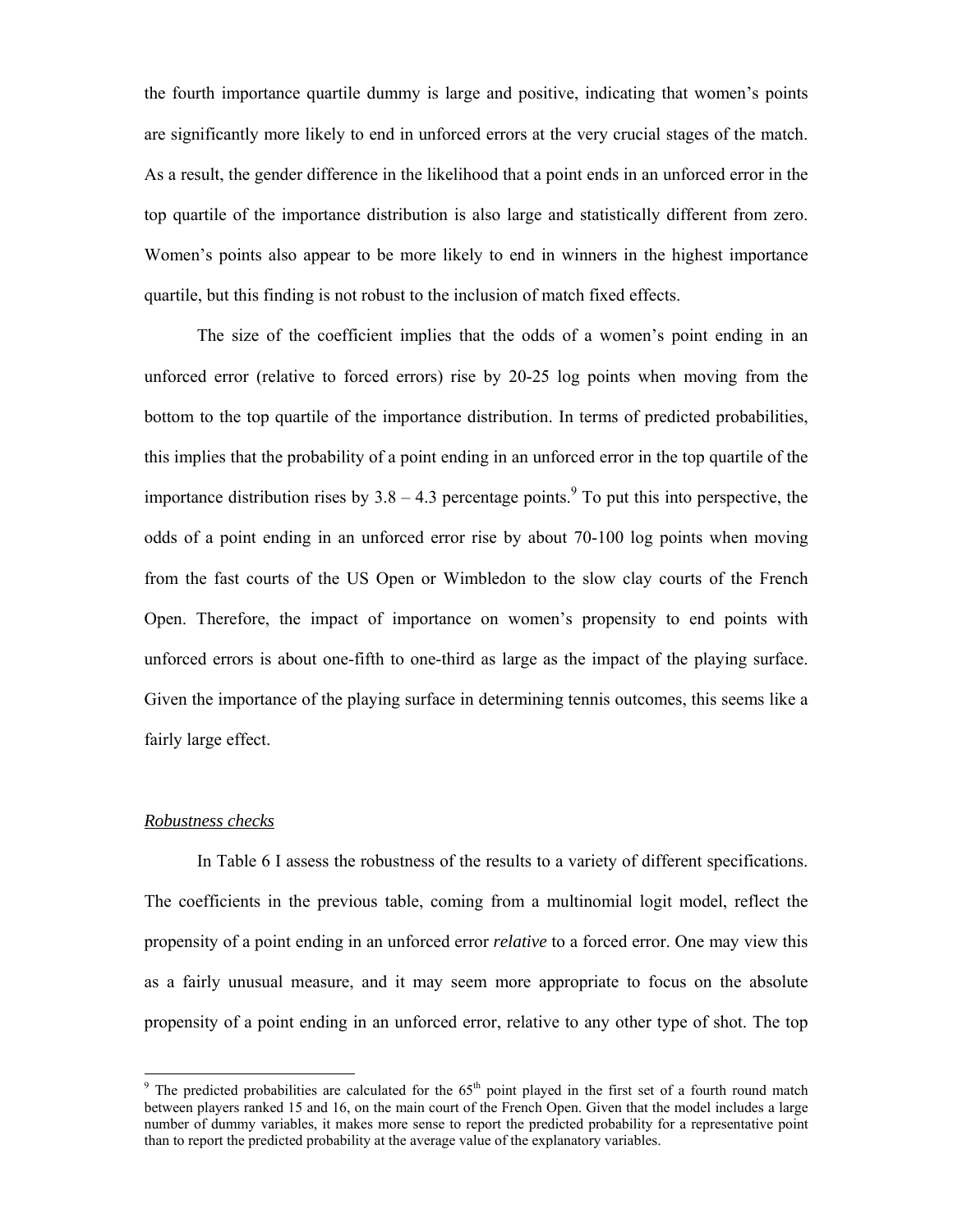panel in Table 6 addresses this point, by estimating a simple logit model for the probability of a point ending in an unforced error. The results are very much in line with those of Table 6: the odds of women's points ending in unforced errors rises by 15-18 log points when moving from the bottom to the top quartile of the importance distribution. The coefficient is statistically significant at the 1 percent level in the specification without fixed effects, and marginally significant at the 10 percent level in the specification with fixed effects. The gender difference is marginally insignificant in both specifications.

The next panel explores the sensitivity of the results to the definition of the importance variable. One may be worried that the results are sensitive to the calculation of the probabilities of winning a point, which were estimated on 2005 data using the players' ability ratings. To address this point, I calculated an alternative measure of importance, which assumes that the probability of winning a point does not depend at all on the players' ability, but rather is constant for each tournament, gender and serving status. The results of the analysis with the new importance variable are in the two bottom panels of Table 6: the multinomial logit model (analogous to that of Table 5) in panel B, and the logit model for the simple binary dependent variable in panel C. The effect of importance on the probability of women's points ending in unforced errors is still positive, but substantially smaller, marginally significant in the logit model and no longer statistically significant in the multinomial logit model. It is possible that the results with the new measure of importance are attenuated, since we are introducing noise by ignoring that the amount of competitive pressure differs depending on the ability of the players. It is somewhat reassuring, though, that the general pattern of the coefficients does not change much with the new measure.

The evidence from Figure 3, as well as the comparison between the multinomial logit and simple coefficients in the previous tables, suggests that the higher incidence of unforced errors at important points in the women's game is accompanied by a decrease in the incidence of forced errors. Since "... most missed returns of first serves are considered to be forced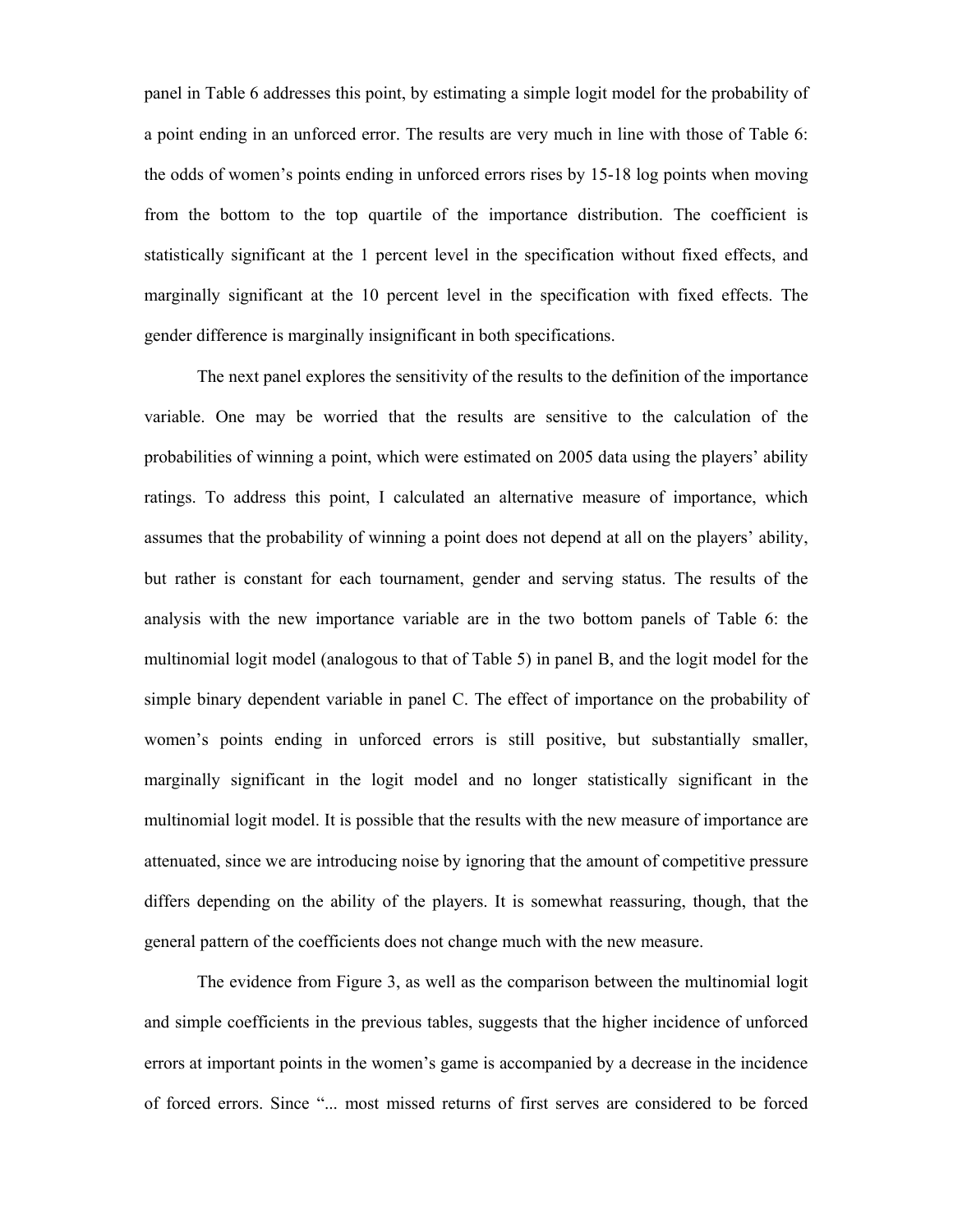errors – forced by the pace and placement of the opponent's serve,"<sup>10</sup> it is possible that the decrease in forced errors and the increase in unforced errors is simply a result of the fact that on important points women hit slower first serves (we will see that this is indeed the case in the next section), and are thus less likely to induce a forced error. Therefore, one would like to examine whether the increase in unforced errors occurs also if one focuses exclusively on long rallies, where the speed of the first serve is not a factor. In Table 7, I look at the effect of importance on the propensity to make unforced errors in the sample of points that include three or more strokes (i.e., points that do not end with a service or return winner or error). The top panel presents the coefficients in the "unforced errors" equation in a multinomial logit model, and the bottom panel presents the coefficients in a logit model, in which the dependent variable is a binary indicator for whether the point ends in an unforced error. The effect of importance on the probability that women's points end in unforced errors is even larger in this restricted sample of long rallies, and the difference between men and women is always statistically significant. Hence, it appears that the increase in the percentage of unforced errors at important points is not just a mechanical artifact of the fact that women hit slower serves.

As a final robustness check, I present in Figure 5 an alternative way of looking at the relationship between importance and the likelihood of points ending in unforced errors for the two genders, which focuses exclusively on variations in performance at different stages within the *game*, and illustrates more transparently the relationship between performance and the importance variable. Specifically, I estimated a multinomial logit model as in Table 5, replacing the importance variable with a series of dummy variables for all the possible combinations of points of server and receiver within a single game (0-0, 15-0, etc.). I then calculated the predicted percentage of points ending in unforced errors at every combination of points for a representative match, and plotted it against the average value of the importance variable at that combination. The figure shows that for men there is only a weak correlation

 $\overline{a}$ 

<sup>&</sup>lt;sup>10</sup> http://www.tennis.com/yourgame/asktheeditors/asktheeditors.aspx?id=1432.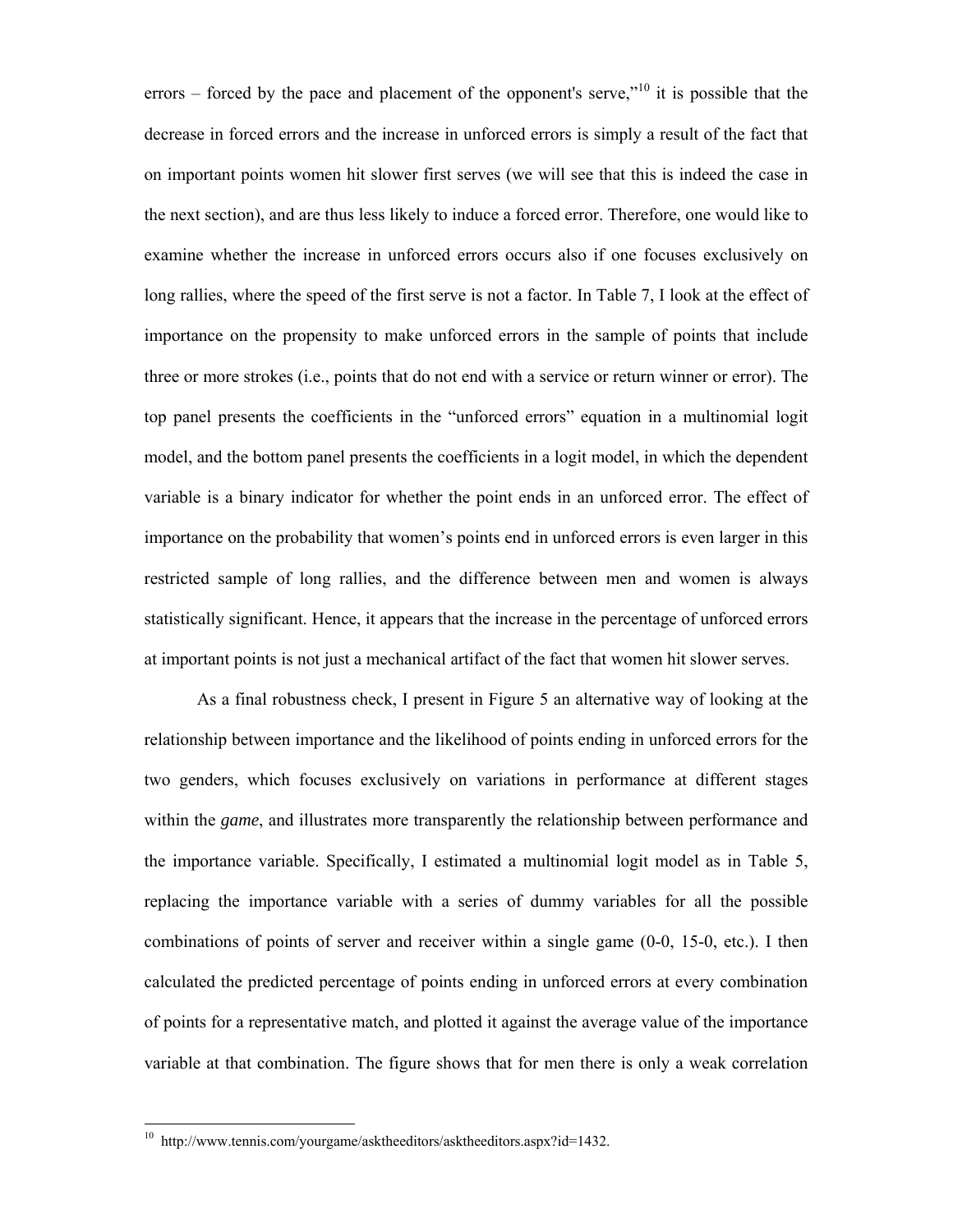between the average importance of a point and the probability that the point ends in an unforced error. For women, on the other hand, importance explains more than 40 percent of the variation in the probability of points ending in unforced errors within games.<sup>11</sup>

## **5. Importance and aggressiveness**

 $\overline{a}$ 

 I now attempt to investigate more closely the possible determinants of the gender gap in the probability of points ending in unforced errors at crucial stages of the match. One potential explanation is that men and women adopt different levels of aggressiveness as points become more important. One must be careful, because the effect of a more aggressive strategy (i.e., trying to produce more outright winners by hitting more powerful shots or trying to hit the corners of the court) on the percentage of points that end in unforced errors is ambiguous. On one hand, more aggressive shots are riskier, in the sense that they have a high probability of ending in unforced errors as well as winners. On the other hand, if players just hit the ball softly back and forth without trying to hit winners, almost by definition the point will end eventually with an unforced error.<sup>12</sup> In this section, I use data on the speed and the accuracy of serves, and on the length of rallies, to assess whether differences in aggressiveness can explain the gender difference in the propensity to make errors at the crucial stages of the match.

 The results are presented in Table 8. The table is divided into five panels, each one showing the results of linear regressions with different dependent variables. All the regressions control for the same set of explanatory variables as in Table 5.

 $11$  In all of the above, I have assumed all the time that the importance of a point is the same for both players. However, it is conceivable that the type of pressure faced by a player who is close to winning the match is not the same as the type of pressure faced by the player who is close to losing. I have conducted an analysis in which I decompose the importance of a point into the *anticipation of winning* and the *fear of losing.* The results are broadly consistent with those of Table 6, and it is difficult to make a strong statement about whether it is the fear of losing or the anticipation of losing that induces a higher percentage of unforced errors. The results are available upon request.

<sup>&</sup>lt;sup>12</sup> As shown in Section 2, the probability of a point ending in an unforced error is equal to  $u_*/( u_* + w_* )$ . Therefore, whether the proportion of points increases or decreases when moving to a Soft strategy depends on the relative magnitudes of  $u_0 / w_0$  and  $u_1 / w_1$ .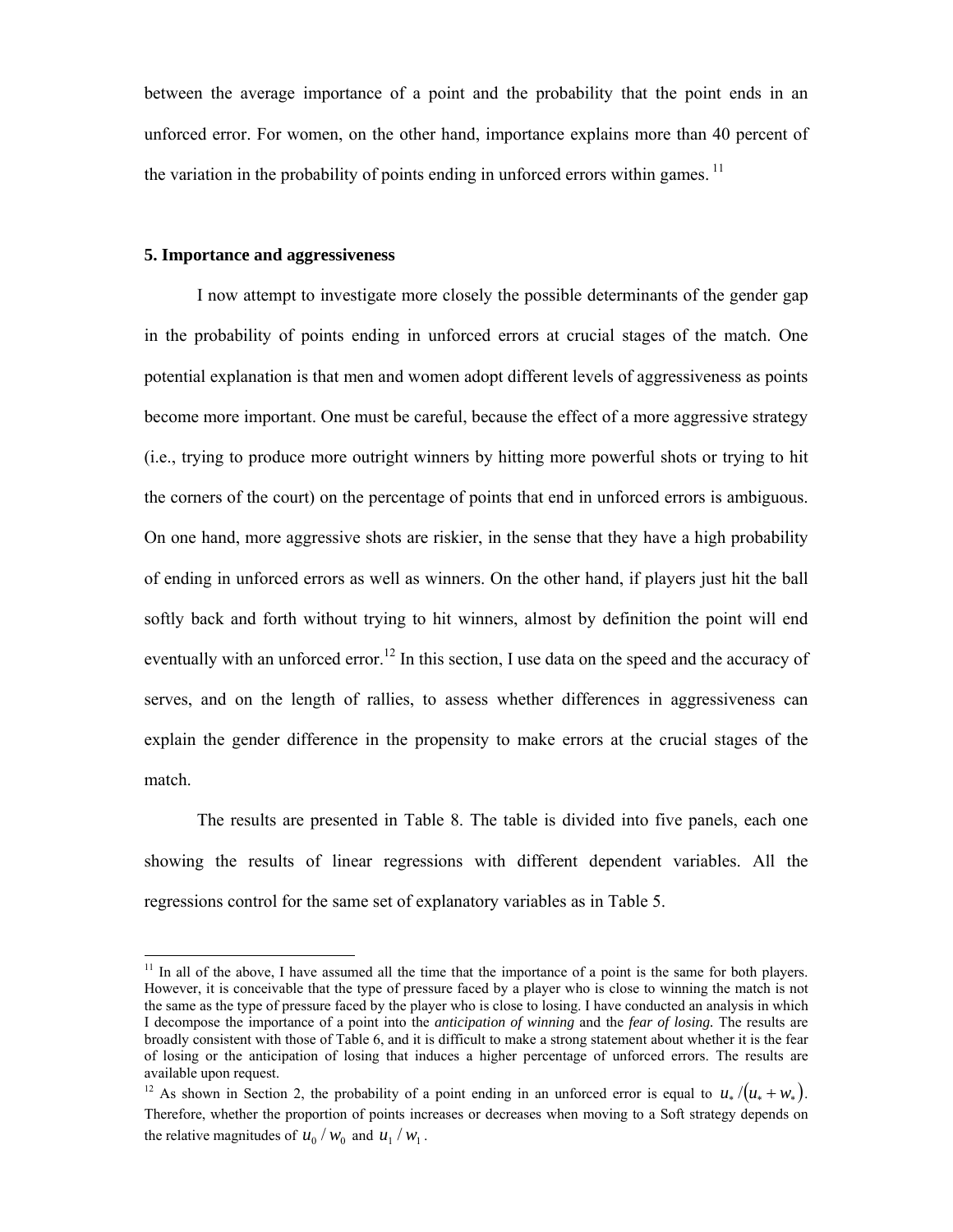Panel A of the table looks at the effect of the importance quartile on the speed of the first serve.<sup>13</sup> We observe substantial gender differences in serve speed as the stakes become higher. Men hit faster first serves as importance rises, but the effects are statistically significant only in the specification with fixed effects. On the other hand, women hit significantly slower first serves as the stakes become higher. This is true in both specifications, both with and without match fixed effects.<sup>14</sup> Panel B of the table shows that the speed of women's second serve also declines markedly with importance: in the top importance quartile, the average speed of the second serve is nearly three and a half miles per hour slower than in the lowest importance quartile. Men's second serve speed also declines significantly in the top importance quartile, but the decline is lower than that observed for women.

Panels C and D provide additional evidence that women adopt a less aggressive strategy as points become more important. Panel C shows the effect of importance on the probability of hitting a valid first serve, using a linear probability model. For men, this probability is roughly constant regardless of the importance of the point. By contrast, women hit a higher percentage of first serves in the top two quartiles of the importance distribution: the probability of hitting a valid first serve rises by 3.5-4.5 percentage points in the third quartile, and by 1.4-2.5 percentage points in the fourth quartile (with the coefficient in the fixed-effects specification being statistically insignificant). Interestingly, in comparing the third and fourth quartiles of the importance distribution, we see that women's first serves are both less powerful and less accurate in the most important points. This result is very similar to that of Butler and Baumeister (1998), who found that performance anxiety elicited cautious,

 $\overline{a}$ 

<sup>&</sup>lt;sup>13</sup> Serve speed is available only for about 77 percent of all points available in the point by point data. This explains the smaller combined number of observations in the serve speed regressions.

 $14$  It should be noted that these estimates suffer from potential selection bias, since we observe the speed of the first serve only if the first serve is valid. However, if one assumes that serve speed is negatively correlated with accuracy, it is straightforward to show that the likely direction of the bias is positive, meaning that the simple OLS estimates reported in the table are probably even smaller (in absolute value) than those that would have resulted from taking into account sample selection.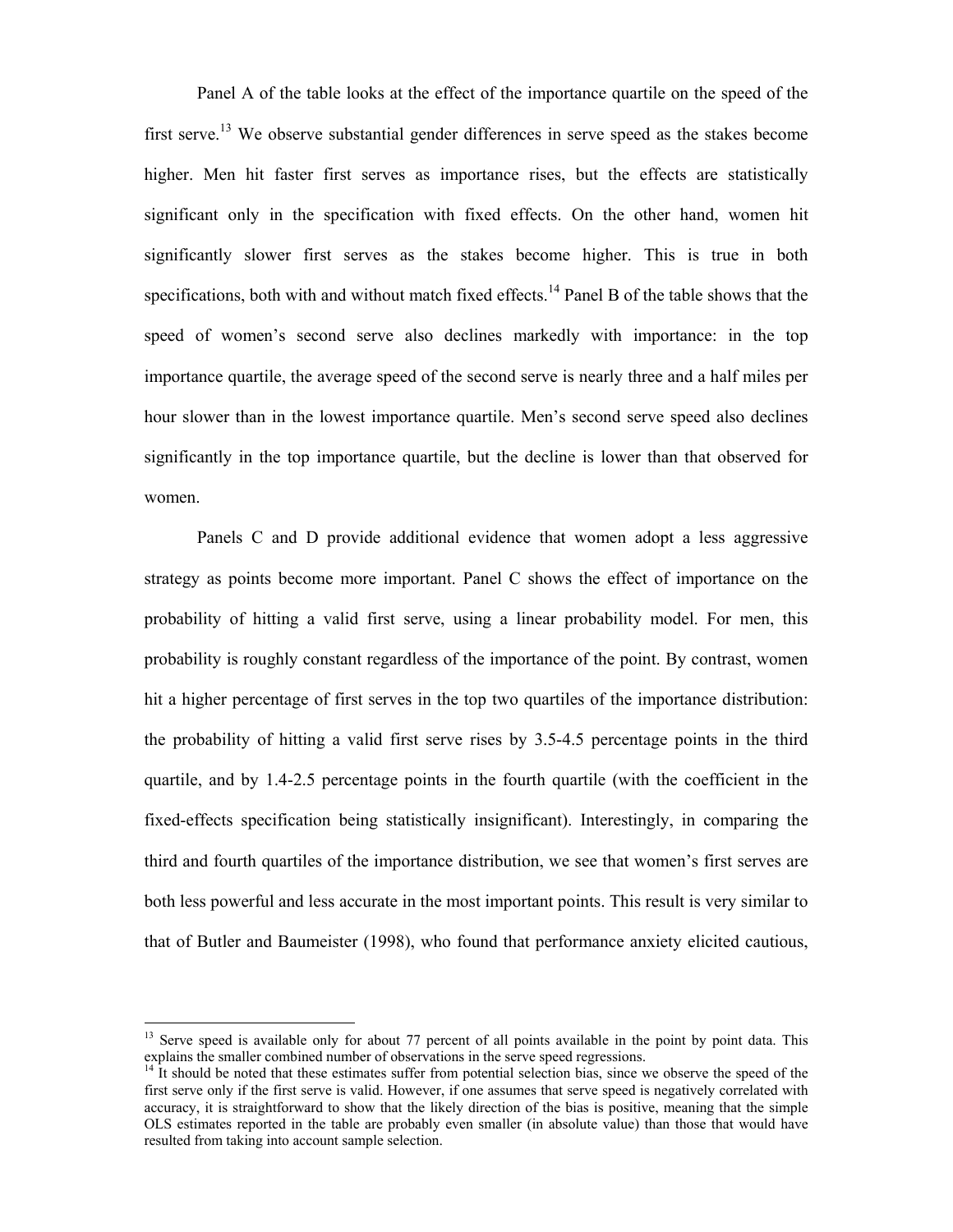protective strategies that were associated with poor performance, i.e., decreases in speed without an associated improvement in accuracy.

A higher percentage of first serves would suggest that women's performance actually increases as points become more important. However, hitting a valid first serve is no guarantee of winning the point. In panel D of the table, I look at whether the server is more likely to win the point as importance increases. Surprisingly, the higher percentage of first serves for women at important points does not translate into a higher percentage of points won by the server. Quite the contrary: women servers are slightly less likely to win points in the top quartile of the importance distribution than in the bottom quartile of the importance distribution (although the differences are not statistically significant). The combined evidence of panels A-D indicates that women hit "softer" first serves, which are more likely to be in, but do not convey a significant advantage to the server. In other words, women adopt a more conservative playing strategy at the crucial stages of the match.

The last panel of the table looks at the effect of importance on the number of strokes in the rally. If women adopt a less aggressive strategy, as it appears from the analysis of the speed of the serve, then they should also be involved in longer rallies. The results show quite unambiguously that women play longer rallies as the importance of the point increases. Points in the top quartile of the importance distribution are between two thirds of a stroke and a stroke longer than points in the bottom quartile. Coupled with the slower and less effective first serves, this finding supports the hypothesis that women play more conservative strategies as points become more important. This can explain the higher incidence of points that end in unforced errors. If both players are just trying to put the ball in play without attempting to force the point, inevitably the point will end with one of the two players making a mistake.

The striking finding of Panel E, though, is that importance has an even stronger positive effect on the length of men's rallies. This finding is more difficult to interpret, given that the evidence on serves for men is mixed and does not allow to infer a clear-cut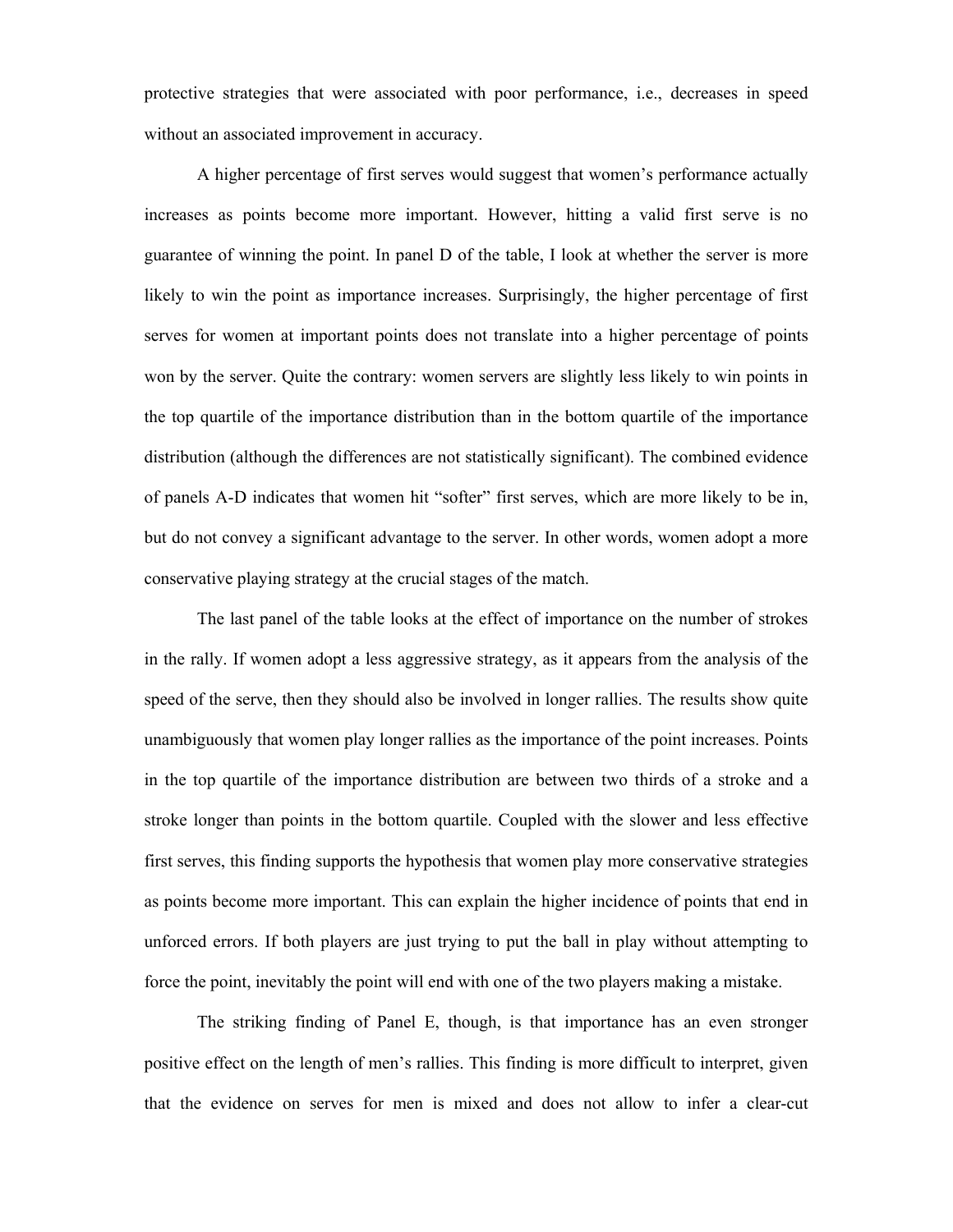relationship between the importance of the point and aggressiveness. One possible explanation is that men exert more effort on important points and try to chase down all balls, thus sustaining the rally. This would be consistent with the experimental evidence that men exert more effort in high stakes situations (Gneezy, Niederle and Rustichini, 2003). It is also not unreasonable to hypothesize that men, who play longer matches, may tend to substitute effort intertemporally. Alternatively, it is possible that men, just like women, shift to a more conservative strategy on important points as a response to an increased probability of making unforced errors when playing aggressively, even though the ratio of unforced errors to winners stays constant in equilibrium. It is difficult to make a firmer statement on which interpretation is more plausible without information on the actual strength, depth, and angle of each stroke.

#### **6. Physical Differences and Performance**

The previous analysis has shown that women adopt a less aggressive strategy and make more unforced errors on important points, while we find no such evidence for men. It is natural to ask whether these differences are really attributable to gender *per se*. After all, the differences in power, speed and other physical attributes between male and female professional tennis players are so large that it could well be that it is these physical differences that generate the different reactions to high stakes situations. For example, it is possible that on crucial points all players tend to adopt the playing strategy with which they are most comfortable: for women, who are less likely to overwhelm their opponents by sheer power, this means moving to a less aggressive strategy, which eventually leads to more unforced errors.

I address this hypothesis by conducting a series of *within-gender* analyses, where I classify players as high-power and low-power, based on their physical characteristics. I use two different classifications of high and low power players: the first is based on the average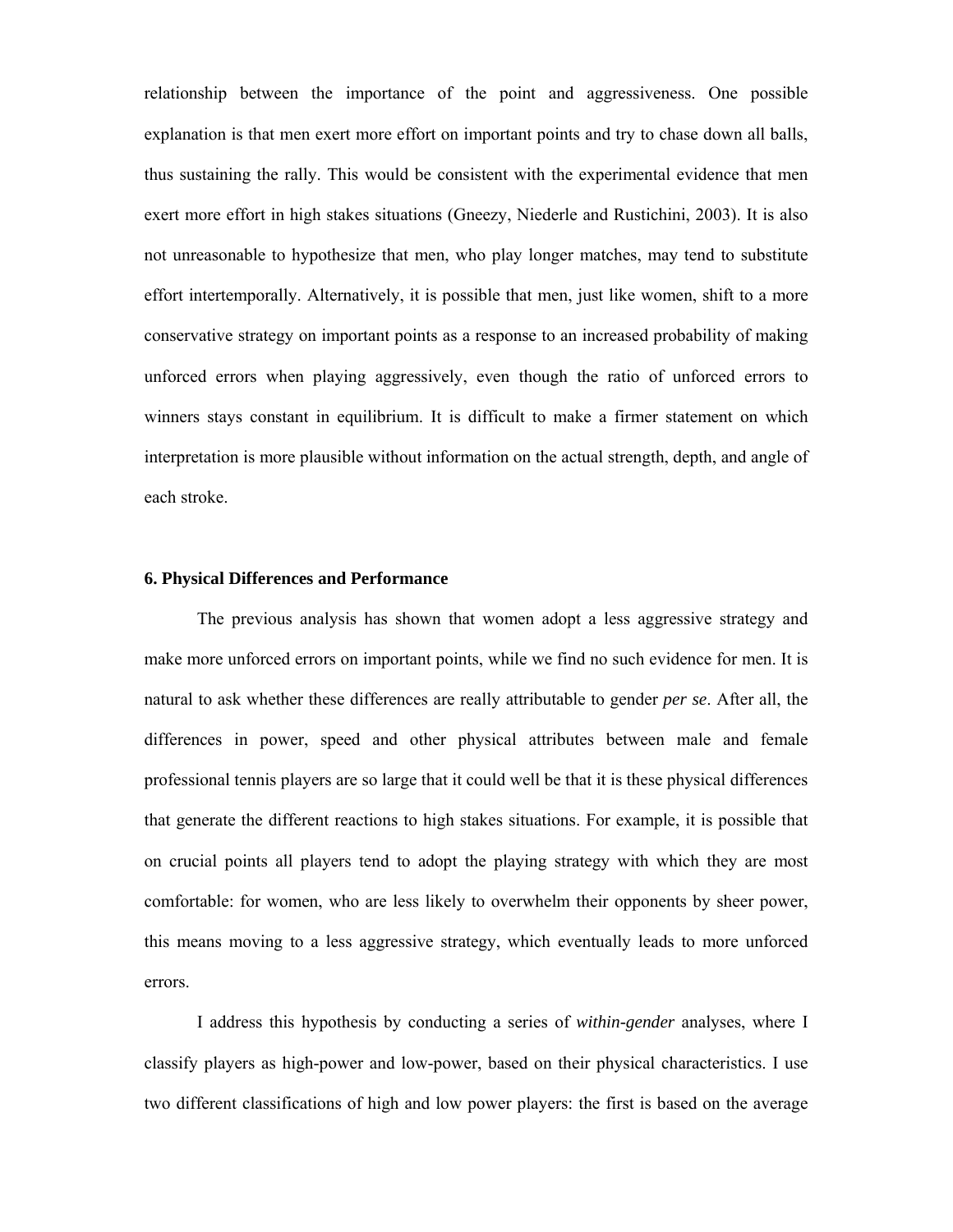first serve speed, and the second is based on height. For both classifications, players are classified as high-power if they are above the gender and tournament specific median of the relevant variable, and low-power otherwise. I then ask, separately for men and women, whether there are any differences between the high-power players and the low-power players in the propensity to make unforced errors and in aggressiveness (as measured by first serve speed) as points become more important. The results are presented in Table 10.

The top panel presents the coefficients of the "unforced error" equation in the multinomial logit model. In this model, the low-power sample includes all points played between two players who are defined as "low-power", while the high-power sample includes all the other points (either points played by two high-power players, or points between a highpower and a low-power player). To preserve space, I present only the coefficient on the  $4<sup>th</sup>$ importance quartile. The first row shows that there is no difference in the percentage of points ending in unforced errors between the top and the bottom quartile of importance, both for points played between low-power male players (in this case, players with low average first serve speed), and for all other points. The second row suggests that the proportion of points ending in unforced errors increases in the fourth quartile of the importance variable in matches between two short players, while it actually decreases in all other matches. This finding is consistent with the hypothesis that low-power players tend to make more unforced errors at crucial points, even though the coefficients are not always statistically significant. The third and fourth rows present the results for women: for both definitions, we find that the coefficients are larger in the low-power sample, but unforced errors increase also among the high power sample, and the difference between the two is mostly insignificant.

The bottom panel studies whether high-power and low-power players modify the speed of their serves as points become more important. Men with high average first serve speed significantly raise the speed of their first serve on important points, but there is no such effect for players with low average first serve speed. On the other hand, there is no difference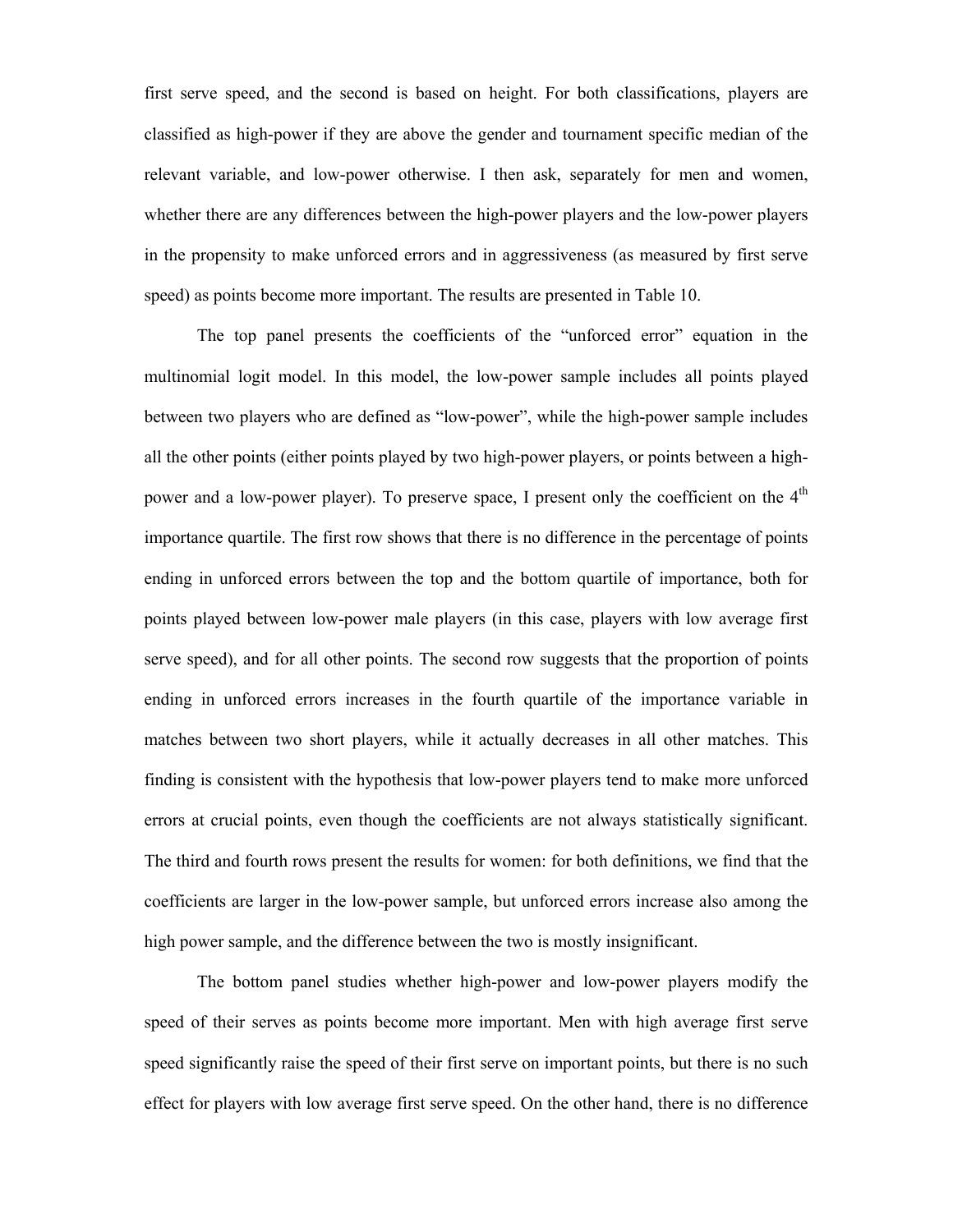between short and tall players in first serve speed on important points. For women, there is some evidence that it is mostly the low power women that reduce their first serve speed on important points, but the results are sensitive to the exact definition of high and low power players and to the econometric specification.

Summing up, even though some of the results point in the direction that all low-power players adopt a less aggressive strategy and make more unforced errors on important points irrespective of gender, the evidence is far from conclusive, and it does not contradict the basic finding that there are substantial differences in the way men and women approach important points in the match.<sup>15</sup>

## **7. Interpretation of the Results**

 $\overline{a}$ 

The empirical results paint a fairly clear and consistent picture. At crucial stages of the match, female players adopt a less aggressive strategy, and, as a consequence, it is more likely that points will end in unforced errors by either one of the players. According to the model presented in Section 2, a shift to a less aggressive strategy can be the optimal equilibrium response to an increased probability of committing unforced errors (or a decreased probability of hitting winners) when playing aggressively on the most important points of the match. How costly is this deterioration in performance, in terms of the overall probability of winning the match?

 To answer this, I use the numerical examples presented in Table 1, and conduct a small simulation exercise. Specifically, I first consider a benchmark case in which two players of equal ability both experience a decrease in performance when playing important points, exemplified by a decrease in the probability of hitting winners  $w_1$ . That is, both players have intrinsic probabilities as in row 1 of Table 1 on non-important points, and intrinsic

<sup>&</sup>lt;sup>15</sup> An alternative approach to studying the effects of personal characteristics on performance under pressure involves estimating a full set of individual-specific propensities to make unforced errors on important points, and then regressing these estimated coefficients on the player's personal characteristics. These regressions yielded mostly insignificant results, apart from the unsurprising finding that higher ability players are less likely to make mistakes under pressure.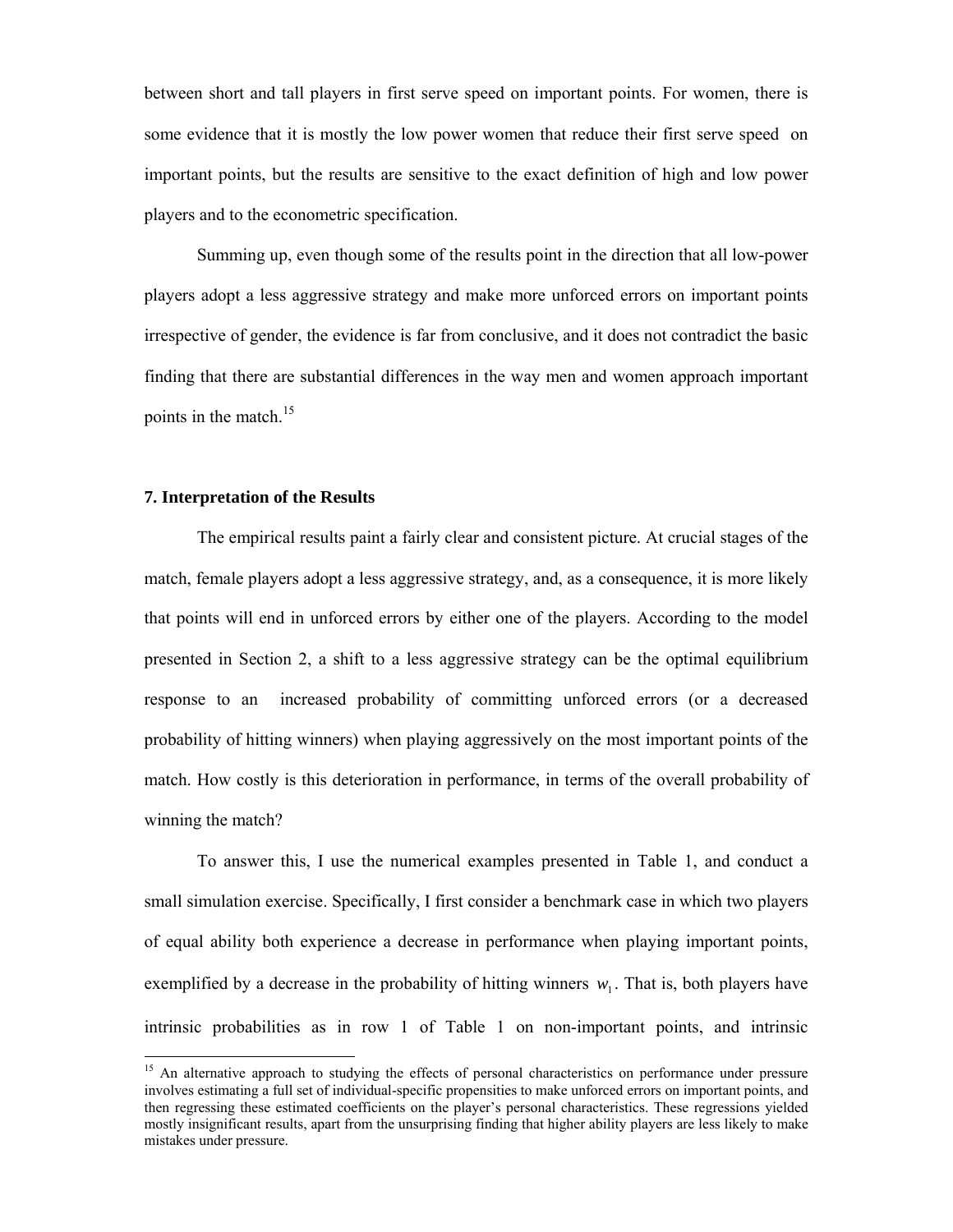probabilities as in row 2 of Table 1 on important points. <sup>16</sup> I then evaluate what would happen if one of the players (player A) were able to control the tendency to hit fewer winners on important points (i.e., the intrinsic probabilities become those of row 3 in Table 1). The results are presented in Table 10

Player A increases the probability of winning the point from 0.5087 to 0.5392 if he or she is the first player to strike the ball, and from 0.4923 to 0.5175 if he or she is the second player to strike the ball. The increase in player A's probability of winning the entire match can be quite dramatic, going from 0.5 to 0.710 in three-set matches, and 0.787 in 5 set matches. Regressions similar to those in Table 2 indicate that a 1-point increase in ability rating is associated with roughly a 10 percentage point increase in the probability of winning the match. Therefore, a 20 percentage point increase in the probability of winning the match is equivalent to a two point increase in ability rating, or a fourfold change in the player's ranking. In other words, a player that could control the tendency to make unforced errors at important points would dramatically increase his or her chances of advancing in the tournament, and reap the implied benefits in terms of prize money and ranking points.

#### **8. Conclusion**

 $\overline{a}$ 

In this paper I have used data from four Grand Slam tournaments played between 2006 and 2007 to assess whether men and women respond differently to competitive pressure in a real-world setting with large monetary rewards. The analysis uses detailed point-by-point data and indicates that there are significant differences between men's and women's performances at crucial junctures of the match: the propensity of women's points to end in unforced errors increases significantly with the importance of the point, while the probability of men's points to end in unforced errors is unaffected by point importance. Some of this difference can be explained by gender differences in type of play as points become more

<sup>&</sup>lt;sup>16</sup> The importance of each point is calculated assuming that players have identical abilities, and the threshold is the 75<sup>th</sup> percentile of the importance variable in the sample (from Table 3): 0.0318 for five-set matches, and 0.0420 for three set matches.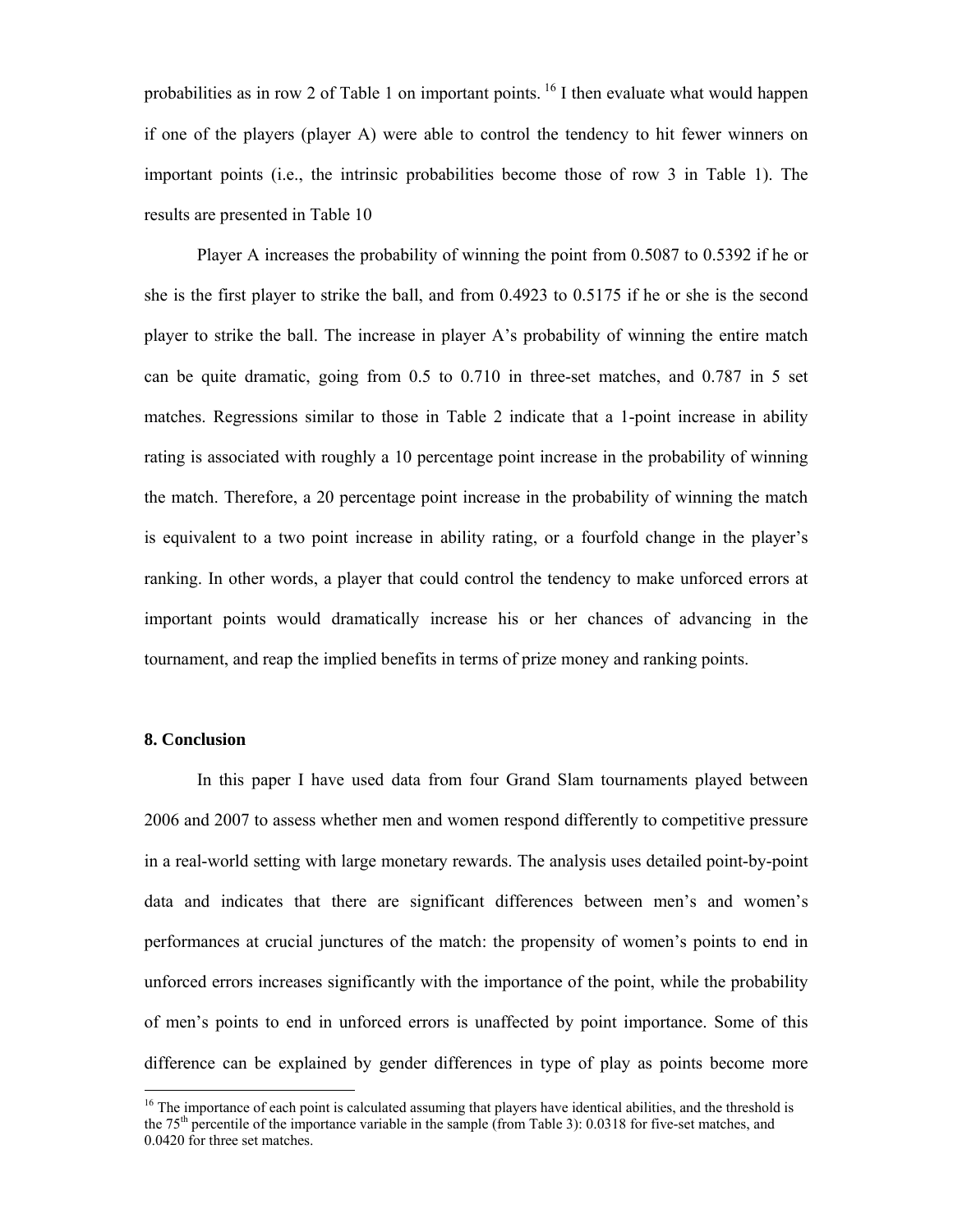important: the evidence on rally length and on the speed and accuracy of first serves strongly suggests that women tend to adopt a safer and less aggressive strategy on important points. By way of a simple game-theoretic model, I argue that a switch to a safer playing style is likely to be the result of a decrease in the effectiveness of the aggressive strategy, and that players that can control their tendency to make unforced errors on important points can substantially increase their chances of winning.

To what extent then can we draw from this study more general lessons about gender differences in the labor market? An unforced error is by definition an error that cannot be attributed to any factor other than poor judgment and execution by the player. Can we extrapolate from our findings that in general women's judgment and execution becomes more clouded as the stakes become higher, and this may hinder their advancement to the upper echelons of management, science, and the professions? Clearly, the answer must be negative. The results are only relevant for the specific context, and it is questionable whether the conclusions can be even extended to athletes in other sports, let alone to managers, surgeons, or other professionals who must make quick and accurate decisions in high pressure situations. In fact, beyond the obvious dangers of taking any study out of its context, there are a number of specific features of tennis that should make us even more cautious with the interpretation of the results.

First, the sample of professional tennis players under examination is an extremely selected sample, and it is possible that the selection mechanism operates differently for men and women. For example, men with a high predisposition to excel in sports have a wide variety of athletic disciplines from which to choose from, and in which it is possible to reap substantial financial rewards. The set of disciplines that are financially rewarding for women is much more limited. In addition, it may be more difficult for men to emerge through the youth system and enter the professional circuit, since the competition among boys is stiffer.<sup>17</sup>

 $\overline{a}$ 

<sup>&</sup>lt;sup>17</sup> In conversations I have had with a number of tennis coaches, it has been suggested that young girls are substantially more likely to drop out of competitive tennis as a result of injuries, financial difficulties, a drop in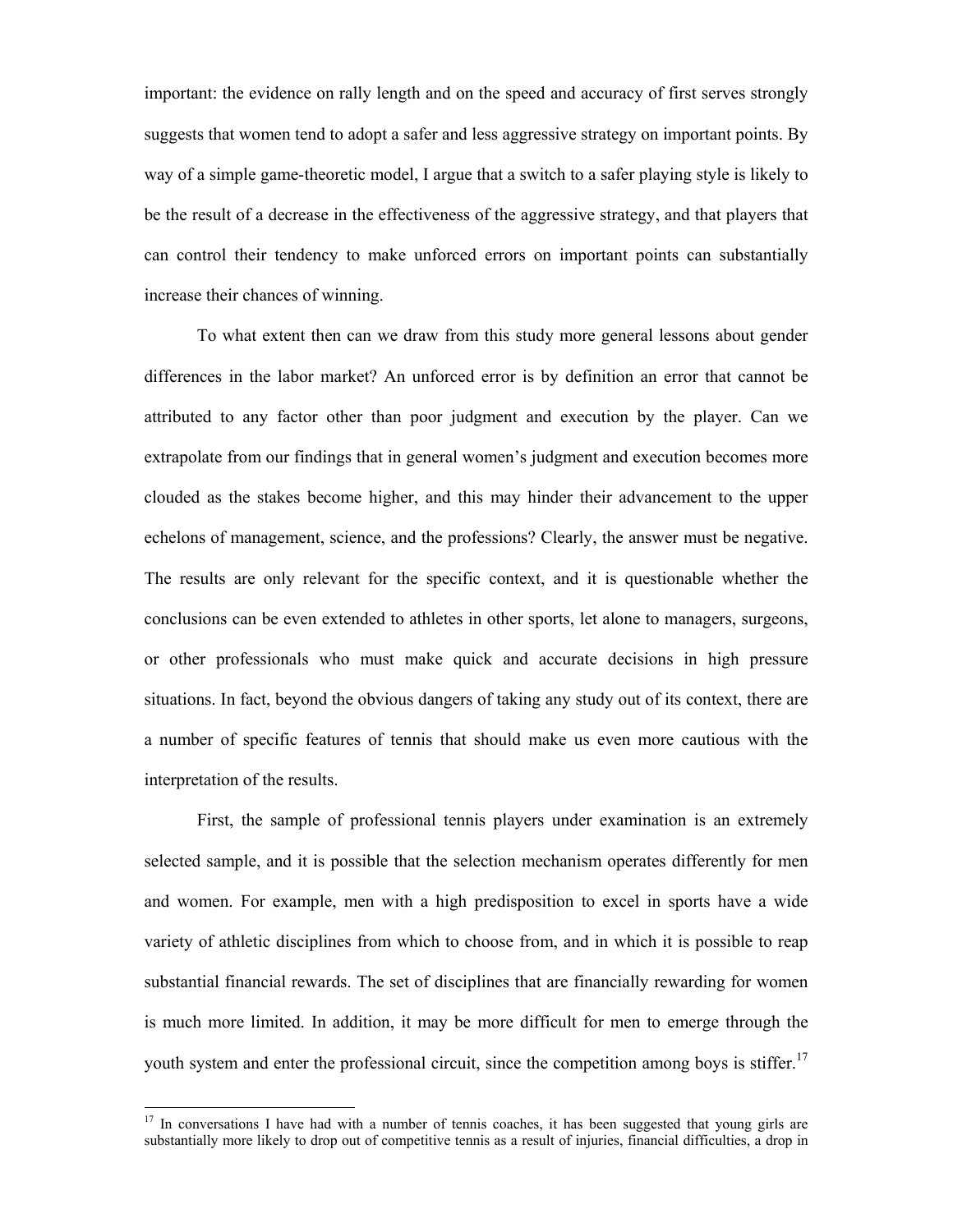Given these two factors, it is not inconceivable that men who reach the top levels of professional tennis are an even more select group relative to women, especially in their ability to perform well in high pressure situations.

Second, performance in tennis draws primarily on motor skills, contrary to most of the tasks that are relevant for the very high skill workers for which large gender gaps still persist. It is possible that the mechanisms that induce decreased performance under pressure in tasks involving motor skills are different from mechanisms that are relevant for cognitive tasks. For example, Baumeister (1984) argues that decreased performance under pressure in tasks involving motor skills arises because subjects begin to consciously think of the actions necessary to perform the task, and shift control from automatic processes to less effective controlled processes (this is known as the *explicit monitoring* hypothesis). Beilock and Carr, (2005), on the other hand, argue that performance anxiety may negatively affect working memory capacity available for skill execution even in math problems that do not involve much in the way of proceduralized routines. One must be aware of these different mechanisms when attempting to draw lessons from this paper's findings for the labor market in general, and for high skill workers in particular.

Third, even putting aside the differences between tasks involving motor skills and cognitive skills, the set of professions in which workers are required to make the type of accurate high-stakes split-second decisions that are under examination in this study is fairly limited: maybe floor traders, emergency room surgeons, combat military personnel, and few others. To what extent then can the results in this study be used to explain the underrepresentation of women among elite lawyers, corporate managers and academic researchers? These are clearly professions that involve many high-pressure situations, but it is probably pressure of a different type than that faced by tennis players.

motivation, or pursuit of other interests. Deaner (2006a and 2006b) finds that both among elite track runners and road runners, two to four times as many males as females run fast relative to sex-specific world-class standards.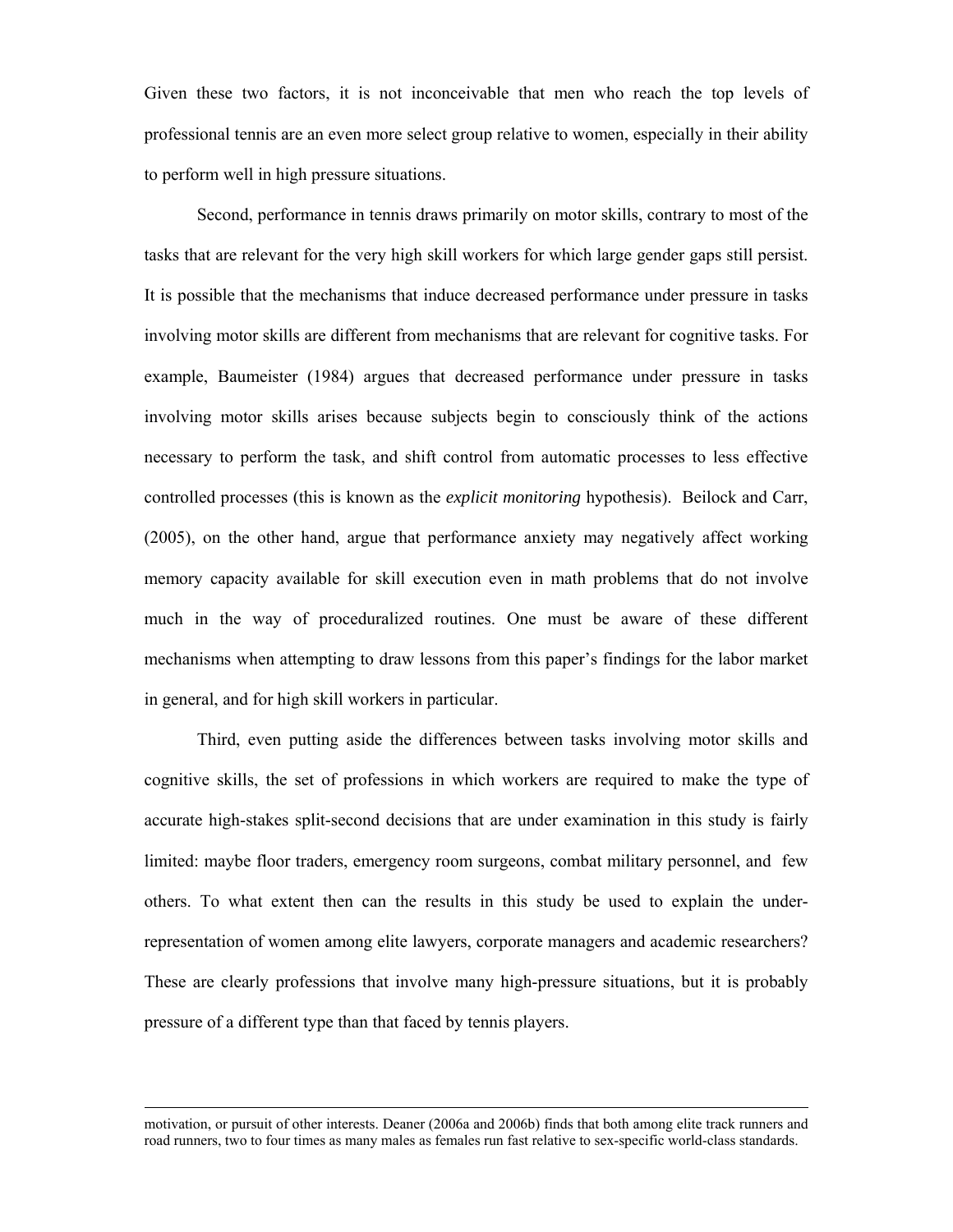Nevertheless, there are at least two striking features in this study that still deserve attention. First, the women in our sample are among the very best in the world in their profession, and are without question extremely competitive. They are probably quite distant from the typical woman in experimental studies, which underperforms in competitive settings and shies away from competition. Therefore, it is doubly surprising that even these highly competitive women exhibit a decline in performance in high pressure situations. In many respects, this sample is more representative of the extreme right tail of the talent distribution that is of interest for understanding the large under-representation of women in top corporate jobs, prestigious professions and academia. Second, some experimental studies (e.g., Gneezy, Niederle, and Rustichini, 2003) found that women's tendency to underperform in competitive environments occurs only when they compete against men. By contrast, here we find that women's performance deteriorates as competitive pressure rises, even when the competition is clearly restricted to women alone.

Summing up, this study has uncovered a striking empirical regularity on gender differences in performance under pressure among elite professional tennis players. Putting aside all the aforementioned caveats, and assuming that the empirical finding does indeed reflect a true gender difference in performance under pressure, can it explain the gender differences in representation at the highest rungs of the occupational ladder? There are at least two possibilities. The first, and more controversial one, is that this is a real gender difference in productivity that is relevant for many contexts other than tennis, and therefore profitmaximizing employers may refrain from hiring women for very top positions. Alternatively, it is possible that performance under pressure is only one aspect of productivity on the job, and maybe not the most important one.<sup>18</sup> Maybe what hinders the advancement of women is the nature of the internal promotion tournaments within the firm, which are more resembling of sports contests. Either because they shy away from competition, or they perform less well

 $\overline{a}$ 

<sup>&</sup>lt;sup>18</sup> For example, Babcock and Lascehever (2003) argue that women can reach superior outcomes in certain types of negotiations because they tend to behave more cooperatively than men.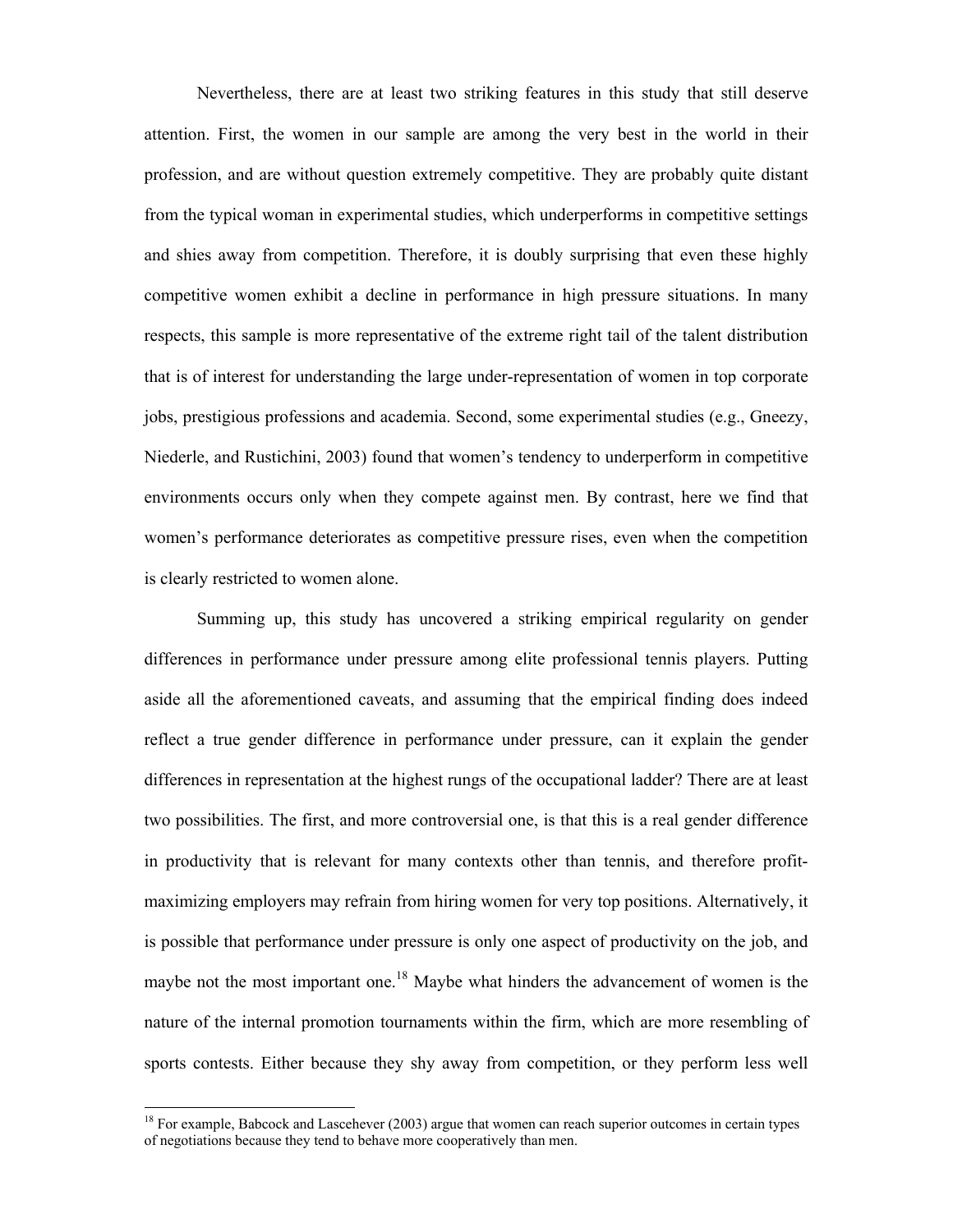under pressure, or they act less aggressively, women find it harder to emerge on top of these tournaments: this is the reason for their under-representation in the top positions of the organization.

Of course, it is dangerous to extrapolate from a single study, based on a very select group of individuals who engage in an activity that is in many ways substantially different from those encountered in the business world or in academia. Yet, the findings are sufficiently interesting that they should stimulate further research and a deeper understanding of this matter.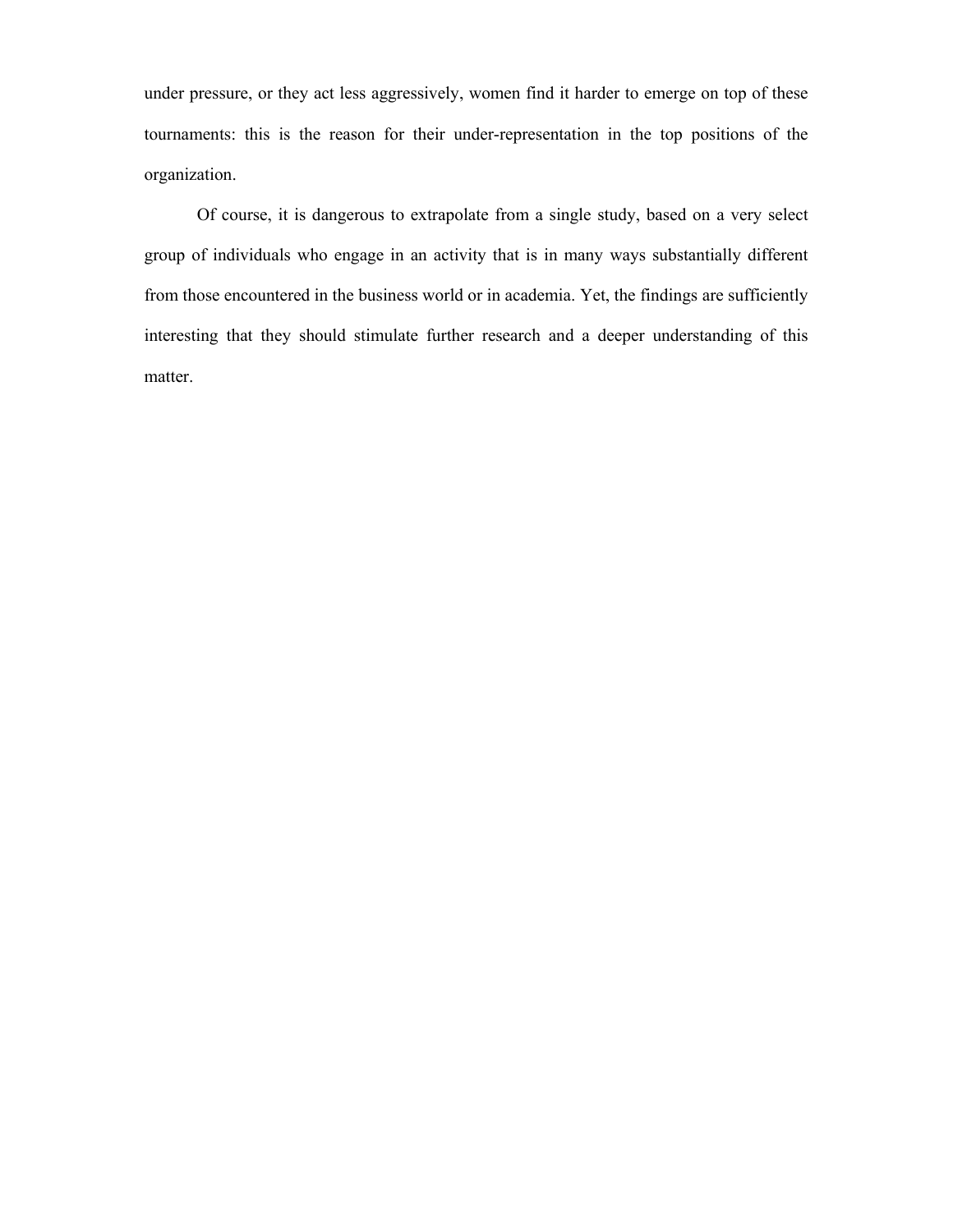### **A1. Proof of Proposition 1**

**Proof.** The proof proceeds in a number of steps. I first show that in any subgame perfect equilibrium in which both players play Soft at every stroke – call this the (Soft,Soft) equilibrium – a certain inequality must hold regarding the basic parameters  $u_0$ ,  $u_1$ ,  $w_0$ , and  $w_1$ . I then show that in any (Aggressive, Aggressive) equilibrium, a second inequality must hold. The third step proves that the two inequalities can never hold simultaneously. If the two conditions hold with equality, we are in the degenerate case in which player are always indifferent between playing Soft and Aggressive. Finally, it is shown that there can be no subgame perfect equilibrium in which one of the players plays Soft and the other plays Aggressive.

Lemma 1: If the pair of stationary strategies (Soft, Soft) is a subgame perfect equilibrium, it must be the case that:

$$
(w_1-w_0)+u_0(p_1-p_0)+p_0(w_0p_1-w_1p_0)<0,
$$

which can also be rewritten as:

C1: 
$$
u_1 > \frac{u_0^2 + w_0 (w_1 - w_0) + (1 - u_0 - w_0) w_1 u_0}{u_0 + (1 - u_0 - w_0) w_0}
$$
.

**Proof:** The pair of strategies (Soft, Soft) is a subgame perfect equilibrium if: a)  $V^A(0,0) > V^A(1,0)$  and  $V^B(0,0) > V^B(0,1)$ ; and b)  $U^A(0,0) > U^A(1,0)$  and  $U^B(0,0) > U^B(0,1)$ . Part a) states that it is not optimal for one player to choose Aggressive at every stroke given that the other player chooses Soft at every stroke; part b) states that a onetime deviation from Soft is also not optimal. Since the two players are identical, it is enough to check the conditions for one of the two players. Now:

$$
V^A(0,0) = w_0 + p_0 u_0 + p_0^2 V^A(0,0),
$$
  
\n
$$
\Rightarrow V^A(0,0) = \frac{w_0 + p_0 u_0}{1 - p_0^2};
$$

and: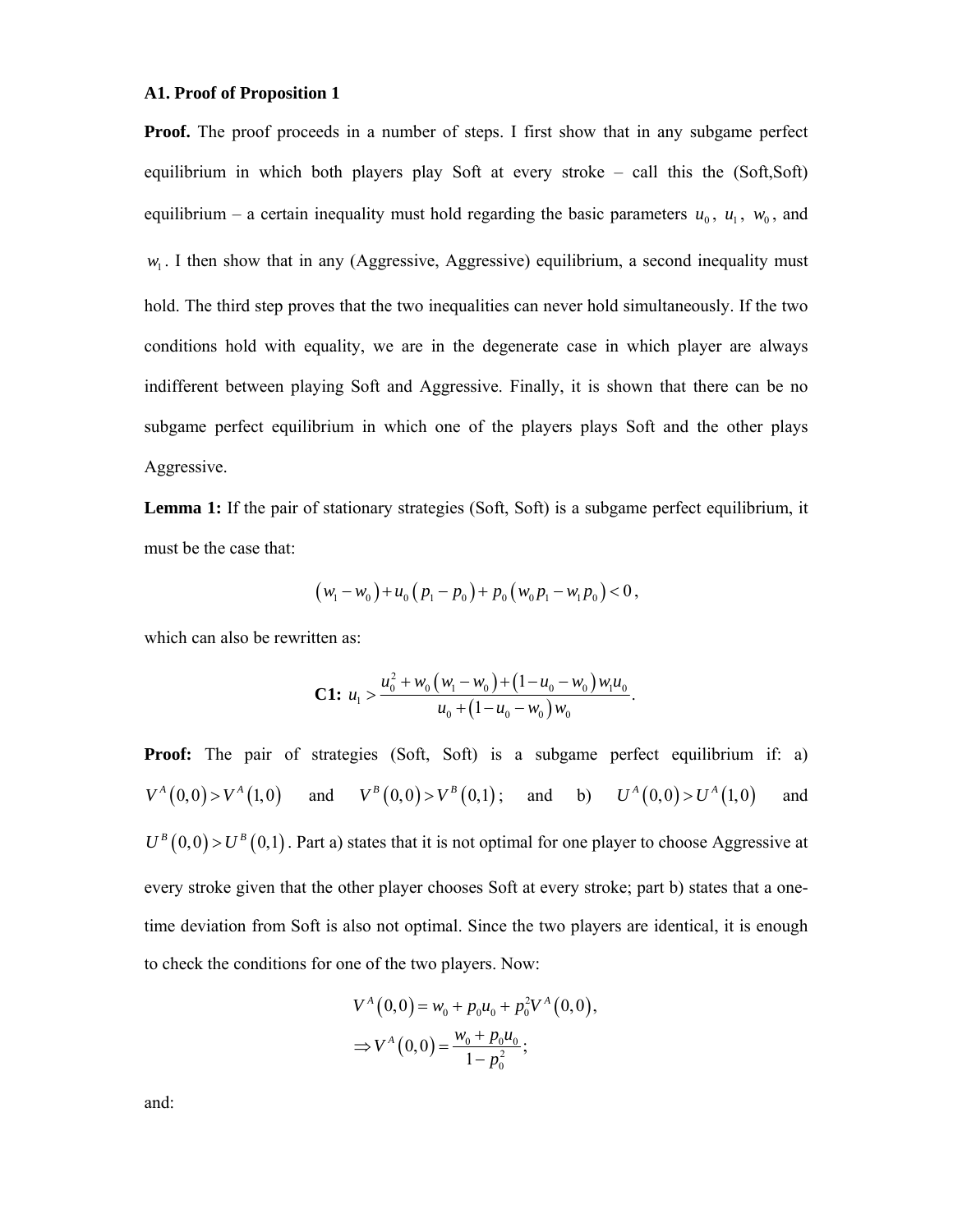$$
V^{A}(1,0) = w_{1} + p_{1}u_{0} + p_{1}p_{0}V^{A}(1,0),
$$
  
=  $\frac{w_{1} + p_{1}u_{0}}{1 - p_{1}p_{0}}$ .

Hence  $V^A(0,0) > V^A(1,0)$  iff

$$
\frac{w_0 + p_0 u_0}{1 - p_0^2} > \frac{w_1 + p_1 u_0}{1 - p_1 p_0}.
$$

Rearranging terms, we have:

(1a) 
$$
(w_1 - w_0) + u_0 (p_1 - p_0) + p_0 (w_0 p_1 - w_1 p_0) < 0.
$$

Similarly, we have that

$$
U^{A}(0,0) = w_{0} + p_{0}u_{0} + p_{0}^{2} \max \{V^{A}(0,0), V^{A}(1,0)\}
$$
  
=  $w_{0} + p_{0}u_{0} + p_{0}^{2}V^{A}(0,0).$   

$$
\Rightarrow U^{A}(0,0) = \frac{w_{0} + p_{0}u_{0}}{1 - p_{0}^{2}};
$$

and:

$$
U^{A}(1,0) = w_{1} + p_{1}u_{0} + p_{1}p_{0} \max \{V^{A}(0,0), V^{A}(1,0)\}
$$
  
=  $w_{1} + p_{1}u_{0} + p_{1}p_{0}V^{A}(0,0)$   
=  $w_{1} + p_{1}u_{0} + p_{1}p_{0} \frac{w_{0} + p_{0}u_{0}}{1 - p_{0}^{2}}$ .

Hence,  $U^A(0,0) > U^A(1,0)$  iff

$$
\frac{w_0 + p_0 u_0}{1 - p_0^2} > w_1 + p_1 u_0 + p_1 p_0 \frac{w_0 + p_0 u_0}{1 - p_0^2}.
$$

Rearranging terms, we have:

(1b) 
$$
(w_1 - w_0) + u_0 (p_1 - p_0) + p_0 (w_0 p_1 - w_1 p_0) < 0,
$$

which is exactly the same as inequality (1a). After substituting  $p_1 = 1 - u_1 - w_1$ and  $p_0 = 1 - u_0 - w_0$ , and some algebraic manipulations, this inequality can be rewritten as:

**C1:** 
$$
u_1 > \frac{u_0^2 + w_0 (w_1 - w_0) + (1 - u_0 - w_0) w_1 u_0}{u_0 + (1 - u_0 - w_0) w_0}
$$
.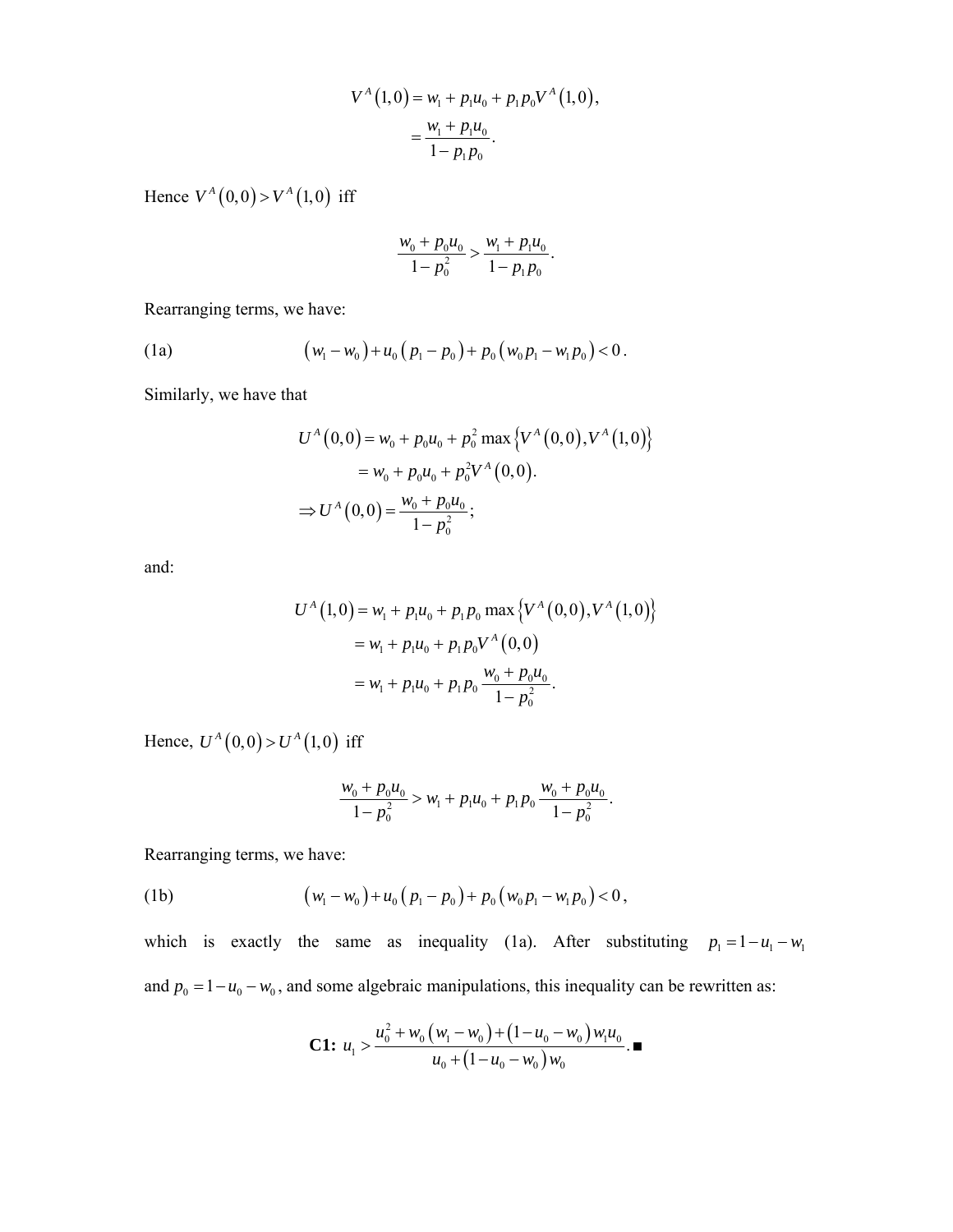**Lemma 2:** If the pair of stationary strategies (Aggressive, Aggressive) is a subgame perfect equilibrium, it must be the case that:

$$
(w_1-w_0)+u_1(p_1-p_0)+p_1(w_0p_1-w_1p_0)>0,
$$

which can also be rewritten as:

**C2:** 
$$
(1 - w_0)u_1^2 + [(1 - w_1)(w_0 - u_0)]u_1 - w_1[(w_1 - w_0) + u_0(1 - w_1)] < 0
$$
.

**Proof:** The pair of strategies (Aggressive, Aggressive) is a subgame perfect equilibrium if: a)  $V^A(1,1) > V^A(0,1)$  and  $V^B(1,1) > V^B(1,0)$ ; and b)  $U^A(1,1) > U^A(0,1)$  and  $U^B(1,1) > U^B(1,0)$ . Part a) states that it is not optimal for one player to choose Soft at every stroke given that the other player chooses Aggressive at every stroke; part b) states that a onetime deviation from Aggressive is also not optimal. Since the two players are identical, it is enough to check the conditions for one of the two players. Now:

$$
V^{A}(1,1) = w_{1} + p_{1}u_{1} + p_{1}^{2}V^{A}(1,1),
$$
  
\n
$$
\Rightarrow V^{A}(1,1) = \frac{w_{1} + p_{1}u_{1}}{1 - p_{1}^{2}};
$$

and:

$$
V^{A}(0,1) = w_{0} + p_{0}u_{1} + p_{0}p_{1}V^{A}(0,1),
$$
  
= 
$$
\frac{w_{0} + p_{0}u_{1}}{1 - p_{0}p_{1}}.
$$

Hence  $V^A(1,1) > V^A(0,1)$  iff

$$
\frac{w_1 + p_1 u_1}{1 - p_1^2} > \frac{w_0 + p_0 u_1}{1 - p_0 p_1}.
$$

Rearranging terms, we have:

(2a) 
$$
(w_1 - w_0) + u_1 (p_1 - p_0) + p_1 (w_0 p_1 - w_1 p_0) > 0.
$$

Similarly, we have that

$$
U^{A}(1,1) = w_{1} + p_{1}u_{1} + p_{1}^{2} \max \{ V^{A}(0,1), V^{A}(1,1) \}
$$
  
=  $w_{1} + p_{1}u_{1} + p_{1}^{2}V^{A}(1,1).$   

$$
\Rightarrow U^{A}(1,1) = \frac{w_{1} + p_{1}u_{1}}{1 - p_{1}^{2}};
$$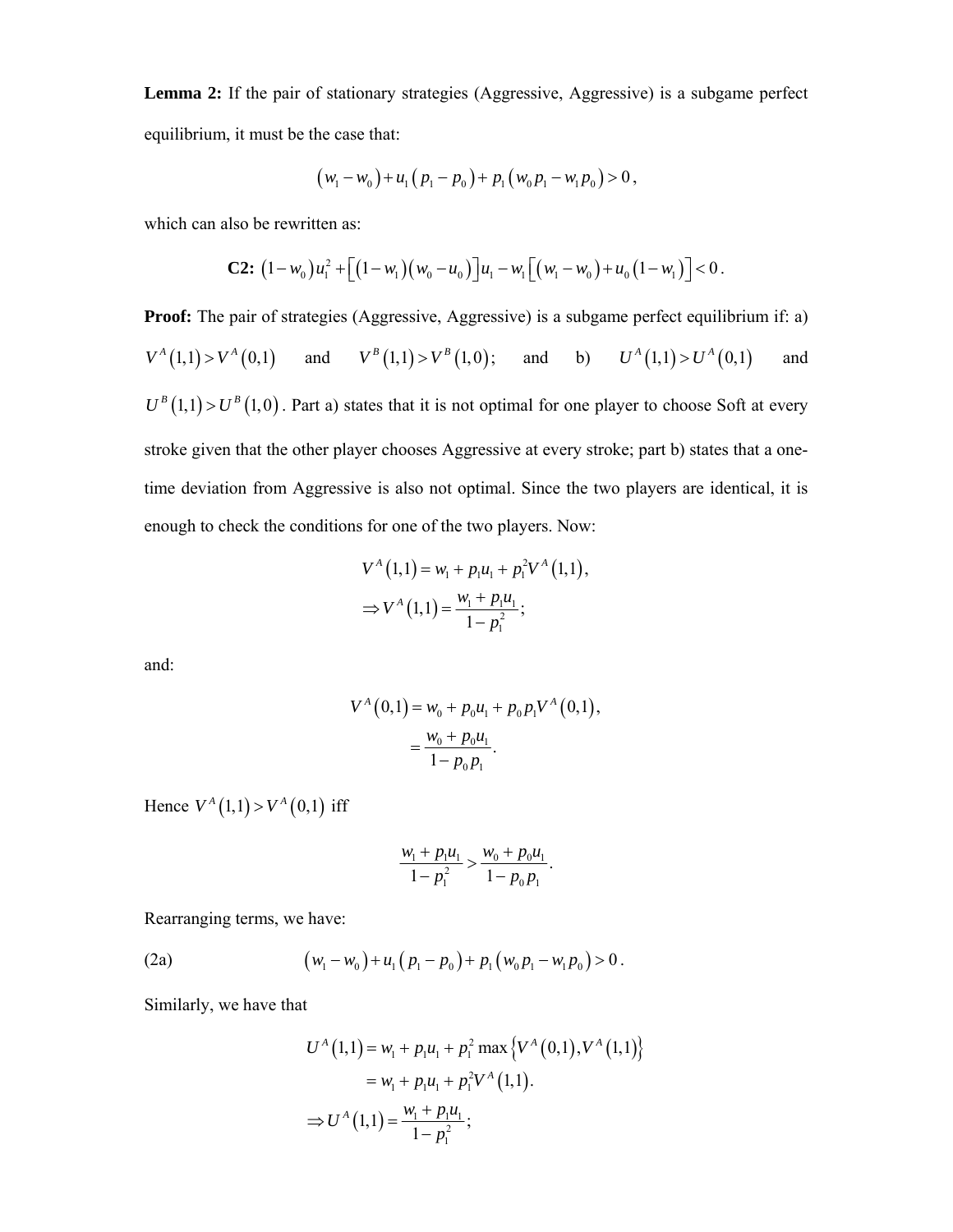and:

$$
U^{A}(0,1) = w_{0} + p_{0}u_{1} + p_{0}p_{1} \max \{V^{A}(1,1), V^{A}(0,1)\}
$$
  
=  $w_{0} + p_{0}u_{1} + p_{0}p_{1}V^{A}(1,1)$   
=  $w_{0} + p_{0}u_{1} + p_{0}p_{1} \frac{w_{1} + p_{1}u_{1}}{1 - p_{1}^{2}}$ .

Hence,  $U^A(1,1) > U^A(0,1)$  iff

$$
\frac{w_1 + p_1 u_1}{1 - p_1^2} > w_0 + p_0 u_1 + p_0 p_1 \frac{w_1 + p_1 u_1}{1 - p_1^2}.
$$

Rearranging terms, we have:

(2b) 
$$
(w_1 - w_0) + u_1 (p_1 - p_0) + p_1 (w_0 p_1 - w_1 p_0) > 0,
$$

which is exactly the same as inequality (2a). After substituting  $p_1 = 1 - u_1 - w_1$ and  $p_0 = 1 - u_0 - w_0$ , and some algebraic manipulations, this inequality can be rewritten as:

**C2:** 
$$
(1 - w_0)u_1^2 + [(1 - w_1)(w_0 - u_0)]u_1 - w_1[(w_1 - w_0) + u_0(1 - w_1)] < 0.
$$

**Lemma 3:** Conditions **C1** and **C2** cannot hold simultaneously.

**Proof:** We note that the left hand side of condition C2 is a quadratic expression in  $u_1$ , and the coefficient on the quadratic term is positive. Hence, the left hand side is a U-shaped function in  $u_1$ , which takes on negative values when  $u_1 \in (u_{1L}, u_{1H})$ . At  $u_1 = 0$  the expression is equal to  $-w_1 [( w_1 - w_0 ) + u_0 (1 - w_1 ) ]$ , a negative number because of the assumption that  $w_1 > w_0$ . It follows that the smaller root  $u_{1L}$  is negative and we can ignore it, since  $u_1$  is a probability and must always be in the interval [0,1]. Hence, condition **C2** is satisfied when  $u_1$  is smaller than

some value 
$$
u_{1H}
$$
. Setting  $u_1 = \frac{u_0^2 + w_0(w_1 - w_0) + (1 - u_0 - w_0)w_1u_0}{u_0 + (1 - u_0 - w_0)w_0}$  (the right hand side of

condition **C1**), makes the left hand side of **C2** equal to zero. Therefore **C2** is satisfied when

$$
u_1 < \frac{u_0^2 + w_0 \left( w_1 - w_0 \right) + \left( 1 - u_0 - w_0 \right) w_1 u_0}{u_0 + \left( 1 - u_0 - w_0 \right) w_0}, \qquad \text{CI} \qquad \text{is} \qquad \text{satisfied} \qquad \text{when}
$$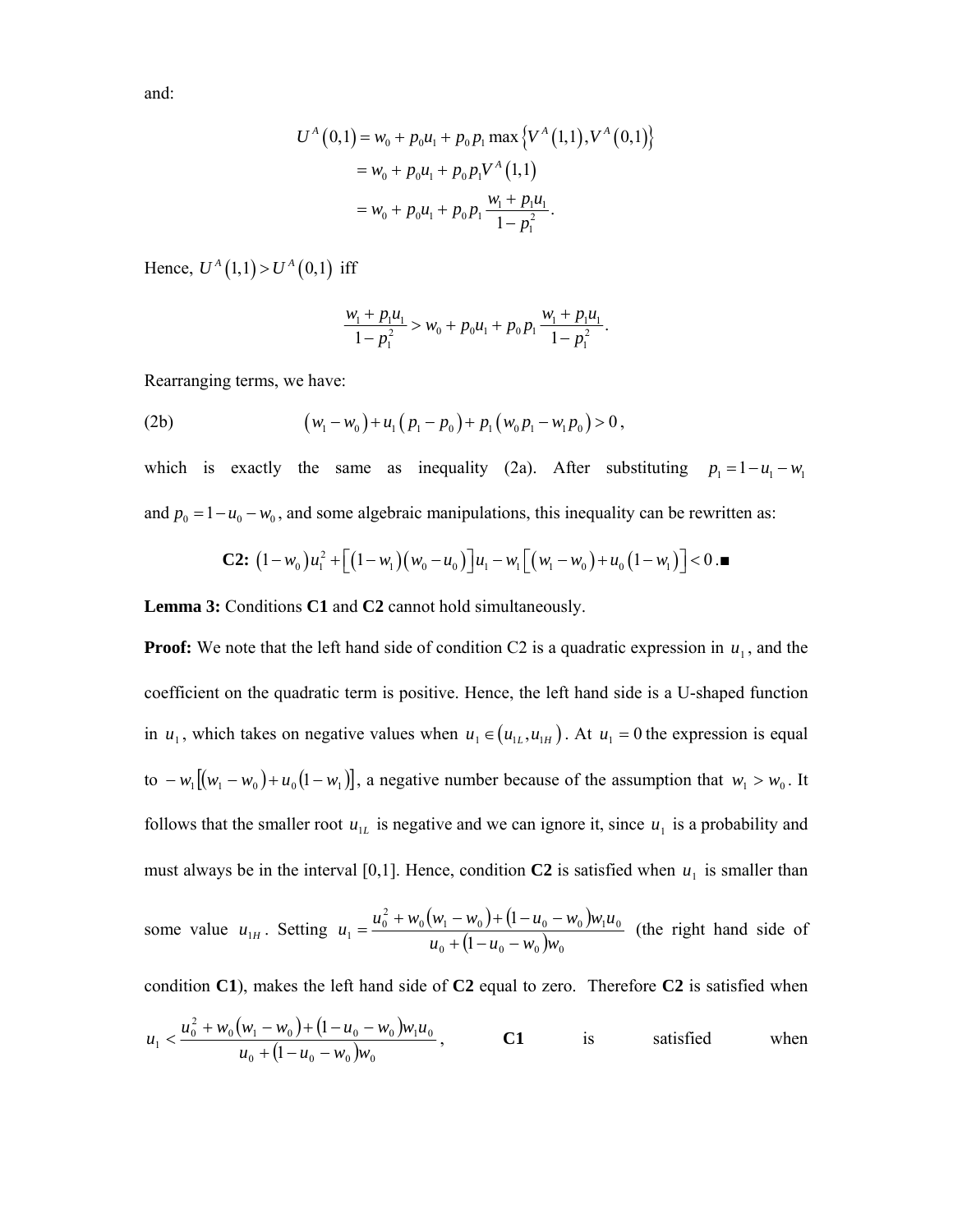$$
u_1 > \frac{u_0^2 + w_0(w_1 - w_0) + (1 - u_0 - w_0)w_1u_0}{u_0 + (1 - u_0 - w_0)w_0},
$$
 and clearly the two conditions can not hold

simultaneously, which is what we wished to prove.■

**Lemma 4:** There can be no subgame perfect equilibrium in which one player plays Aggressive at every stroke and the other player plays Soft at every stroke.

**Proof:** Without loss of generality, I will prove that the pair of strategies (Aggressive, Soft) cannot be a subgame perfect equilibrium. Assume by contradiction that it is. Then  $V^A(1,0) > V^A(0,0)$  and  $V^B(1,0) > V^B(1,1)$ . This implies that

$$
\frac{w_1 + p_1 u_0}{1 - p_1 p_0} > \frac{w_0 + p_0 u_0}{1 - p_0^2},
$$

and

$$
\frac{w_0 + p_0 u_1}{1 - p_0 p_1} > \frac{w_1 + p_1 u_1}{1 - p_1^2}.
$$

Rearranging, we have that (Aggressive, Soft) is a subgame perfect equilibrium if  $(w_1 - w_0) + u_0 (p_1 - p_0) + p_0 (w_1 p_0 - w_0 p_1) > 0$ . Note that this is exactly the opposite inequality of that needed for (Soft, Soft) to be an equilibrium. But Lemma 3 implies that when  $(w_1 - w_0) + u_0 (p_1 - p_0) + p_0 (w_1 p_0 - w_0 p_1) > 0$ , (Aggressive, Aggressive) is an equilibrium, or  $V^B(1,1) > V^B(1,0)$ . This is in contradiction with the stated assumption that (Aggressive, Soft) is an equilibrium and therefore it is not desirable for player B to deviate (i.e.,  $V^B(1,0) > V^B(1,1)$ . Hence we have a contradiction, and (Aggressive, Soft) cannot be a subgame perfect equilibrium.■

Lemma 3 proves that the equilibrium can be either (Soft,Soft) or (Aggressive, Aggressive), but there can be no combination of parameters such that both pairs of stationary strategies are subgame perfect equilibria. The two inequalities in **C1** and **C2** are essentially identical. If they hold with equality, it means than both players are always indifferent between playing Soft and Aggressive, and therefore we are in the degenerate case where any combination of mixed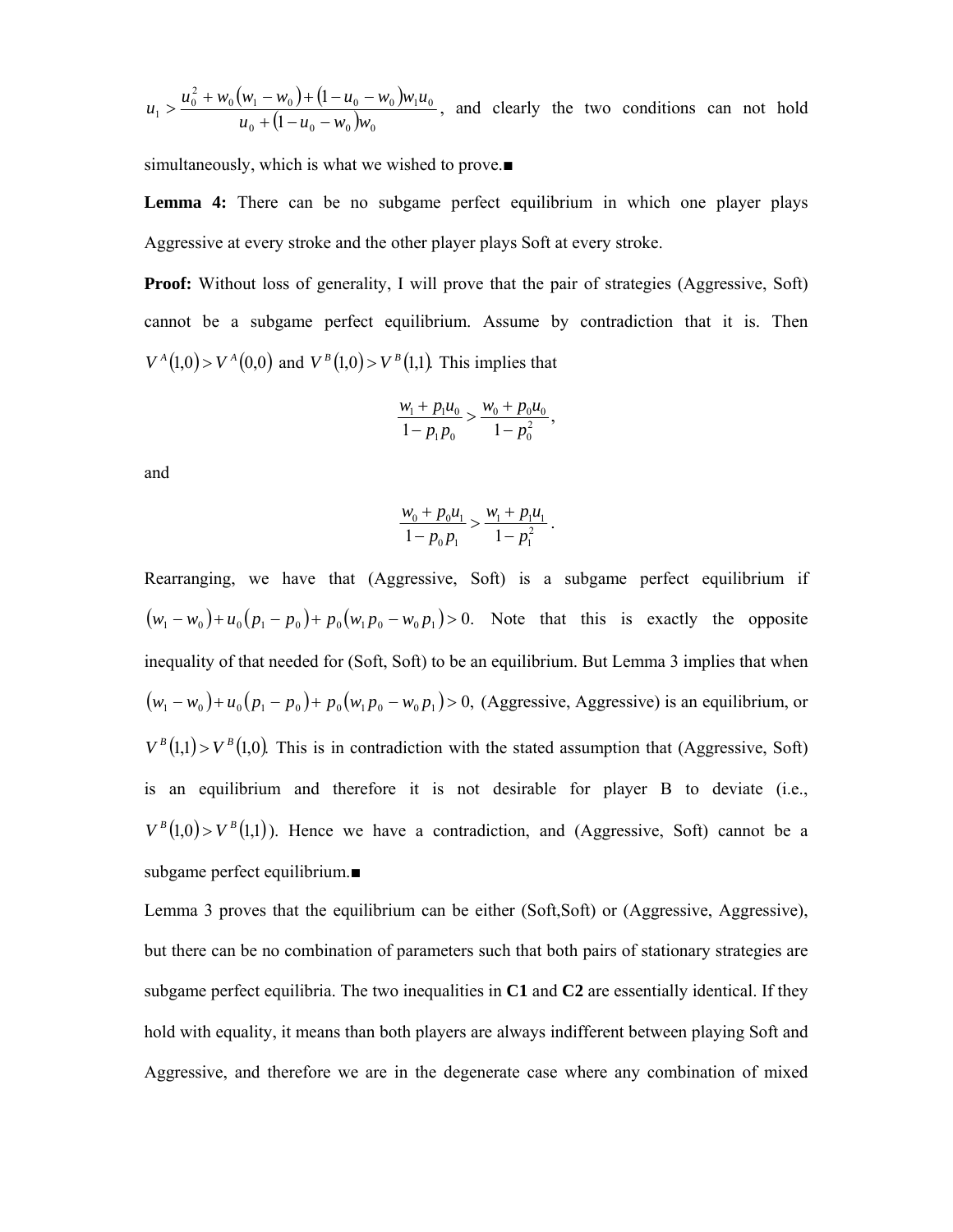strategies by the two players is a subgame perfect equilibrium. This completes the proof.

*QED.*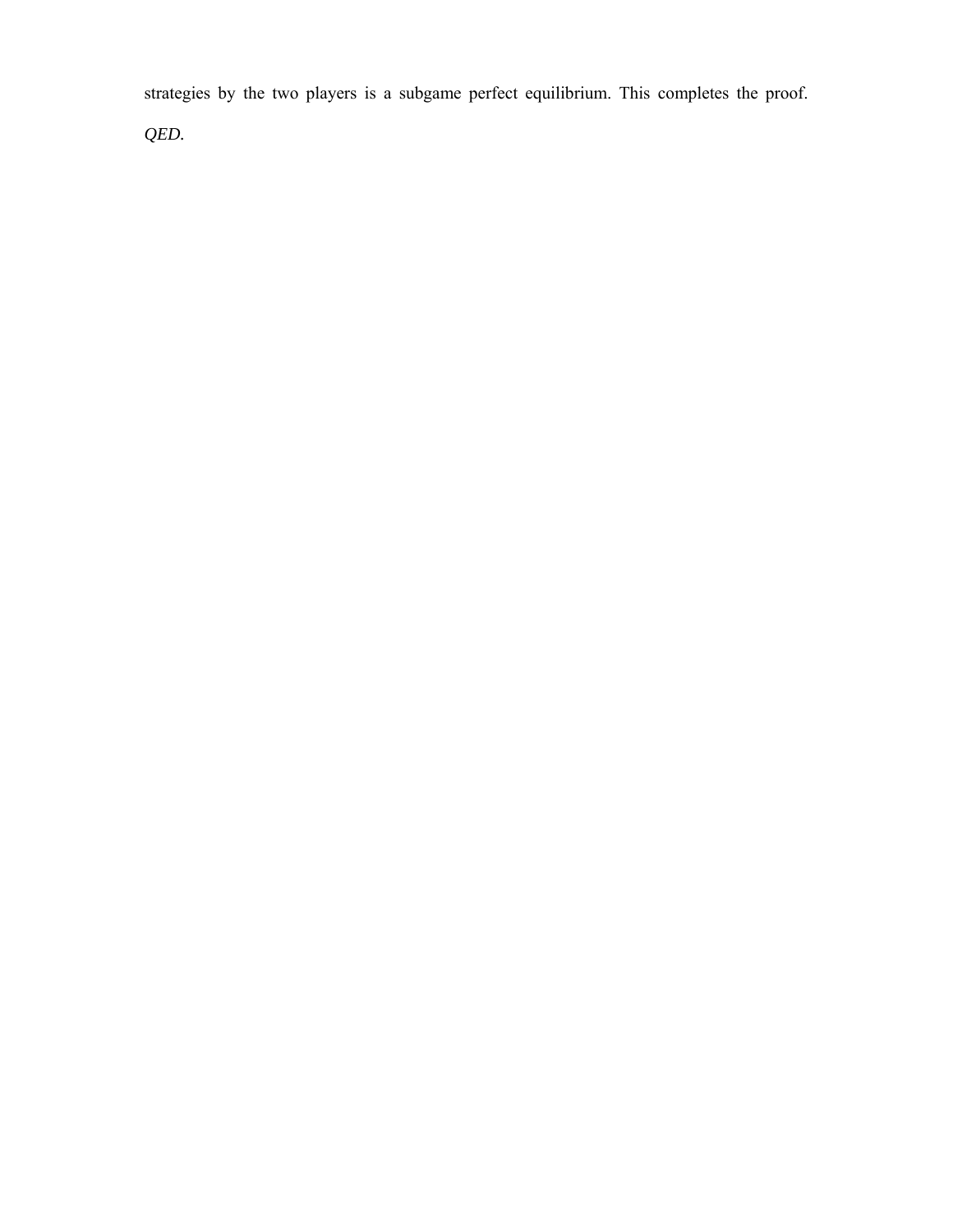#### **References**

- Ariely, Dan; Gneezy, Uri; Loewenstein, George and Mazar, Nina. "Large Stakes and Big Mistakes." Federal Reserve Bank of Boston Working Paper 05-11, July 2005.
- Babcock, Linda and Laschever, Sara. *Women Don't Ask: Negotiation and the Gender Divide.* Princeton and Oxford: Princeton University Press, 2003.
- Baumeister, Roy F. "Choking under Pressure: Self-consciousness and Paradoxical Effects of Incentives on Skillful Performance." *Journal of Personality and Social Psychology,*  46(3), March 1984, 610-620.
- Baumeister, Roy F.; Hamilton, James C. and Tice, Dianne M. "Public versus Private Expectancy of Success: Confidence Booster or Performance Pressure?" *Journal of Personality and Social Psychology*, 48(6), June 1985, pp. 1447-57.
- Beilock, Sian L. and Carr, Thomas H. "When high-powered people fail: Working memory and 'choking under pressure' in math." *Psychological Science*, 16(2), February 2005, pp. 101-05.
- Bertrand, Marianne and Hallock, Kevin F. "The Gender Gap in Top Corporate Jobs." *Industrial and Labor Relations Review*, 55(1), October 2001, pp. 3-21.
- Butler, Jennifer L. and Baumeister, Roy F. "The Trouble with Friendly Faces: Skilled Performance with a Supportive Audience." *Journal of Personality and Social Psychology*, 75(5), November 1998, pp. 1213-30.
- Croson, Rachel and Gneezy, Uri. "Gender Differences in Preferences." Mimeo., University of Pennsylvania, September 2004.
- Deaner, Robert O. "More males run fast: A stable sex difference in competitiveness in U.S. distance runners." *Evolution and Human Behavior*, 27(1), January 2006a, pp. 63-84.
- Deaner, Robert O. "More males run relatively fast in U.S. road races: Further evidence of a sex difference in competitiveness." *Evolutionary Psychology*, vol. 4, 2006b, pp. 303-14.
- Dohmen, Thomas J. "Do Professionals Choke Under Pressure?" *Journal of Economic Behavior and Organization*, 2006, doi:10.1016/j.jebo.2005.12.004.
- Dohmen, Thomas J. and Falk, Armin. "Performance, Pay and Multi-dimensional Sorting: Productivity, Preferences and Gender." IZA Discussion Paper No. 2001, March 2006.
- Gneezy, Uri; Niederle, Muriel, and Rustichini, Aldo. "Performance in Competitive Environments: Gender Differences." *Quarterly Journal of Economics*, 118(3), August 2003, pp. 1049-74.
- Gneezy, Uri and Rustichini, Aldo. "Gender and Competition at a Young Age". *American Economic Review,* 94(2), May 2004, pp. 377-81.
- Goldin, Claudia and Rouse, Cecilia. "Orchestrating Impartiality: The Impact of 'Blind' Auditions on Female Musicians." *American Economic Review*, 90(4), September 2000, pp. 715-741.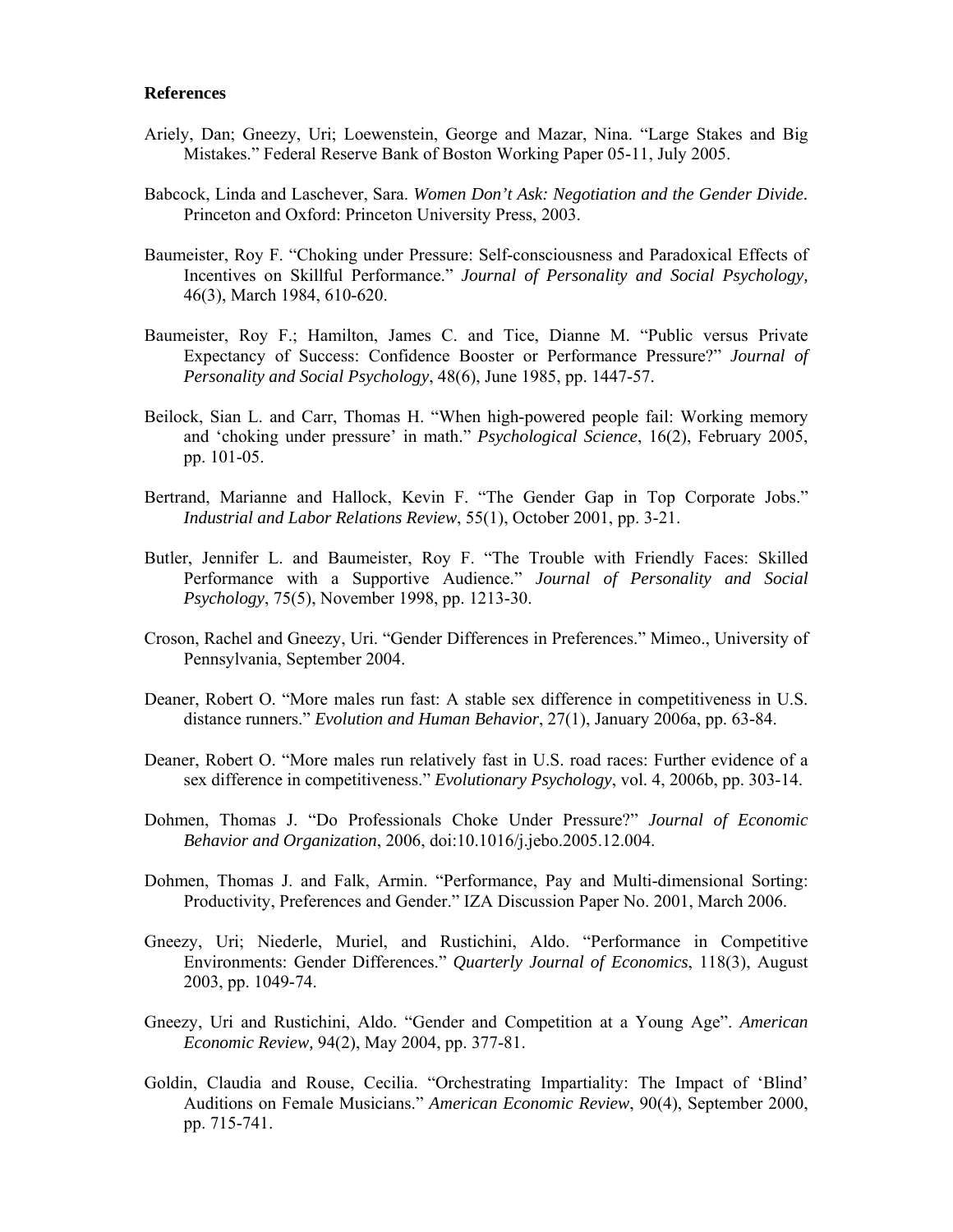- Klaassen, Franc J.G.M., and Magnus, Jan R. "Are Points in Tennis Independent and Identically Distributed? Evidence from a Dynamic Binary Panel Data Model." *Journal of the American Statistical Association*, 96(454), June 2001, pp. 500-509.
- Kleine, D.; Sampedro, R. and Lopes Melo, S. "Anxiety and performance in runners. Effects of stress on anxiety and performance in ergometric tests and competitions." *Anxiety Research*, 1, 1988, pp. 235-246.
- Lavy, Victor. "Do Gender Stereotypes Reduce Girls' Human Capital Outcomes? Evidence from a Natural Experiment." NBER Working Paper No. 10678, August 2004.
- Massachusetts Institute of Technology. *A Study on the Status of Women Faculty in Science at MIT*, 1999. Downloadable from *http://web.mit.edu/fnl/women/women.pdf.*
- Morris,C. "The Most Important Points in Tennis,"in *Optimal Strategies in Sport*, eds. S.P.Ladany and R.E.Machol, 1977. Amsterdam: North-Holland Publishing Company, 131-140.
- Niederle, Muriel, and Vesterlund, Lise. "Do Women Shy Away from Competition? Do Men Compete Too Much?" *Quarterly Journal of Economics,* August 2007, forthcoming.
- Summers, Lawrence H. *Remarks at NBER Conference on Diversifying the Science and Engineering Workforce*, January 2005. Transcript taken from *http://www.president. harvard.edu/speeches/2005/nber.html.*
- Sunde, Uwe. "Potential, Prizes and Performance: Testing Tournament Theory with Professional Tennis Data." IZA Discussion Paper No. 947, December 2003.
- Weinberg, Richard S.; Richardson, P.A. and Jackson, Allen. "Effect of situation criticality on tennis performance of males and females." *International Journal of Sport Psychology*, 12(4), October-December1981, pp. 253-259.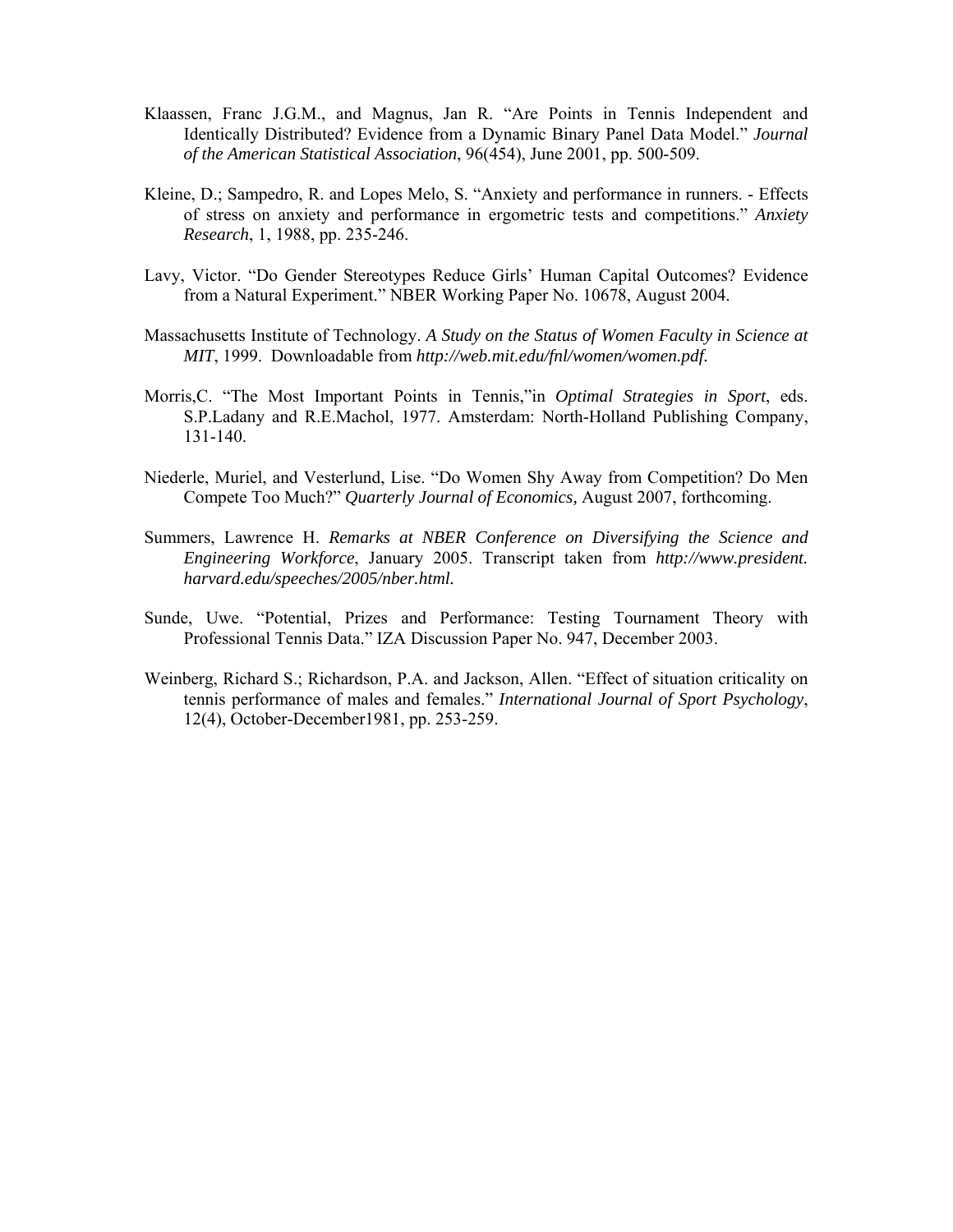|   | Intrinsic<br>probabilities    | Intrinsic<br>probabilities | Equilibrium<br>strategies | Equilibrium probability<br>of unforced error | Equilibrium number of<br>strokes               | $P(A \text{ wins point})$<br>[serving, receiving] |
|---|-------------------------------|----------------------------|---------------------------|----------------------------------------------|------------------------------------------------|---------------------------------------------------|
|   | when playing<br>Soft          | when playing<br>Aggressive |                           |                                              |                                                |                                                   |
|   | (1)                           |                            | (3)                       | (4)                                          | (5)                                            | (5)                                               |
|   | $w_0 = 0.096$                 | $w_1 = 0.12$               | (Aggressive,              | $\frac{u_1}{u_2} = 0.368$                    | $\frac{1}{\cancel{0}1} = 5.26$                 | 0.5138,                                           |
|   | $u_0 = 0.064$<br>$u_1 = 0.07$ |                            | Aggressive)               | $u_1 + w_1$                                  | $u_1 + w_1$                                    | 0.4862                                            |
| 2 | $w_0 = 0.096$                 | $w_1 = 0.10$               | (Soft, Soft)              |                                              | $\frac{1}{\cancel{6}} = 6.25$                  | 0.5087,                                           |
|   | $u_0 = 0.064$                 | $u_1 = 0.07$               |                           | $\frac{u_0}{u_0 + w_0} = 0.4$                | $u_0 + w_0$                                    | 0.4923                                            |
|   | $w_{0A} = 0.096$              | $w_{1A} = 0.12$            |                           |                                              |                                                |                                                   |
| 3 | $w_{0B} = 0.096$              | $w_{1B} = 0.10$            | (Aggressive,              | $\frac{u_{1A} + p_{1A} u_{1B}}{2} = 0.387$   | $\frac{1 + p_{1A}}{1 - p_{1A} p_{1B}} = 5.523$ | 0.5392,                                           |
|   | $u_{0A} = 0.064$              | $u_{1A} = 0.07$            | Aggressive)               | $1-p_{1A}p_{1B}$                             |                                                | 0.5175                                            |
|   | $u_{0B} = 0.064$              | $u_{1R} = 0.07$            |                           |                                              |                                                |                                                   |

**Table 1: Equilibrium Strategies and Outcomes for Selected Parameter Values** 

**Note:** The table presents the equilibrium strategies and outcomes for a single point according to the model presented in Section 2.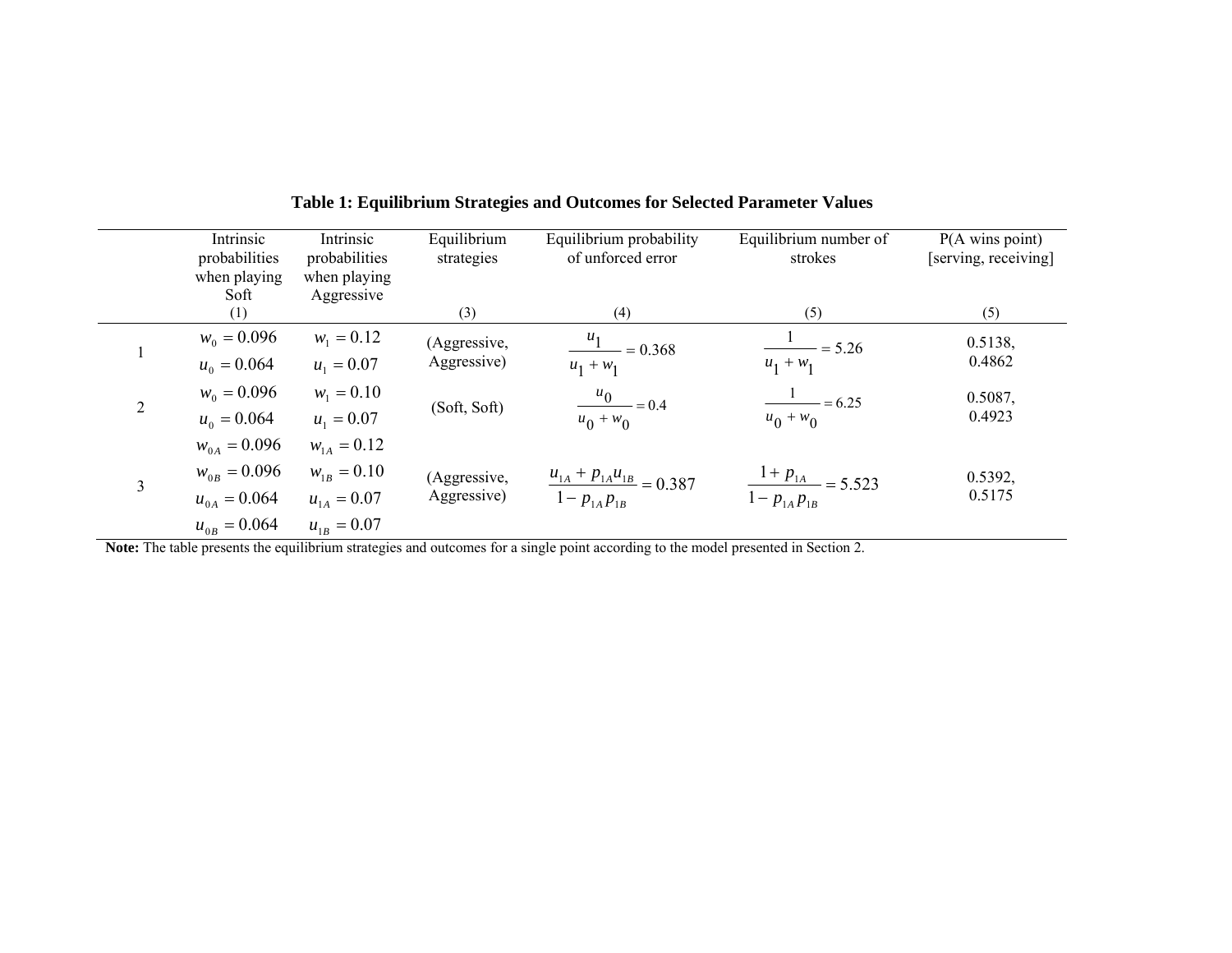# **Table 2: Estimating the Probability of Winning a Point**

|                           | Men                   | Women                 |  |
|---------------------------|-----------------------|-----------------------|--|
| Server's ability rating   | 0.0156<br>(0.0012)    | 0.0208<br>(0.0014)    |  |
| Receiver's ability rating | $-0.0140$<br>(0.0012) | $-0.0182$<br>(0.0014) |  |
| <b>Roland Garros</b>      | $-0.0249$<br>(0.0058) | $-0.0173$<br>(0.0069) |  |
| Wimbledon                 | 0.0367<br>(0.0058)    | 0.0252<br>(0.0069)    |  |
| US Open                   | 0.0141<br>(0.0066)    | 0.0079<br>(0.0080)    |  |
| Constant                  | 0.6149<br>(0.0058)    | 0.5447<br>(0.0069)    |  |
| $\boldsymbol{N}$<br>$R^2$ | 1148<br>0.259         | 1174<br>0.265         |  |

Dependent variable: probability of server winning the point

Note: The table presents the coefficients from a regression of the proportion of points won by the server on the server's and the receiver's ability rating, and tournament dummies. Standard errors in parentheses. The regressions were estimated using data on the 2005 and 2006 Australian Opens, Roland Garros 2005, Wimbledon 2005, and the 2005 US Open .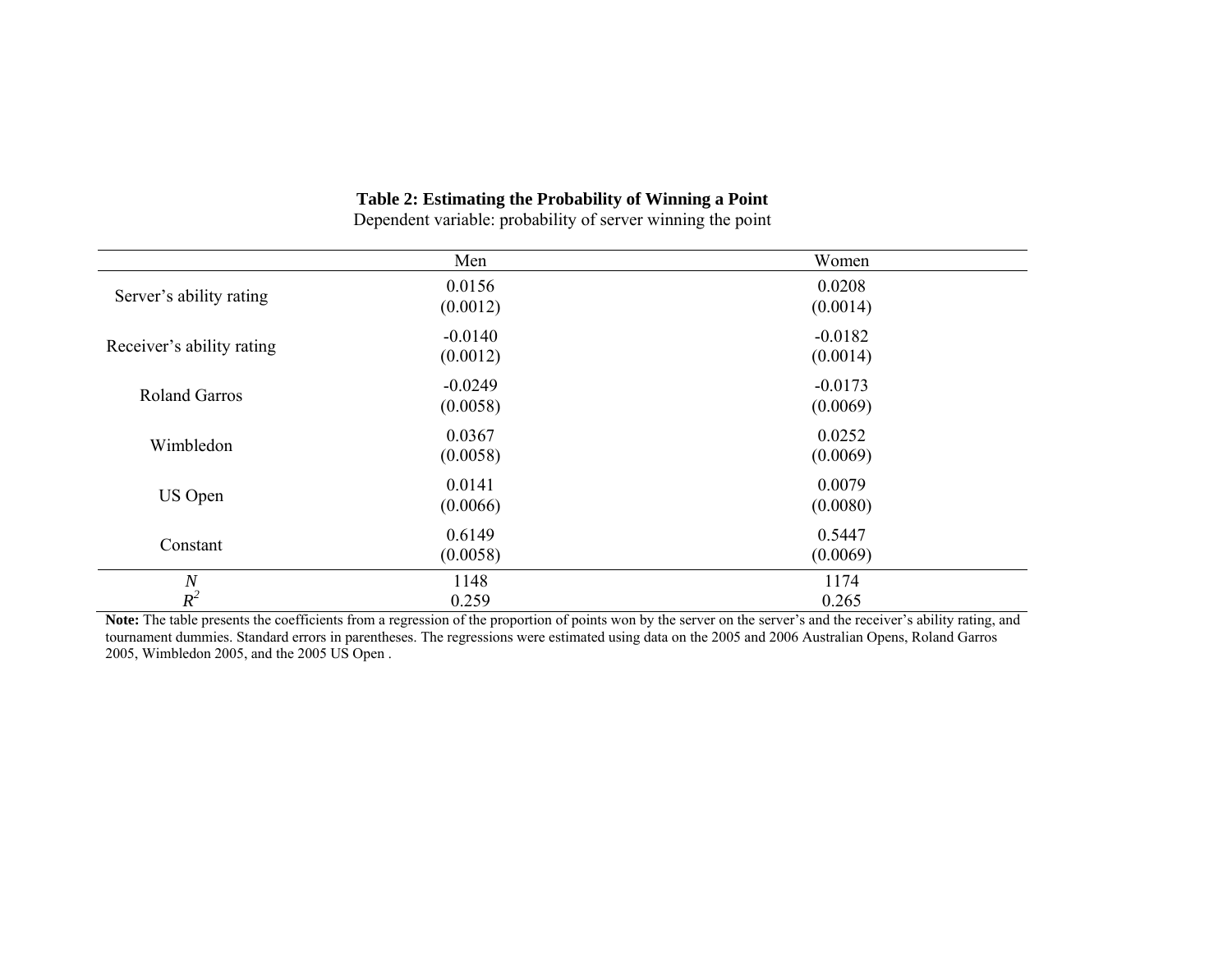|                                |                     |                   | Men             |                         |        |                     |                   | Women           |                         |        |            |
|--------------------------------|---------------------|-------------------|-----------------|-------------------------|--------|---------------------|-------------------|-----------------|-------------------------|--------|------------|
|                                | French<br>Open 2006 | Wimbledon<br>2006 | US Open<br>2006 | Australian<br>Open 2007 | All    | French<br>Open 2006 | Wimbledon<br>2006 | US Open<br>2006 | Australian<br>Open 2007 | All    | <b>ALL</b> |
| Mean                           | 0.0220              | 0.0243            | 0.0255          | 0.0220                  | 0.0235 | 0.0316              | 0.0236            | 0.0226          | 0.0387                  | 0.0297 | 0.0256     |
| Standard<br>deviation          | 0.0299              | 0.0329            | 0.0373          | 0.0291                  | 0.0327 | 0.0411              | 0.0343            | 0.0363          | 0.0486                  | 0.0413 | 0.0360     |
| $25^{\text{th}}$<br>percentile | 0.0023              | 0.0030            | 0.0028          | 0.0021                  | 0.0026 | 0.0052              | 0.0013            | 0.0004          | 0.0071                  | 0.0029 | 0.0027     |
| $50^{\text{th}}$<br>percentile | 0.0116              | 0.0129            | 0.0133          | 0.0120                  | 0.0125 | 0.0170              | 0.0092            | 0.0060          | 0.0230                  | 0.0142 | 0.0129     |
| $75^{\text{th}}$<br>percentile | 0.0305              | 0.0322            | 0.0338          | 0.0305                  | 0.0318 | 0.0440              | 0.0314            | 0.0303          | 0.0532                  | 0.0420 | 0.0348     |
| Number of<br>points            | 7,776               | 7,076             | 7,529           | 5,260                   | 27,641 | 4,728               | 2,587             | 3,532           | 3,477                   | 14,324 | 41,965     |

# **Table 3: The Importance of Points – Summary Statistics**

**Note:** The importance of a point is defined as the probability that player 1 wins the entire match conditional on him/her winning the current point, minus the probability that player 1 wins the entire match conditional on him/her winning the current point. See text for details.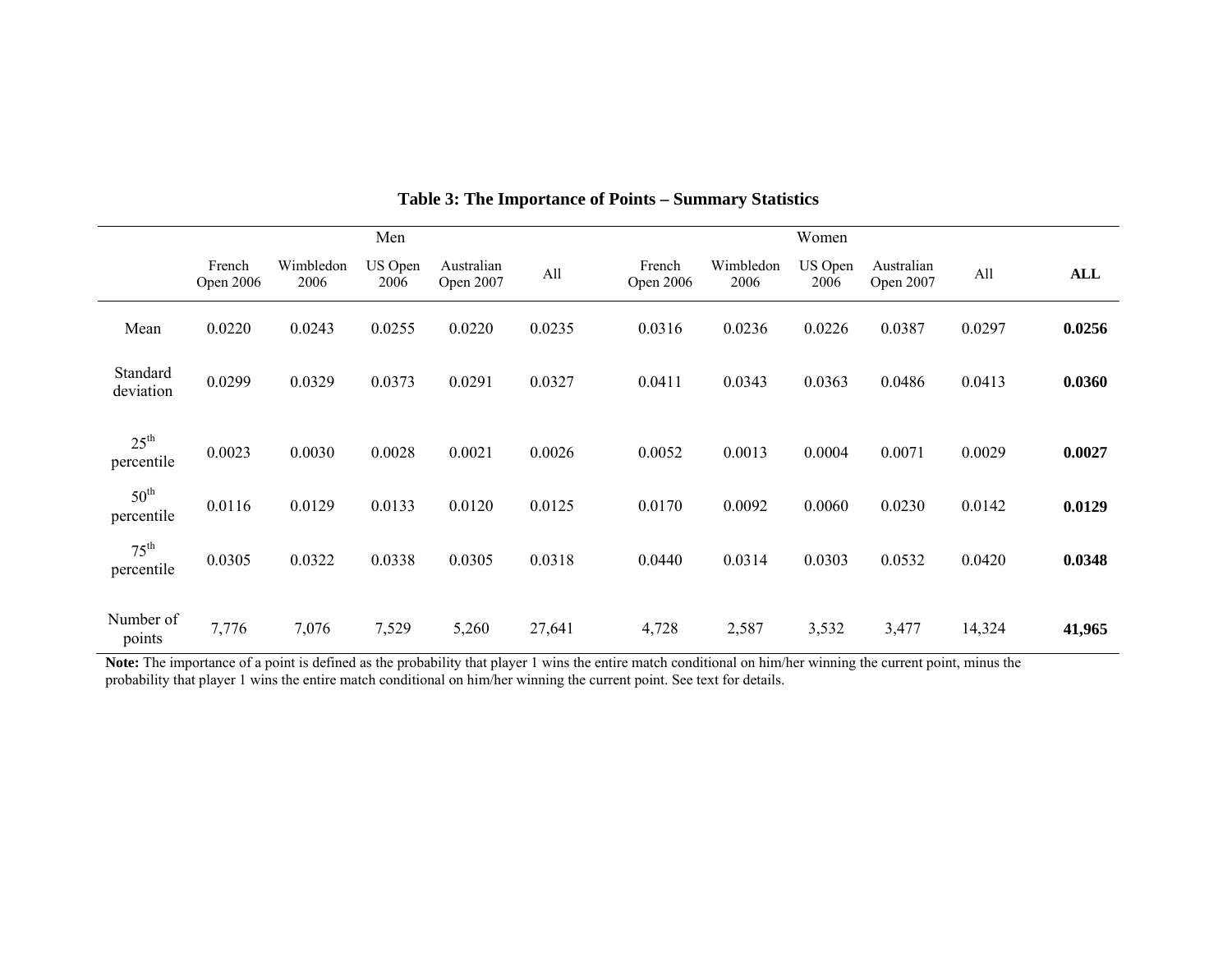|                  |        | Mean importance by match status |        | Mean importance |        |           |                | Mean importance by game status |              |
|------------------|--------|---------------------------------|--------|-----------------|--------|-----------|----------------|--------------------------------|--------------|
|                  |        |                                 |        | by set status   |        |           |                |                                |              |
| Score            | All    | Men                             | Women  | Score in        | All    | Score in  | $\mathbf{All}$ | Men                            | Women        |
| in sets          |        |                                 |        | games           |        | points    |                |                                |              |
| $2 - 0$          | 0.0111 | 0.0111                          |        | $5-0$           | 0.0014 | $40 - 0$  | 0.0044         | 0.0028                         | 0.0087       |
| $0-0$            | 0.0192 | 0.0176                          | 0.0212 | $0 - 5$         | 0.0018 | $30 - 0$  | 0.0102         | 0.0081                         | 0.0154       |
| $1-0$            | 0.0228 | 0.0192                          | 0.0272 | $1 - 5$         | 0.0052 | $40 - 15$ | 0.0105         | 0.0081                         | 0.0160       |
| $2 - 1$          | 0.0331 | 0.0331                          |        | $0 - 4$         | 0.0065 | $15-0$    | 0.0164         | 0.0140                         | 0.0219       |
| $1 - 1$          | 0.0508 | 0.0352                          | 0.0727 | $2 - 5$         | 0.0089 | $0 - 40$  | 0.0191         | 0.0231                         | 0.0145       |
| $2 - 2$          | 0.0855 | 0.0855                          |        | $5 - 1$         | 0.0093 | $0-0$     | 0.0204         | 0.0185                         | 0.0242       |
|                  |        |                                 |        | $4 - 0$         | 0.0095 | $30 - 15$ | 0.0207         | 0.0176                         | 0.0272       |
|                  |        |                                 |        | $5 - 2$         | 0.0100 | 40-30     | 0.0247         | 0.0202                         | 0.0332       |
|                  |        |                                 |        | $1-4$           | 0.0104 | $15 - 15$ | 0.0264         | 0.0241                         | 0.0306       |
|                  |        |                                 |        | $0 - 3$         | 0.0124 | $0 - 15$  | 0.0267         | 0.0262                         | 0.0275       |
|                  |        |                                 |        | $3 - 5$         | 0.0144 | $0 - 30$  | 0.0278         | 0.0307                         | 0.0238       |
|                  |        |                                 |        | $3-0$           | 0.0155 | 15-40     | 0.0323         | 0.0351                         | 0.0287       |
|                  |        |                                 |        | $1 - 3$         | 0.0156 | deuce     | 0.0352         | 0.0323                         | 0.0401       |
|                  |        |                                 |        | $2 - 4$         | 0.0161 | 15-30     | 0.0352         | 0.0352                         | 0.0352       |
|                  |        |                                 |        | $0 - 2$         | 0.0177 | 30-40     | 0.0520         | 0.0531                         | 0.0504       |
|                  |        |                                 |        | $4 - 1$         | 0.0182 | TB        | 0.0720         | 0.0699                         | 0.0826       |
|                  |        |                                 |        | $1-0$           | 0.0205 |           |                |                                |              |
|                  |        |                                 |        | $2 - 0$         | 0.0206 |           |                |                                |              |
|                  |        |                                 |        | $0 - 1$         | 0.0212 |           |                |                                |              |
|                  |        |                                 |        | $0-0$           | 0.0216 |           |                |                                |              |
|                  |        |                                 |        | $3 - 1$         | 0.0229 |           |                |                                |              |
|                  |        |                                 |        | $2 - 1$         | 0.0229 |           |                |                                |              |
|                  |        |                                 |        | $1-2$           | 0.0238 |           |                |                                |              |
|                  |        |                                 |        | $1 - 1$         | 0.0242 |           |                |                                |              |
|                  |        |                                 |        | $4 - 2$         | 0.0266 |           |                |                                |              |
|                  |        |                                 |        | $2 - 2$         | 0.0267 |           |                |                                |              |
|                  |        |                                 |        | $4 - 3$         | 0.0287 |           |                |                                |              |
|                  |        |                                 |        | $2 - 3$         | 0.0293 |           |                |                                |              |
|                  |        |                                 |        | $3 - 2$         | 0.0299 |           |                |                                |              |
|                  |        |                                 |        | $3 - 3$         | 0.0312 |           |                |                                |              |
|                  |        |                                 |        | $5 - 3$         | 0.0331 |           |                |                                |              |
|                  |        |                                 |        | $3 - 4$         | 0.0351 |           |                |                                |              |
|                  |        |                                 |        | $5 - 4$         | 0.0386 |           |                |                                |              |
|                  |        |                                 |        | $4 - 4$         | 0.0388 |           |                |                                |              |
|                  |        |                                 |        | $5-6$           | 0.0411 |           |                |                                |              |
|                  |        |                                 |        | $5 - 5$         | 0.0437 |           |                |                                |              |
|                  |        |                                 |        | $4 - 5$         | 0.0447 |           |                |                                |              |
|                  |        |                                 |        | $6 - 5$         | 0.0548 |           |                |                                |              |
|                  |        |                                 |        | $_{\rm{TB}}$    | 0.0720 |           |                |                                |              |
|                  |        |                                 |        | $6 - 6$         | 0.2270 |           |                |                                |              |
| $NT - 4$<br>TT1. | r.     |                                 | $cc -$ | , 22<br>$-1$    |        | £         |                |                                | $\mathbf{1}$ |

**Table 4: The Importance of Points, by Match, Set and Game Status**

**Note:** The first number in the "score in games" column represents the number of games won by the server, the second number is the number of games won by the receiver.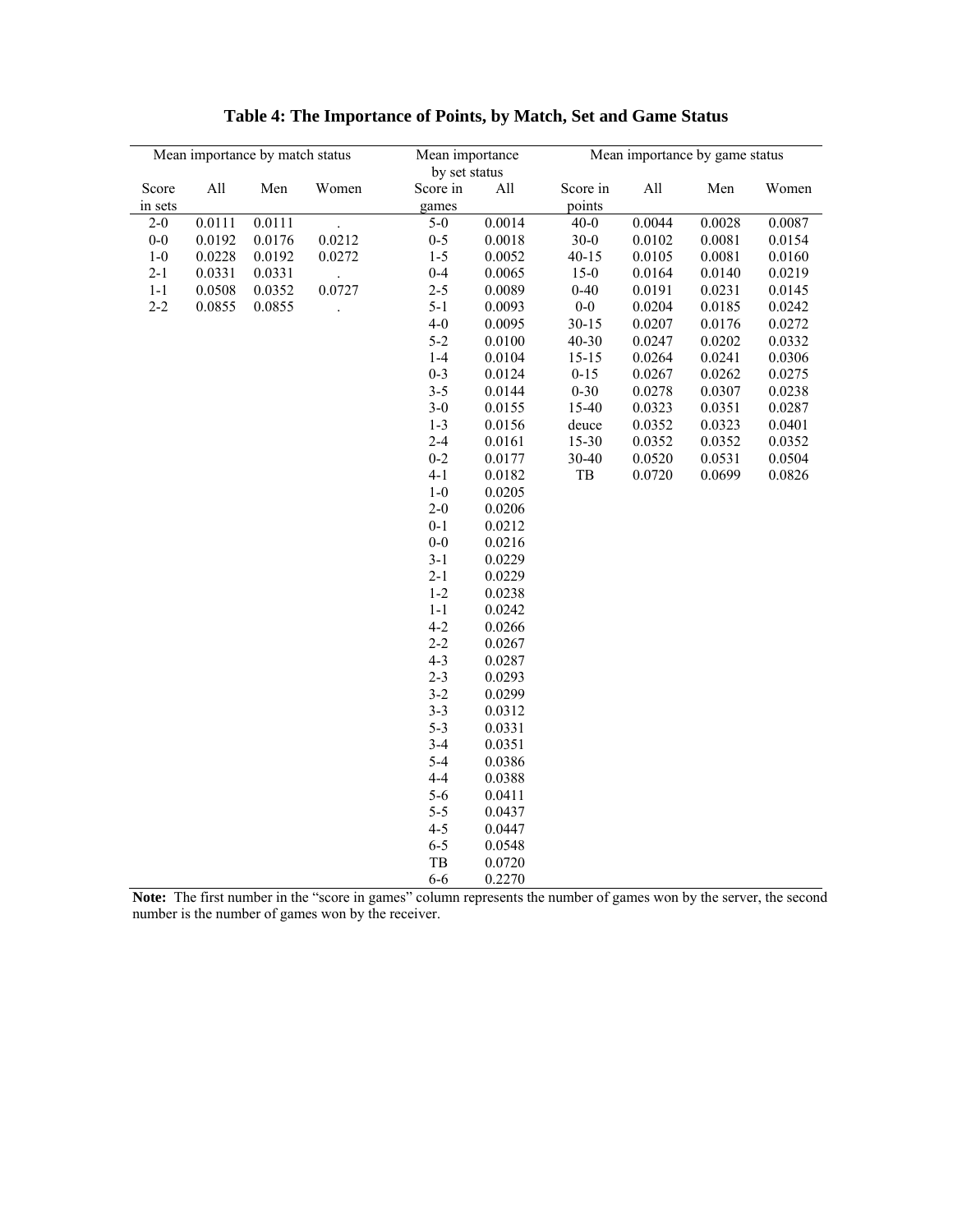|                               | <b>Individual Controls</b>           |                                      |                      | Individual controls and match fixed<br>effects |                       |            |  |
|-------------------------------|--------------------------------------|--------------------------------------|----------------------|------------------------------------------------|-----------------------|------------|--|
|                               | Men                                  | Women                                | Difference           | Men                                            | Women                 | Difference |  |
| <b>Unforced Errors</b>        |                                      |                                      |                      |                                                |                       |            |  |
| A: Linear                     |                                      |                                      |                      |                                                |                       |            |  |
| Importance                    | 0.1464                               | 1.2170                               | 1.0706               | $-0.3165$                                      | 0.4703                | 0.7868     |  |
|                               | $\begin{bmatrix} 0.22 \end{bmatrix}$ | [1.54]                               | [1.04]               | $\lceil -0.47 \rceil$                          | [0.56]                | [0.73]     |  |
| <b>B</b> : Piecewise constant |                                      |                                      |                      |                                                |                       |            |  |
| Importance                    | $-0.0107$                            | 0.0694                               | 0.0801               | $-0.0648$                                      | 0.0916                | 0.1563     |  |
| quartile 2                    | $[-0.21]$                            | [0.92]                               | [0.89]               | $[-1.11]$                                      | [1.14]                | [1.58]     |  |
| Importance                    | 0.0065                               | 0.0772                               | 0.0707               | $-0.0753$                                      | 0.0153                | 0.0907     |  |
| quartile 3                    | $\begin{bmatrix} 0.11 \end{bmatrix}$ | [0.99]                               | [0.73]               | $[-1.17]$                                      | [0.15]                | [0.74]     |  |
| Importance                    | 0.0226                               | 0.2531                               | 0.2306               | $-0.0750$                                      | 0.1959                | 0.2710     |  |
| quartile 4                    | [0.39]                               | [3.39]                               | [2.44]               | $[-1.02]$                                      | [1.85]                | [2.10]     |  |
|                               |                                      |                                      |                      |                                                |                       |            |  |
| <b>Winners</b>                |                                      |                                      |                      |                                                |                       |            |  |
| A: Linear                     |                                      |                                      |                      |                                                |                       |            |  |
| Importance                    | $-0.8084$                            | 0.4130                               | 1.2214               | $-1.0847$                                      | $-0.5271$             | 0.5576     |  |
|                               | $[-1.37]$                            | $\begin{bmatrix} 0.62 \end{bmatrix}$ | [1.38]               | $[-1.95]$                                      | $\lceil -0.66 \rceil$ | $[0.57]$   |  |
| <b>B</b> : Piecewise constant |                                      |                                      |                      |                                                |                       |            |  |
| Importance                    | $-0.0471$                            | 0.0024                               | 0.0495               | $-0.0696$                                      | 0.0586                | 0.1282     |  |
| quartile 2                    | $[-0.93]$                            | [0.04]                               | [0.58]               | $[-1.22]$                                      | [0.77]                | [1.35]     |  |
| Importance                    | $-0.0612$                            | 0.0281                               | 0.0893               | $-0.0979$                                      | 0.0003                | 0.0982     |  |
| quartile 3                    | $[-1.14]$                            | [0.36]                               | [0.94]               | $[-1.60]$                                      | [0.00]                | [0.81]     |  |
| Importance                    | $-0.0477$                            | 0.1348                               | 0.1825               | $-0.0959$                                      | 0.0795                | 0.1754     |  |
| quartile 4                    | $[-0.97]$                            | [1.82]                               | $\lceil 2.05 \rceil$ | $[-1.58]$                                      | [0.76]                | [1.45]     |  |
| Match fixed                   | N <sub>o</sub>                       | N <sub>0</sub>                       |                      |                                                |                       | Yes        |  |
| effects                       |                                      |                                      | N <sub>0</sub>       | Yes                                            | Yes                   |            |  |
| Number of<br>observations     | 27,595                               | 14,305                               | 41,900               | 27,595                                         | 14,305                | 41,900     |  |

# **Table 5: The Effect of Importance on the Probability of Points Ending in Unforced Errors**

Multinomial Logistic Regression

Note: Entries in the table are the coefficients in a multinomial logit model for the typology of points (winners/ unforced errors/ forced errors) on the importance variables. Additional control variables: set dummies, server's rating, receiver's rating, serial number of the point within the match, tournament round, whether the match was played on center court, and interactions of all of the above with Wimbledon 2006, US Open 2006, and Australian Open 2007 tournament dummies. The base category is "forced errors." Robust z-statistics (adjusted for clustering at the match level) in parentheses.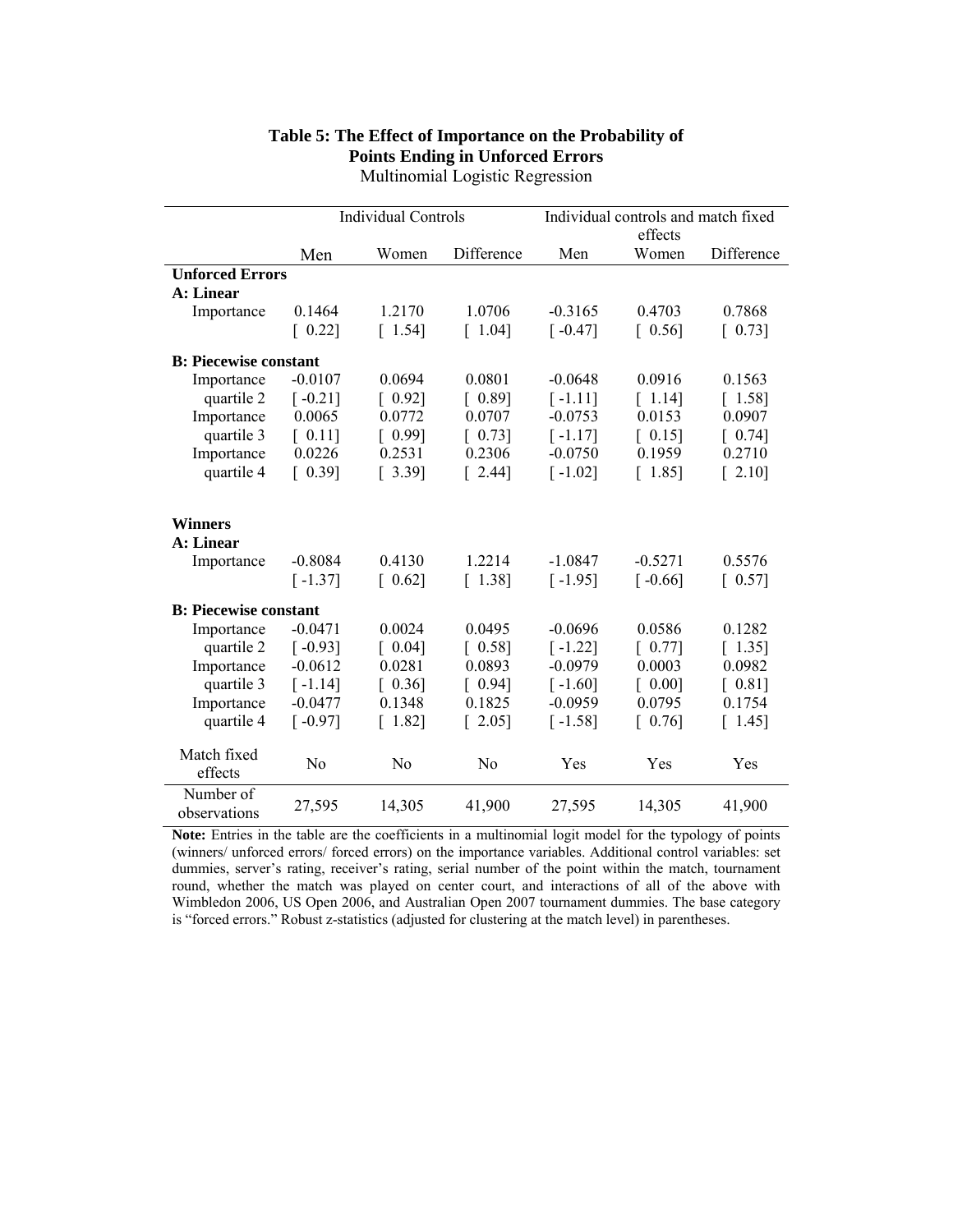|                                                            |           | <b>Individual Controls</b> |            | Individual controls and match fixed |                  |            |  |  |  |
|------------------------------------------------------------|-----------|----------------------------|------------|-------------------------------------|------------------|------------|--|--|--|
|                                                            | Men       | Women                      | Difference | Men                                 | effects<br>Women | Difference |  |  |  |
|                                                            |           |                            |            |                                     |                  |            |  |  |  |
| A: Binary dependent variable (unforced error), logit model |           |                            |            |                                     |                  |            |  |  |  |
| Importance                                                 | 0.0131    | 0.0671                     | 0.0540     | $-0.0298$                           | 0.0605           | 0.0903     |  |  |  |
| quartile 2                                                 | [0.30]    | [1.05]                     | [0.70]     | $[-0.54]$                           | [0.87]           | $[1.02]$   |  |  |  |
| Importance                                                 | 0.0374    | 0.0601                     | 0 0 2 2 6  | $-0.0263$                           | 0.0141           | 0.0405     |  |  |  |
| quartile 3                                                 | [0.73]    | [0.85]                     | [0.26]     | $[-0.42]$                           | [0.16]           | [0.38]     |  |  |  |
| Importance                                                 | 0 0 4 6 5 | 0 1 7 8 4                  | 0.1319     | $-0.0271$                           | 0.1528           | 0.1799     |  |  |  |
| quartile 4                                                 | [0.85]    | [2.75]                     | [1.55]     | $[-0.38]$                           | [1.65]           | [1.54]     |  |  |  |
|                                                            |           |                            |            |                                     |                  |            |  |  |  |

## **Table 6: Robustness Checks**

**B: Importance not a function of players' ability rating**: Multinomial logit coefficients on unforced errors (base category: forced errors).

| Importance | 0.0281    | $-0.0384$ | $-0.0665$ | 0.0236    | $-0.0036$ | $-0.0272$ |
|------------|-----------|-----------|-----------|-----------|-----------|-----------|
| quartile 2 | [0.66]    | $[-0.52]$ | $[-0.78]$ | [0.56]    | $[-0.05]$ | $[-0.31]$ |
| Importance | $-0.0242$ | 0.0376    | 0.0618    | $-0.0163$ | 0.0516    | 0.0680    |
| quartile 3 | $[-0.52]$ | [0.51]    | [0.71]    | $[-0.36]$ | 0.66      | [0.75]    |
| Importance | $-0.0194$ | 0.0693    | 0.0888    | $-0.0021$ | 0.0776    | 0.0797    |
| quartile 4 | $[-0.36]$ | [0.89]    | [0.94]    | $[-0.04]$ | [0.94]    | [0.81]    |

## **C: Importance not a function of players' ability rating**: Logit coefficients on binary

dependent variable: unforced errors.

÷

| Importance                            | 0.0565         | 0.0015         | $-0.0549$      | 0.0514    | 0.0249 | $-0.0265$  |
|---------------------------------------|----------------|----------------|----------------|-----------|--------|------------|
| quartile 2                            | [1.50]         | [0.02]         | $[-0.74]$      | [1.35]    | [0.37] | $[-0.34]$  |
| Importance                            | $-0.0085$      | 0.0905         | 0.0990         | $-0.0003$ | 0.0907 | 0.0910     |
| quartile 3                            | $[-0.21]$      | [1.45]         | [1.33]         | $[-0.01]$ | [1.36] | [1.17]     |
| Importance                            | 0.0420         | 0.1263         | 0.0842         | 0.0623    | 0.1275 | 0.0652     |
| quartile 4                            | [0.83]         | [1.95]         | [1.03]         | $[1.25]$  | [1.82] | [0.76]     |
| Match fixed<br>effects                | N <sub>0</sub> | N <sub>0</sub> | N <sub>0</sub> | Yes       | Yes    | <b>Yes</b> |
| Number of<br>observations<br>(points) | 27,595         | 14,305         | 41,900         | 27,595    | 14,305 | 41,900     |

**Note:** Entries in the table are the coefficients in either a logit model (panel A) or a multinomial logit model (panels B and C) on the relevant explanatory variables. Additional control variables: set dummies, server's rating, receiver's rating, serial number of the point within the match, tournament round, whether the match was played on center court, and interactions of all of the above with Wimbledon 2006, US Open 2006, and Australian Open 2007 tournament dummies. In the multinomial logit models, the base category is "forced errors." Robust z-statistics (adjusted for clustering at the match level) in parentheses.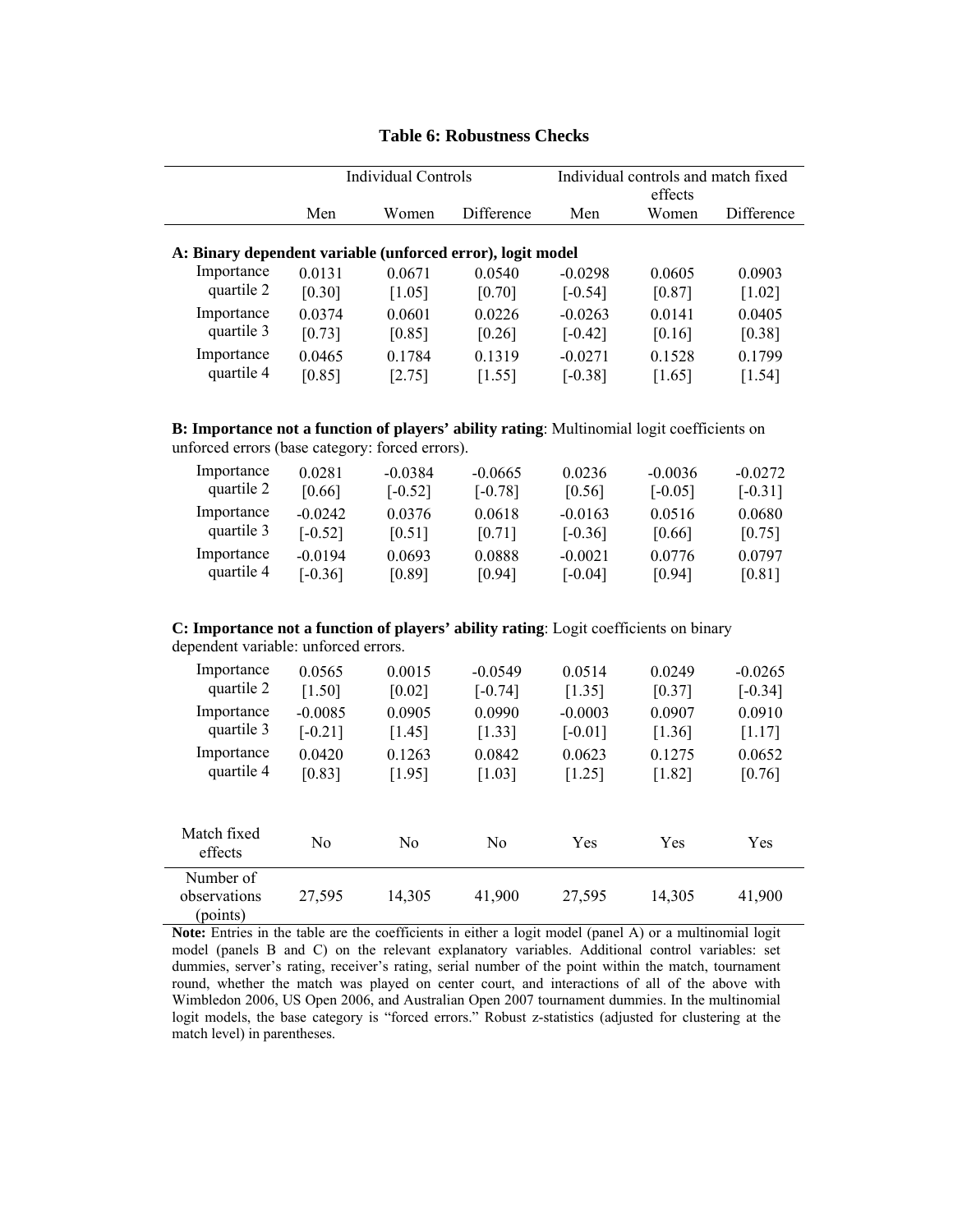|                                                     |                        | Individual Controls |                    | Individual controls and match fixed |                    |                    |  |  |  |
|-----------------------------------------------------|------------------------|---------------------|--------------------|-------------------------------------|--------------------|--------------------|--|--|--|
|                                                     |                        |                     |                    |                                     | effects            |                    |  |  |  |
|                                                     | Men                    | Women               | Difference         | Men                                 | Women              | Difference         |  |  |  |
| A. Unforced Errors (multinomial logit coefficients) |                        |                     |                    |                                     |                    |                    |  |  |  |
| Importance<br>quartile 2                            | $-0.0231$<br>$[-0.39]$ | 0.1140<br>[1.32]    | 0.1371<br>[1.32]   | $-0.0694$<br>$[-1.00]$              | 0.1012<br>$[1.07]$ | 0.1705<br>[1.46]   |  |  |  |
| Importance<br>quartile 3                            | $-0.0174$<br>$[-0.26]$ | 0.1316<br>[1.46]    | 0.1490<br>[1.34]   | $-0.1073$<br>$[-1.43]$              | 0.0868<br>[0.70]   | 0.1941<br>1.34]    |  |  |  |
| Importance<br>quartile 4                            | 0.0345<br>[0.53]       | 0.3356<br>[3.81]    | 0.3011<br>[2.75]   | $-0.0860$<br>$[-1.06]$              | 0.2960<br>[2.34]   | 0.3820<br>$[2.55]$ |  |  |  |
| <b>B. Unforced Errors</b> (logit coefficients)      |                        |                     |                    |                                     |                    |                    |  |  |  |
| Importance<br>quartile 2                            | 0.0179<br>[0.36]       | 0.1003<br>$[1.27]$  | 0.0824<br>[0.88]   | $-0.0300$<br>$[-0.47]$              | 0.0716<br>[0.82]   | 0.1017<br>[0.94]   |  |  |  |
| Importance<br>quartile 3                            | 0.0112<br>[0.20]       | 0.0956<br>$[1.05]$  | 0.0844<br>$[0.79]$ | $-0.0709$<br>$[-1.00]$              | 0.0548<br>$[0.49]$ | 0.1257<br>[0.95]   |  |  |  |
| Importance<br>quartile 4                            | 0.0421<br>[0.06]       | 0.2250<br>$[2.65]$  | 0.1829<br>[1.75]   | $-0.0703$<br>$[-0.90]$              | 0.2229<br>[1.96]   | 0.2931<br>[2.13]   |  |  |  |
| Match fixed<br>effects                              | N <sub>0</sub>         | N <sub>0</sub>      | N <sub>0</sub>     | Yes                                 | Yes                | Yes                |  |  |  |
| Number of<br>observations                           | 17,788                 | 9,474               | 27,262             | 17,788                              | 9,474              | 27,262             |  |  |  |

## **Table 7: The Effect of Importance on the Probability of Points Ending in Unforced Errors: Long Rallies**

Note: Entries in the table are the coefficients on the importance variables in the "unforced errors" equation in a multinomial logit model (panel A), and the coefficients in a logit model for the binary outcome "unforced errors" (panel B). Additional control variables: set dummies, server's rating, receiver's rating, serial number of the point within the match, tournament round, whether the match was played on center court, and interactions of all of the above with Wimbledon 2006, US Open 2006, and Australian Open 2007 tournament dummies. The base category in the multinomial logit model is "forced errors." Robust z-statistics (adjusted for clustering at the match level) in parentheses.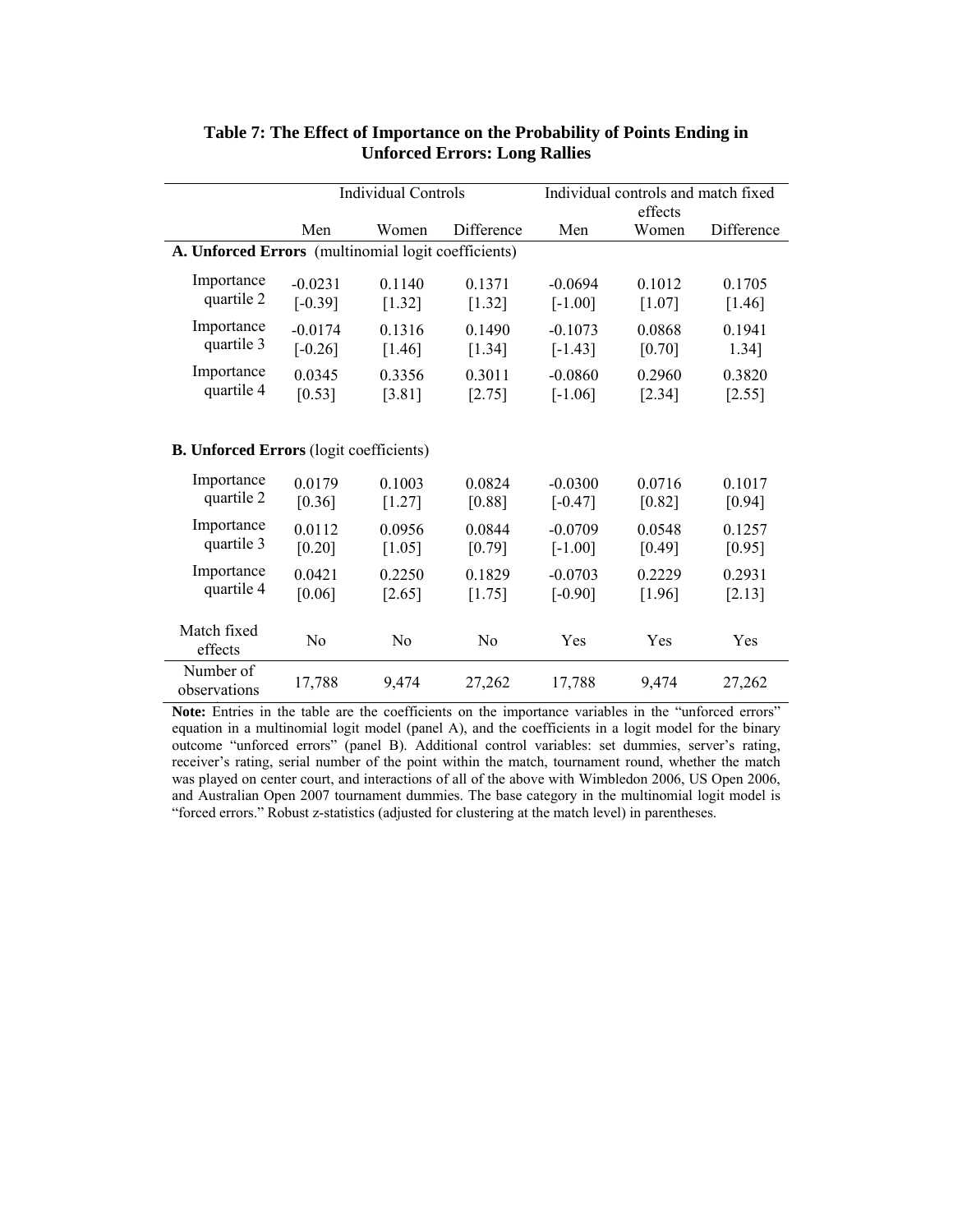|                                                 | <b>Individual Controls</b>         |                        |                        | Individual controls and match |                        |                        |  |
|-------------------------------------------------|------------------------------------|------------------------|------------------------|-------------------------------|------------------------|------------------------|--|
|                                                 |                                    |                        |                        |                               | fixed effects          |                        |  |
|                                                 | Men                                | Women                  | Difference             | Men                           | Women                  | Difference             |  |
| A: Dependent variable: first serve speed (mph)  |                                    |                        |                        |                               |                        |                        |  |
| Importance<br>quartile 2                        | 1.0309<br>$\lceil 1.65 \rceil$     | $-0.8003$<br>$[-1.54]$ | $-1.8313$<br>$[-2.26]$ | 1.2140<br>[3.59]              | $-0.7451$<br>$[-1.85]$ | $-1.9591$<br>$[-3.74]$ |  |
| Importance<br>quartile 3                        | 0.4494<br>$\left[ 0.61 \right]$    | $-1.7806$<br>$[-2.70]$ | $-2.2300$<br>$[-2.26]$ | 1.489<br>$[3.64]$             | $-1.2599$<br>$[-2.76]$ | $-2.7490$<br>$[-4.50]$ |  |
| Importance<br>quartile 4                        | 0.9511<br>[1.17]                   | $-2.7505$<br>$[-3.39]$ | $-3.7016$<br>$[-3.23]$ | 1.9509<br>[4.43]              | $-1.4302$<br>$[-2.65]$ | $-3.3811$<br>$[-4.86]$ |  |
| Number of<br>observations                       | 14,722                             | 7,631                  | 22,353                 | 14,722                        | 7,631                  | 22,353                 |  |
| B: Dependent variable: second serve speed (mph) |                                    |                        |                        |                               |                        |                        |  |
| Importance<br>quartile 2                        | 0.1218<br>$[0.18]$                 | $-0.8156$<br>$[-1.07]$ | $-0.9374$<br>$[-0.92]$ | $-0.5825$<br>$[-1.51]$        | $-1.4466$<br>$[-2.39]$ | $-0.8642$<br>$[-1.21]$ |  |
| Importance<br>quartile 3                        | $-0.2527$<br>$[-0.35]$             | $-2.0921$<br>$[-2.07]$ | $-1.8394$<br>$[-1.48]$ | $-1.0176$<br>$[-2.13]$        | $-2.7489$<br>$[-3.97]$ | $-1.7313$<br>$[-2.07]$ |  |
| Importance<br>quartile 4                        | $-0.7409$<br>$\lceil -0.95 \rceil$ | $-1.9170$<br>$[-1.90]$ | $-1.1761$<br>$[-0.93]$ | $-1.4684$<br>$[-3.01]$        | $-3.3942$<br>$[-4.49]$ | $-1.9258$<br>$[-2.15]$ |  |
| Number of<br>observations                       | 6,763                              | 3,013                  | 9,776                  | 6,763                         | 3,013                  | 9,776                  |  |
| C: Dependent variable: first serve in           |                                    |                        |                        |                               |                        |                        |  |
| Importance                                      | $-0.0074$                          | 0.0067                 | 0.0141                 | 0.0091                        | $-0.0004$              | $-0.0095$              |  |
| quartile 2                                      | $[-0.73]$                          | [0.54]                 | [0.88]                 | [0.78]                        | $[-0.03]$              | $[-0.52]$              |  |
| Importance<br>quartile 3                        | 0.0004<br>[0.04]                   | 0.0450<br>[3.16]       | 0.0446<br>$[2.49]$     | 0.0115<br>[0.84]              | 0.0346<br>[1.96]       | 0.0231<br>$[1.04]$     |  |
| Importance<br>quartile 4                        | $-0.0050$<br>$[-0.42]$             | 0.0252<br>$[2.05]$     | 0.0302<br>$[1.76]$     | 0.0039<br>$[0.28]$            | 0.0137<br>[0.78]       | 0.0098<br>$[0.44]$     |  |
| Number of<br>observations                       | 27,595                             | 14,305                 | 41,900                 | 27,595                        | 14,305                 | 41,900                 |  |
| Match fixed<br>effects                          | No                                 | N <sub>0</sub>         | No                     | Yes                           | Yes                    | Yes                    |  |

## **Table 8: The Effect of Importance on Other Outcomes**

Note: Entries in the table are the coefficients on the importance variables in a linear regression model. Additional control variables: set dummies, server's rating, receiver's rating, serial number of the point within the match, tournament round, whether the match was played on center court, and interactions of all of the above with Wimbledon 2006, US Open 2006, and Australian Open 2007 tournament dummies. Robust t-statistics (adjusted for clustering at the match level) in parentheses.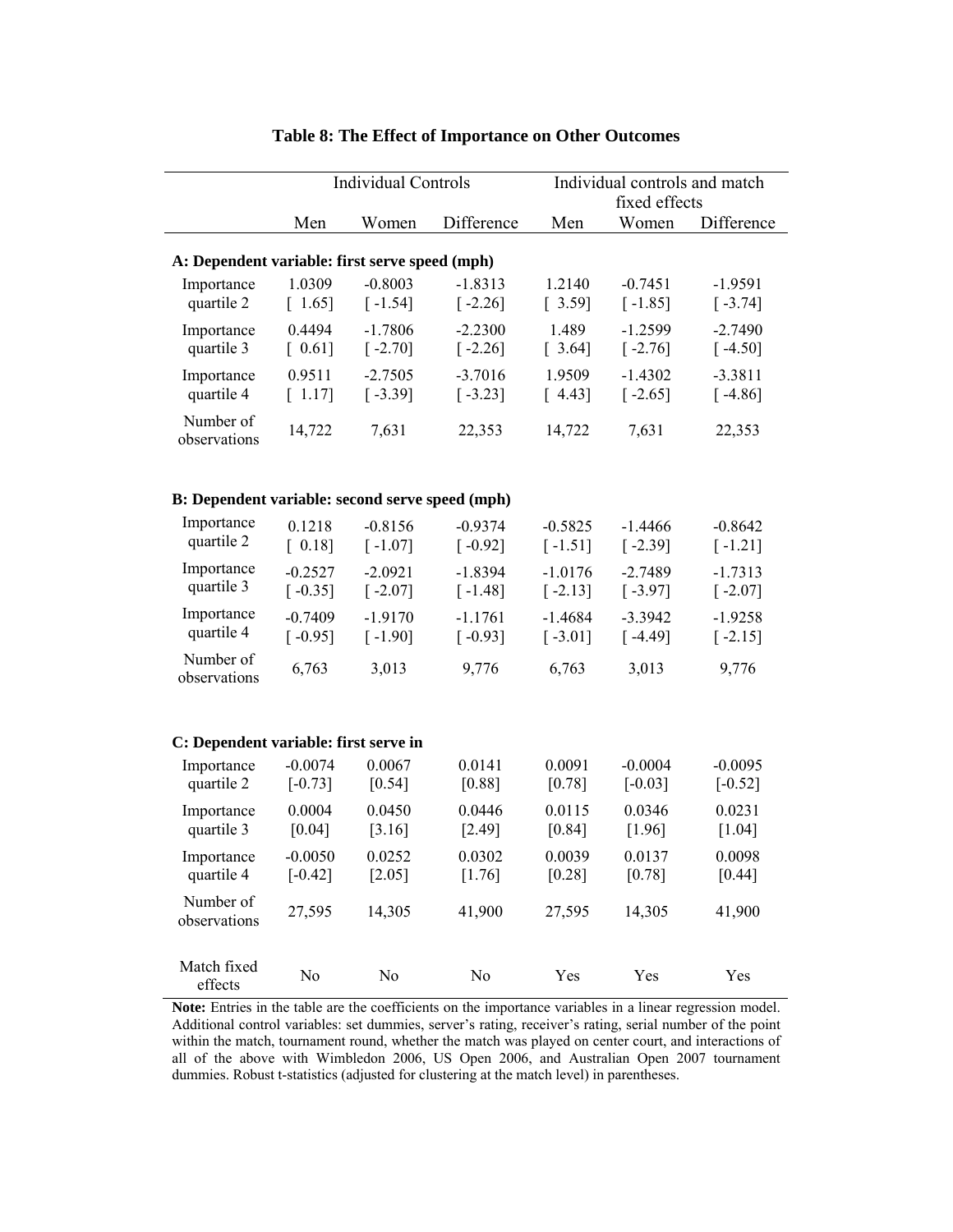|                                                    | <b>Individual Controls</b> |                                |                                | Individual controls and match |                                |                                    |  |
|----------------------------------------------------|----------------------------|--------------------------------|--------------------------------|-------------------------------|--------------------------------|------------------------------------|--|
|                                                    |                            |                                |                                |                               | fixed effects                  |                                    |  |
|                                                    | Men                        | Women                          | Difference                     | Men                           | Women                          | Difference                         |  |
| D: Dependent variable: server wins point           |                            |                                |                                |                               |                                |                                    |  |
| Importance<br>quartile 2                           | $-0.0113$<br>$[-1.31]$     | $-0.0159$<br>$[-1.27]$         | $-0.0046$<br>$[-0.31]$         | $-0.0214$<br>$[-1.93]$        | $-0.0219$<br>$[-1.35]$         | $-0.0005$<br>$[-0.03]$             |  |
| Importance<br>quartile 3                           | $-0.0137$<br>$[-1.51]$     | 0.0010<br>[0.07]               | 0.0147<br>[0.91]               | $-0.0311$<br>$[-2.38]$        | $-0.0146$<br>$[-0.83]$         | 0.0165<br>[0.76]                   |  |
| Importance<br>quartile 4                           | $-0.123$<br>$[-1.06]$      | $-0.0061$<br>$[-0.49]$         | 0.0062<br>[0.37]               | $-0.0346$<br>$[-2.31]$        | $-0.0263$<br>$[-1.42]$         | 0.0083<br>[0.35]                   |  |
| Number of<br>observations                          | 27,595                     | 14,305                         | 41,900                         | 27,595                        | 14,305                         | 41,900                             |  |
| E: Dependent variable: number of strokes per rally |                            |                                |                                |                               |                                |                                    |  |
| Importance<br>quartile 2                           | 0.1367<br>$[1.22]$         | 0.2438<br>[1.86]               | 0.1071<br>$\lceil 0.62 \rceil$ | 0.4362<br>[4.56]              | 0.4356<br>$[3.55]$             | $-0.0007$<br>$\lceil -0.00 \rceil$ |  |
| Importance<br>quartile 3                           | 0.4371<br>[3.34]           | 0.1586<br>$\lceil 1.15 \rceil$ | $-0.2785$<br>$[-1.47]$         | 0.9188<br>[8.08]              | 0.3847<br>$\lceil 2.63 \rceil$ | $-0.5341$<br>$[-2.89]$             |  |
| Importance<br>quartile 4                           | 0.8695<br>[5.55]           | 0.6640<br>[4.45]               | $-0.2055$<br>$[-0.95]$         | 1.4589<br>[11.11]             | 0.9872<br>$6.32$ ]             | $-0.4717$<br>$[-2.32]$             |  |
| Number of<br>observations                          | 24,355                     | 12,186                         | 36,541                         | 24,355                        | 12,186                         | 36,541                             |  |
| Match fixed<br>effects                             | N <sub>o</sub>             | No                             | N <sub>0</sub>                 | Yes                           | Yes                            | Yes                                |  |

#### **Table 8: The Effect of Importance on Other Outcomes (cont'd)**

Note: Entries in the table are the coefficients on the importance variables in a linear regression model. Additional control variables: set dummies, server's rating, receiver's rating, serial number of the point within the match, tournament round, whether the match was played on center court, and interactions of all of the above with Wimbledon 2006, US Open 2006, and Australian Open 2007 tournament dummies. Robust t-statistics (adjusted for clustering at the match level) in parentheses.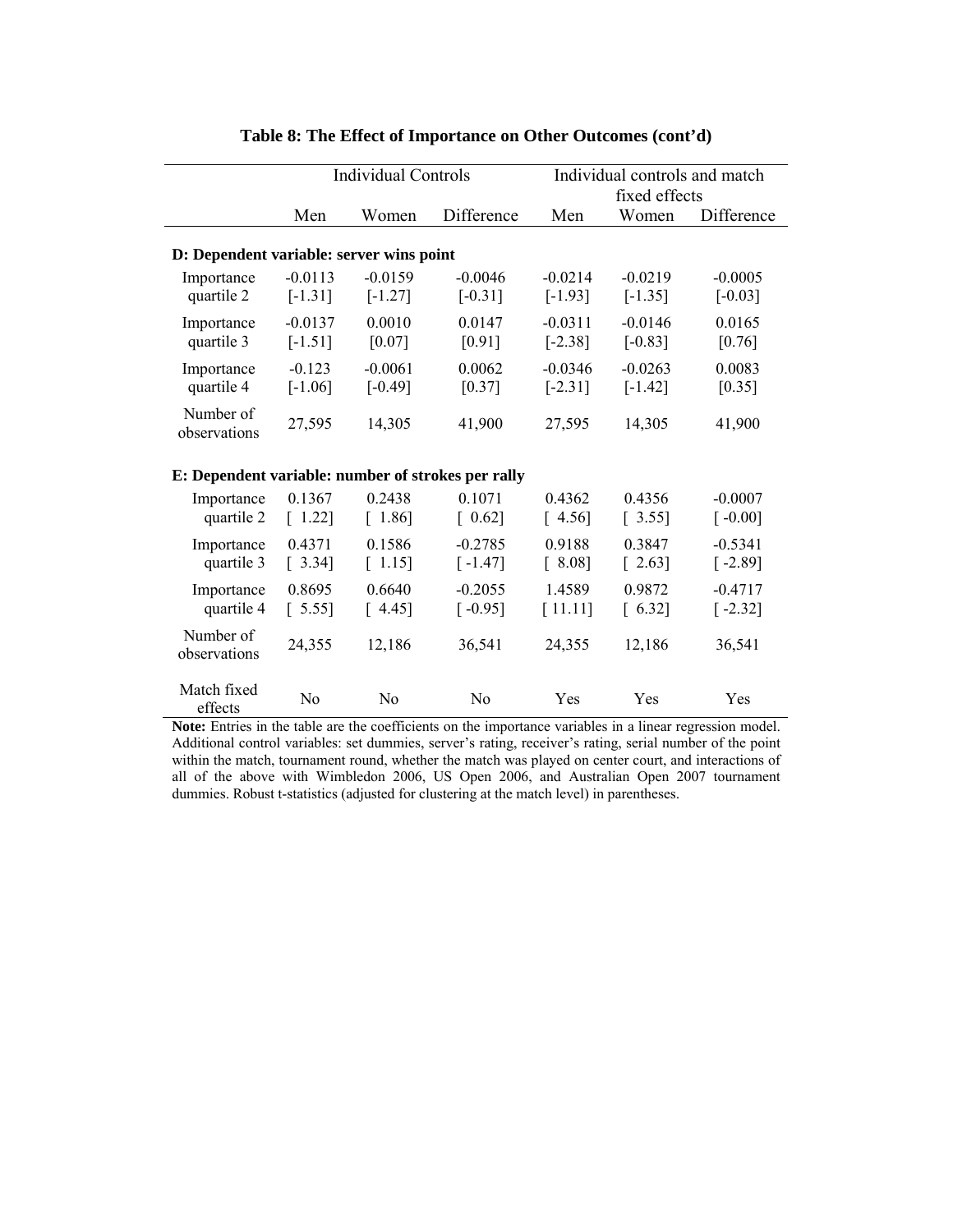|                                                                                                                          |       | Individual controls |            | Individual controls and match fixed<br>effects |                 |            |  |  |  |
|--------------------------------------------------------------------------------------------------------------------------|-------|---------------------|------------|------------------------------------------------|-----------------|------------|--|--|--|
|                                                                                                                          | High  | Low                 | Difference | High                                           | $_{\text{Low}}$ | Difference |  |  |  |
|                                                                                                                          | Power | Power               |            | Power                                          | Power           |            |  |  |  |
| $\Lambda$ • Unforced Frrors, Multinomial logit coefficients on $\Lambda^{\text{th}}$ quartile of the importance variable |       |                     |            |                                                |                 |            |  |  |  |

## **Table 9: Players' Physical Characteristics and Performance on Important Points**

**A: Unforced Errors:** Multinomial logit coefficients on 4<sup>th</sup> quartile of the importance variable

**Men**

| Men                                                    |                        |                    |                    |                        |                    |                    |
|--------------------------------------------------------|------------------------|--------------------|--------------------|------------------------|--------------------|--------------------|
| Power variable:<br>average $1st$<br>serve speed        | $-0.0099$<br>$[-0.15]$ | 0.1395<br>[0.95]   | 0.1494<br>[0.94]   | $-0.0931$<br>$[-1.02]$ | 0.0083<br>[0.06]   | 0.1014<br>$[0.59]$ |
| Power variable:<br>height                              | $-0.0911$<br>$[-1.27]$ | 0.1957<br>$[2.26]$ | 0.2868<br>$[2.56]$ | $-0.1984$<br>$[-1.95]$ | 0.0800<br>[0.76]   | 0.2784<br>[1.91]   |
| Women<br>Power variable:<br>average 1st<br>serve speed | 0.1144<br>[1.33]       | 0.5481<br>$[2.95]$ | 0.4337<br>[2.14]   | 0.1899<br>[1.56]       | 0.2912<br>$[1.20]$ | 0.1014<br>$[0.38]$ |
| Power variable:<br>height                              | 0.2191<br>$[2.47]$     | 0.3617<br>$[2.37]$ | 0.1426<br>[0.81]   | 0.1839<br>$[1.52]$     | 0.3712<br>[1.85]   | 0.1873<br>[0.81]   |

**B: First serve speed:** linear regression coefficients on 4<sup>th</sup> quartile of the importance variable

| Men<br>Power variable:<br>average 1 <sup>st</sup><br>serve speed   | 2.8295<br>$[4.25]$                                | 0.7111<br>[0.86]       | $-2.1184$<br>$[-1.99]$                              | 2.8071<br>[5.97]       | 0.4292<br>[0.62]       | $-2.3779$<br>$[-3.01]$ |
|--------------------------------------------------------------------|---------------------------------------------------|------------------------|-----------------------------------------------------|------------------------|------------------------|------------------------|
| Power variable:<br>height                                          | 0.3587<br>0.4927<br>$\left[0.35\right]$<br>[0.60] |                        | 0.1340<br>1.9415<br>$[2.99]$<br>$\left[0.11\right]$ |                        | 1.6317<br>[3.31]       | $-0.2424$<br>$[-0.33]$ |
| Women<br>Power variable:<br>average 1 <sup>st</sup><br>serve speed | 0.0362<br>[0.06]                                  | $-2.6883$<br>$[-2.79]$ | $-2.7245$<br>$[-2.75]$                              | 0.1478<br>[0.26]       | $-1.0847$<br>$[-1.46]$ | $-1.2324$<br>$[-1.34]$ |
| Power variable:<br>height                                          | $-0.6706$<br>$[-0.73]$                            | $-1.9482$<br>$[-2.10]$ | $-1.2777$<br>$[-1.05]$                              | $-0.6371$<br>$[-0.68]$ | $-0.2675$<br>$[-0.51]$ | 0.3696<br>[0.34]       |

**Note:** Entries in the table are the coefficients on the fourth quartile of the importance variable in the "unforced errors" equation in a multinomial logit model (panel A), and in a linear regression of first serve speed (panel B). In panel A, the "low power" sample includes all matches in which *both* players are below the median in terms of the power variable, and the "high power" sample includes all remaining matches. In panel B, the "low power" sample includes all points in which the server is below the median in terms of the power variable. Additional control variables: set dummies, server's rating, receiver's rating, serial number of the point within the match, tournament round, whether the match was played on center court, and interactions of all of the above with Wimbledon 2006, US Open 2006, and Australian Open 2007 tournament dummies. Robust t-statistics (adjusted for clustering at the match level) in parentheses.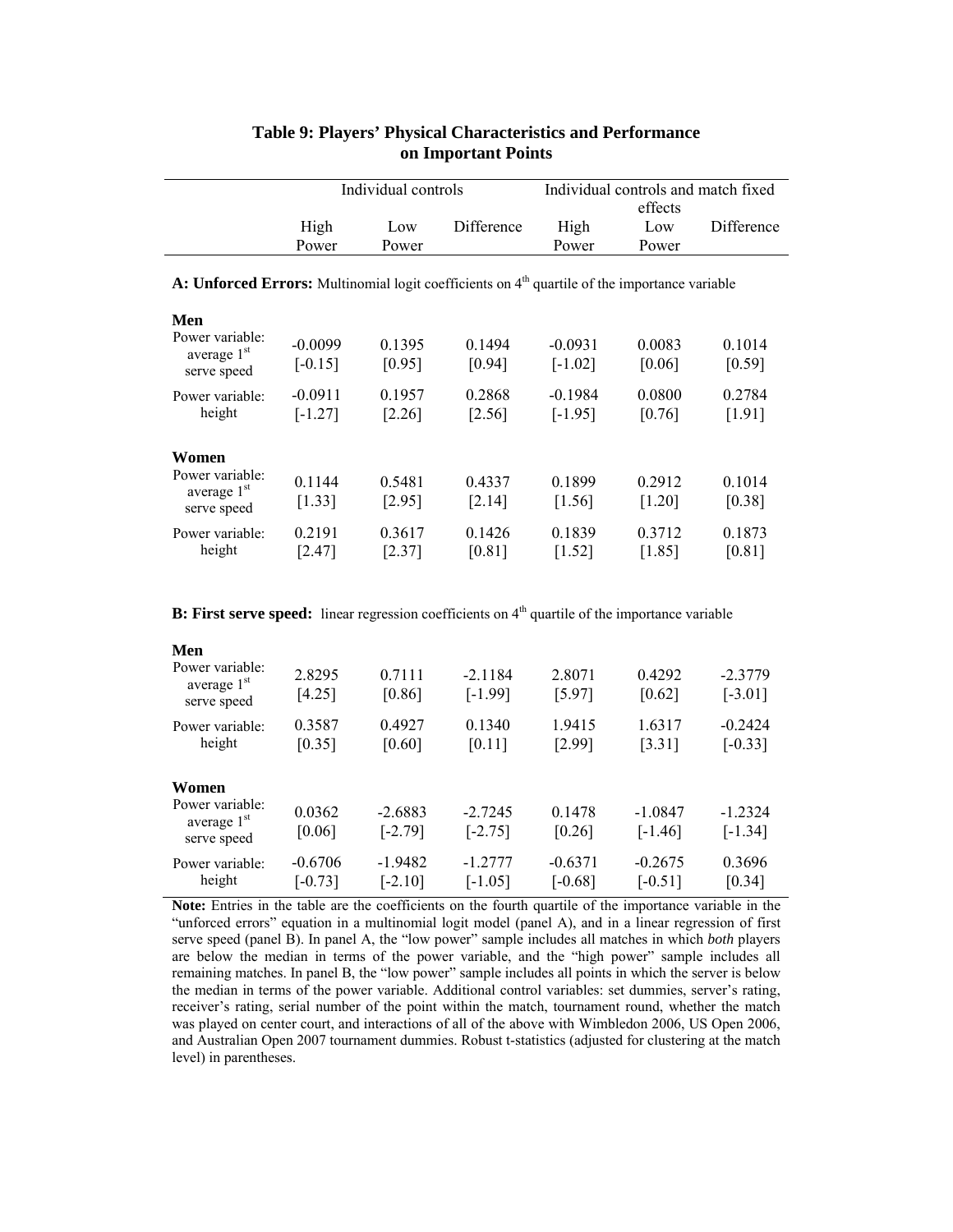|                  | Low importance points                                                                   |                                                      |                             | <b>High importance points</b>                            |                                                                                                              |                                                      |                             |                                                          |                                                  |                                                  |
|------------------|-----------------------------------------------------------------------------------------|------------------------------------------------------|-----------------------------|----------------------------------------------------------|--------------------------------------------------------------------------------------------------------------|------------------------------------------------------|-----------------------------|----------------------------------------------------------|--------------------------------------------------|--------------------------------------------------|
|                  | Player A's<br>intrinsic<br>probabilities                                                | Player B's<br>intrinsic<br>probabilities             | Equilibrium<br>strategies   | $P(A \text{ wins})$<br>point)<br>[serving,<br>receiving] | Player A's<br>intrinsic<br>probabilities                                                                     | Player B's<br>intrinsic<br>probabilities             | Equilibrium<br>strategies   | $P(A \text{ wins})$<br>point)<br>[serving,<br>receiving] | $P(A \text{ wins})$<br>match), best<br>of 3 sets | $P(A \text{ wins})$<br>match), best<br>of 5 sets |
|                  | (1)                                                                                     | (2)                                                  | (3)                         | (4)                                                      | (5)                                                                                                          | (6)                                                  | (7)                         | (8)                                                      | (9)                                              | (10)                                             |
| <b>Benchmark</b> | $u_{0A} = 0.064$ $u_{0B} = 0.064$<br>$w_{14} = 0.12$ $w_{18} = 0.12$<br>$u_{1A} = 0.07$ | $w_{0A} = 0.096$ $w_{0B} = 0.096$<br>$u_{1R} = 0.07$ | (Aggressive,<br>Aggressive) | 0.5138,<br>0.4862                                        | $u_{0A} = 0.064$ $u_{0B} = 0.064$<br>$w_{14} = 0.10$ $w_{18} = 0.10$<br>$u_{14} = 0.07$                      | $w_{0A} = 0.096$ $w_{0B} = 0.096$<br>$u_{1R} = 0.07$ | (Soft, Soft)                | 0.5087,<br>0.4923                                        | 0.5                                              | 0.5                                              |
| <b>Treatment</b> | $u_{0A} = 0.064$ $u_{0B} = 0.064$<br>$w_{1A} = 0.12$ $w_{1B} = 0.12$<br>$u_{1A} = 0.07$ | $w_{0A} = 0.096$ $w_{0B} = 0.096$<br>$u_{1B} = 0.07$ | (Aggressive,<br>Aggressive) | 0.5138,<br>0.4862                                        | $w_{0A} = 0.096$ $w_{0B} = 0.096$<br>$u_{0A} = 0.064$ $u_{0B} = 0.064$<br>$W_{14} = 0.12$<br>$u_{1A} = 0.07$ | $w_{1R} = 0.10$<br>$u_{1B} = 0.07$                   | (Aggressive,<br>Aggressive) | 0.5392,<br>0.5175                                        | 0.710                                            | 0.787                                            |

## **Table 10: The Effect of Raising One's Game on Important Points**

Note: The table presents the equilibrium strategies and payoffs for a single point according to the model presented in Section 8. On points with importance variable below the threshold, the intrinsic probabilities are presented in columns (1) and (2). On points with importance variable above the threshold, the intrinsic probabilities are presented in columns (5) and (6). The importance of each point is calculated assuming that players have identical abilities, and the threshold is the  $75<sup>th</sup>$  percentile of the importance variable in the sample (from Table 3): 0.0318 for five-set matches, and 0.0420 for three set matches. Columns (9) and (10) present the implied probabilities of winning the entire match, given the intrinsic probabilities, and the equilibrium strategies and payoffs.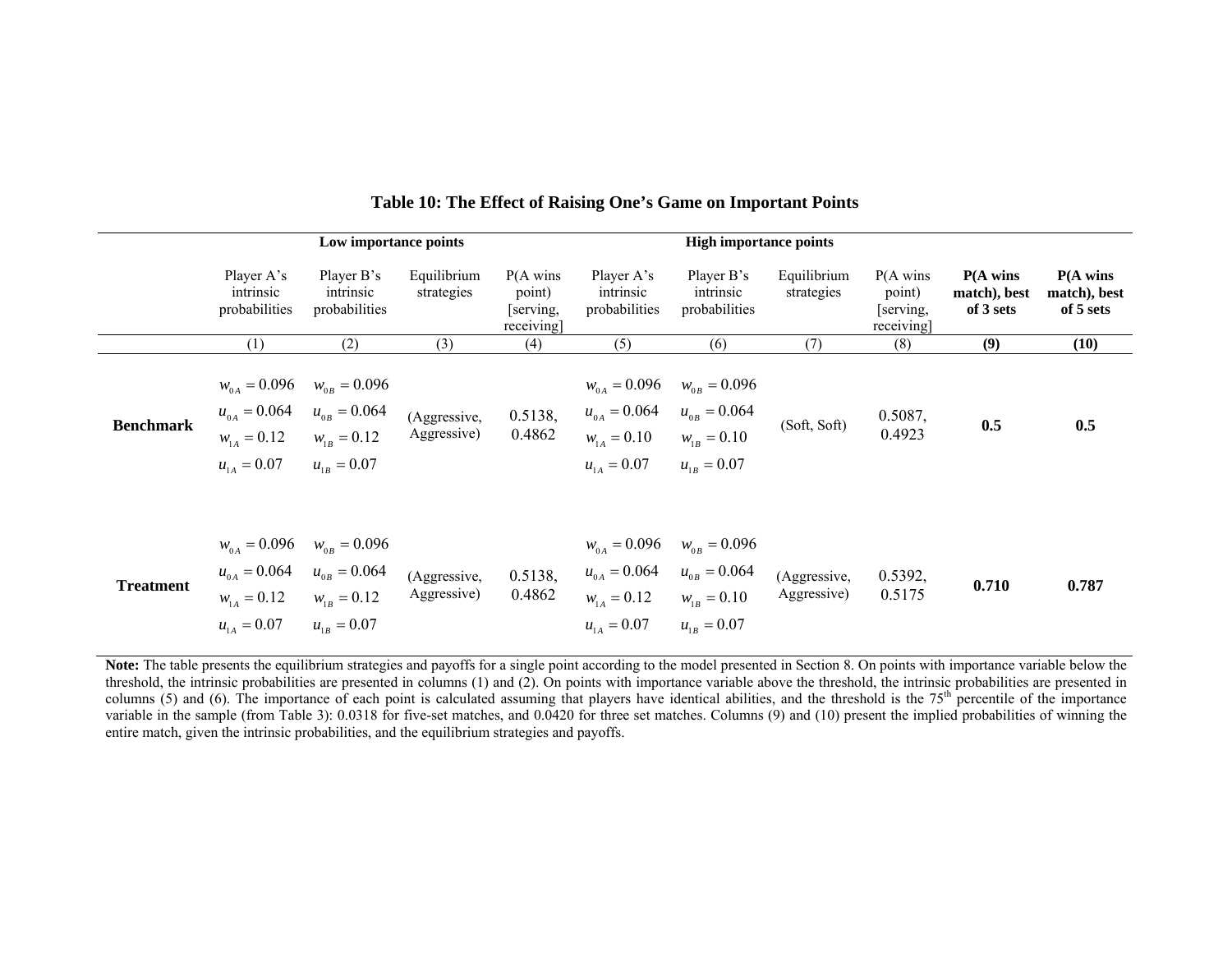



**Figure 1: The evolution of importance over the course of selected matches – men** 

**Note:** The 4-digit string next to each label denotes the score within the set: games won by player 1, games won by player 2, points won by player 1 and points won by player 2.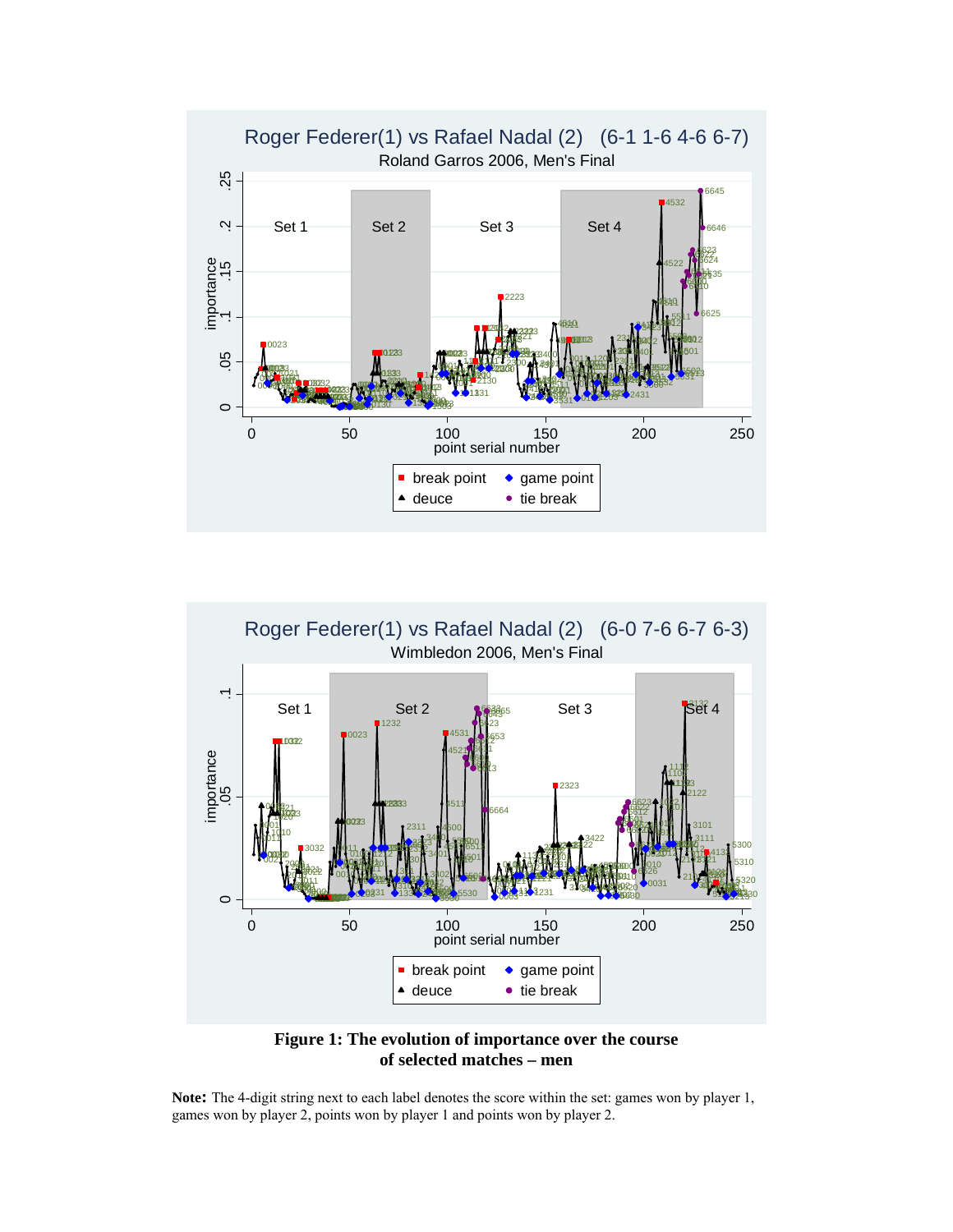





**Note:** The 4-digit string next to each label denotes the score within the set: games won by player 1, games won by player 2, points won by player 1 and points won by player 2.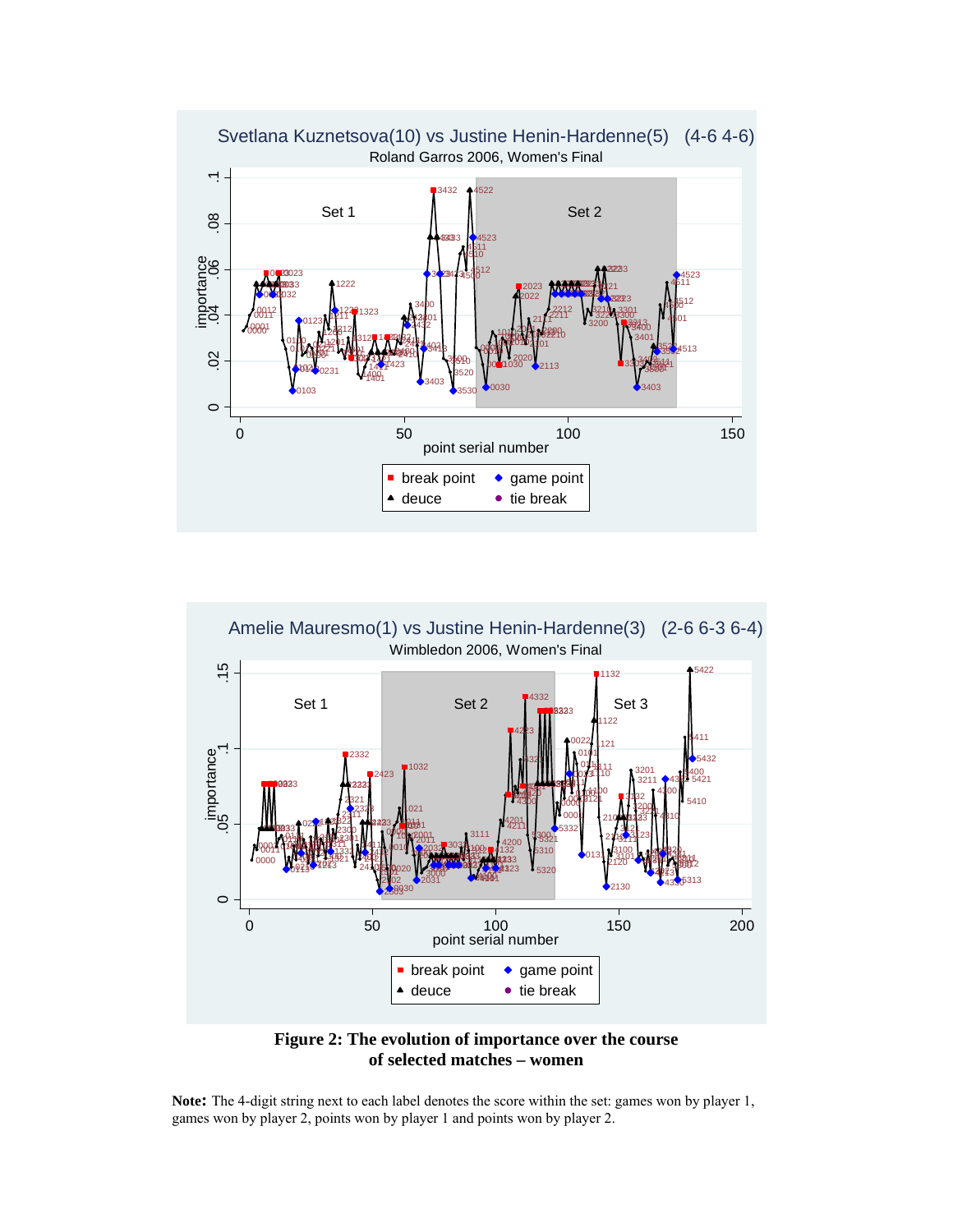

**Figure 3: Typology of Points by Importance Quartile**



**Figure 4: Standardized Serve Speed by Importance Quartile**